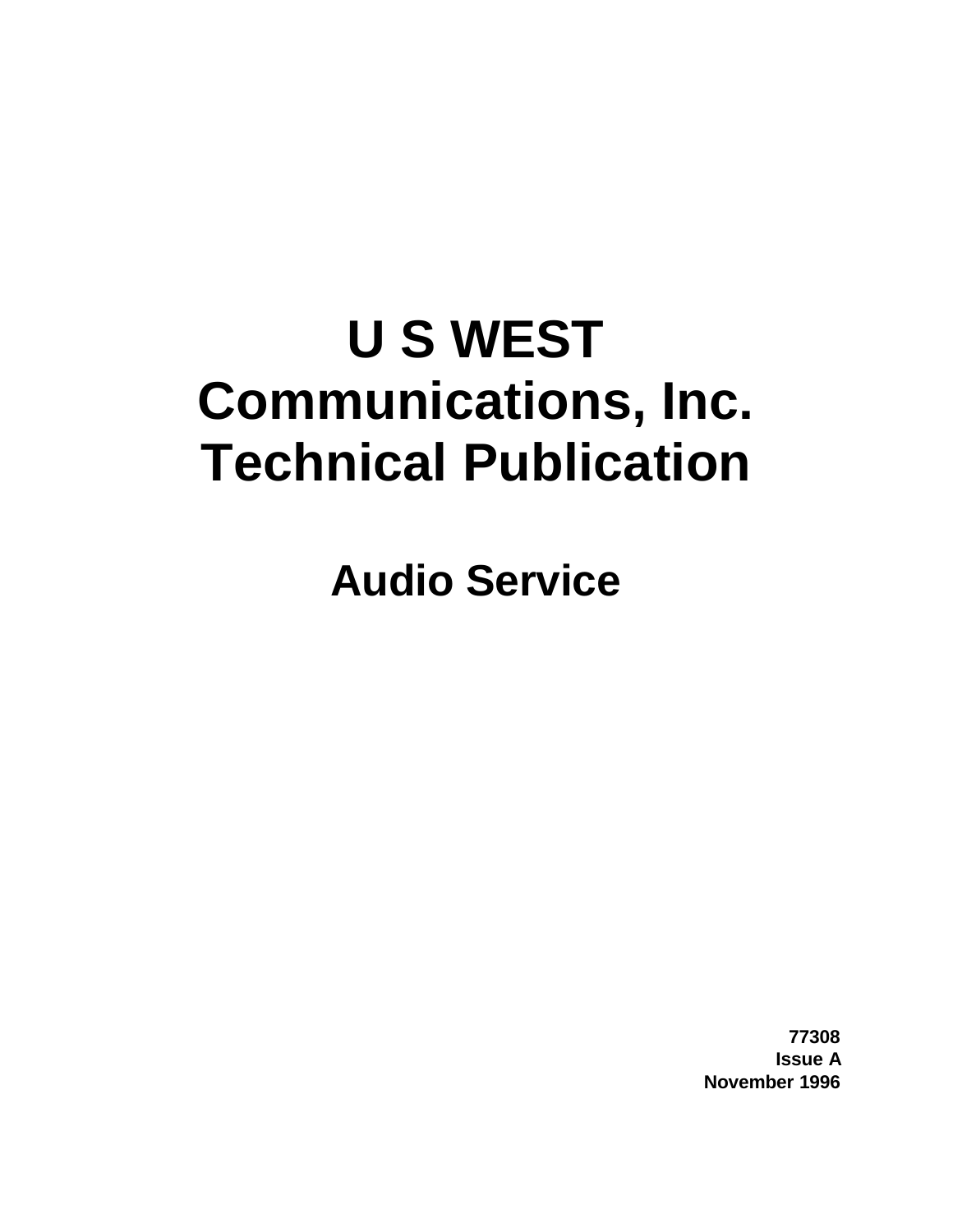# **U S WEST Communications, Inc. Technical Publication**

**Audio Service**

**Copyright 1996 77308 Printed in U.S.A. Issue A All Rights Reserved November 1996**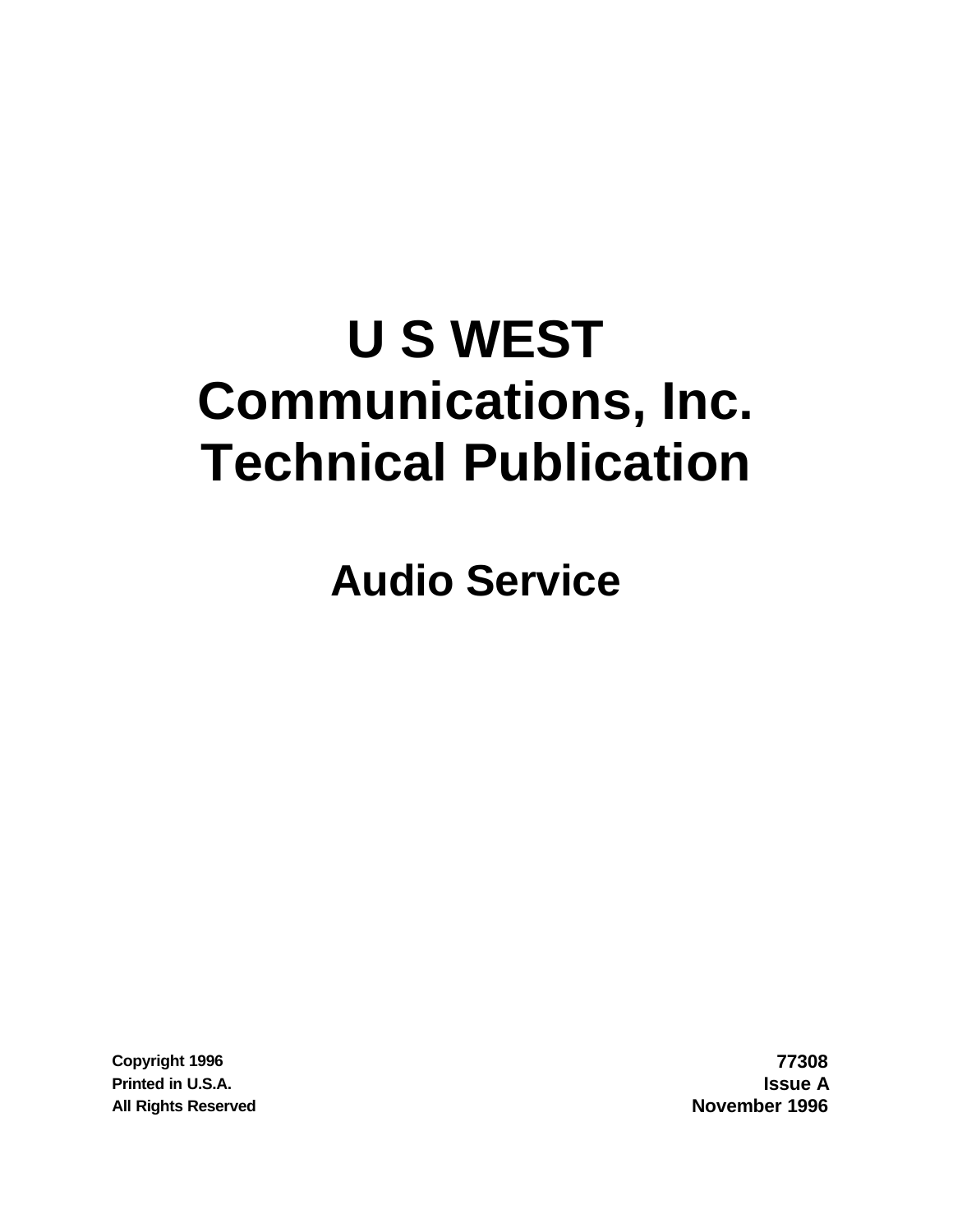#### NOTICE

This document provides a brief description for the U S WEST Audio Service for both Access and Non-Access applications. Network Channel and Network Channel Interface codes are provided. Much of this material was formerly found in PUB 77365, *Network Channel and Network Channel Interface Combinations*, PUB 77311, *Analog Channels for Non-Access Service*, and TR-NPL-000337, *Program Audio Special Access and Local Channel Services.*

U S WEST Communications, Inc. reserves the right to revise this document for any reason, including but not limited to, conformity with standards promulgated by various governmental or regulatory agencies; utilization of advances in the state of the technical arts; or to reflect changes in the design of equipment, techniques, or procedures described or referred to herein.

Liability to anyone arising out of use or reliance upon any information set forth herein is expressly disclaimed, and no representation or warranties, expressed or implied, are made with respect to the accuracy or utility of any information set forth herein.

This document is not to be construed as a suggestion to any manufacturer to modify or change any of its products, nor does this publication represent any commitment by U S WEST Communications, Inc. to purchase any specific products. Further, conformance to this publication does not constitute a guarantee of a given supplier's equipment and/or its associated documentation.

Future issues of Technical Publication 77308 will be announced to the industry at least 45 days prior to the issuance date. This notice, which will come through our standard customer notification channels, will allow the customer time to comment on the proposed revisions.

Ordering information for U S WEST Publications can be obtained from the Reference Section of this document.

If further information is required, please contact:

U S WEST Business Resources, Inc. Manager - Information Release 1801 California, Rm. 1320 Denver, CO 80202 (303) 297-7635

Throughout this publication, the term U S WEST signifies U S WEST Communications, Inc.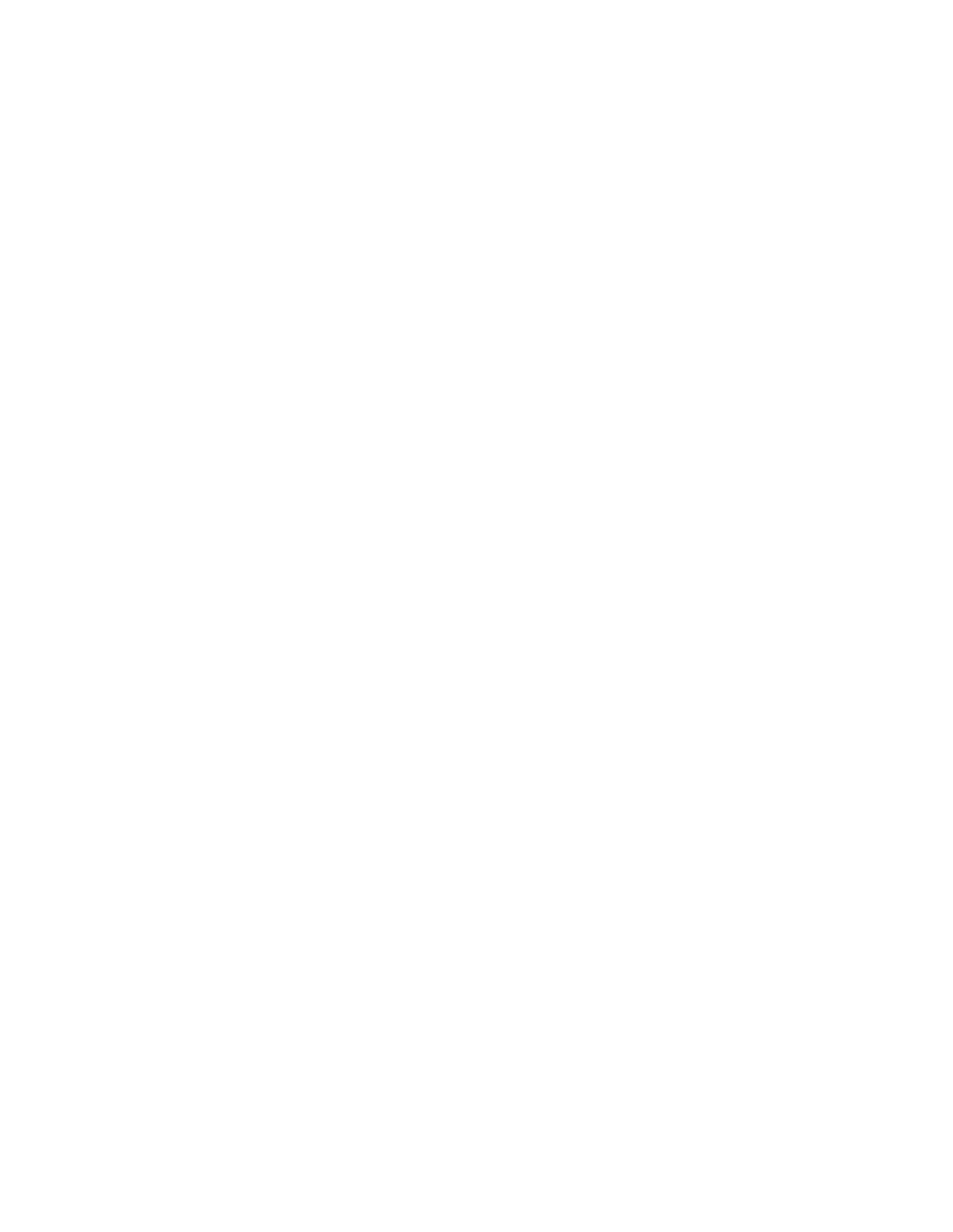#### **COMMENTS**

#### PLEASE TEAR OUT AND SEND YOUR COMMENTS/SUGGESTIONS TO:

#### U S WEST BUSINESS RESOURCES, INC. Manager - Writing Services

1801 California, Room 1320 Denver, Colorado 80202 (303) 297-7635

Information from you helps us to improve our Publications. Please take a few moments to answer the following questions and return to the above address.

| Was this Publication valuable to you in determining<br>our requirements?                                                                                | <b>YES</b> | NO <sub>1</sub> |
|---------------------------------------------------------------------------------------------------------------------------------------------------------|------------|-----------------|
| Was the information accurate and up-to-date?                                                                                                            | <b>YES</b> | NO              |
| Was the information easily understood?                                                                                                                  |            | NO <sub>1</sub> |
| Were the contents logically sequenced?                                                                                                                  | YES NO     |                 |
| Were the printed pages legible?                                                                                                                         | YES NO     |                 |
| Do you feel the description in the Catalog of Technical<br>Information and/or Digest of Technical Information<br>adequately described this Publication? | YES        | N <sub>O</sub>  |

If you answered NO to any of the questions and/or if you have any other comments or suggestions, please explain:

\_\_\_\_\_\_\_\_\_\_\_\_\_\_\_\_\_\_\_\_\_\_\_\_\_\_\_\_\_\_\_\_\_\_\_\_\_\_\_\_\_\_\_\_\_\_\_\_\_\_\_\_\_\_\_\_\_\_\_\_\_\_\_\_\_\_\_\_\_\_\_\_\_\_\_\_\_

| (Attach additional sheet, if necessary) |
|-----------------------------------------|
| Date                                    |
|                                         |
|                                         |
|                                         |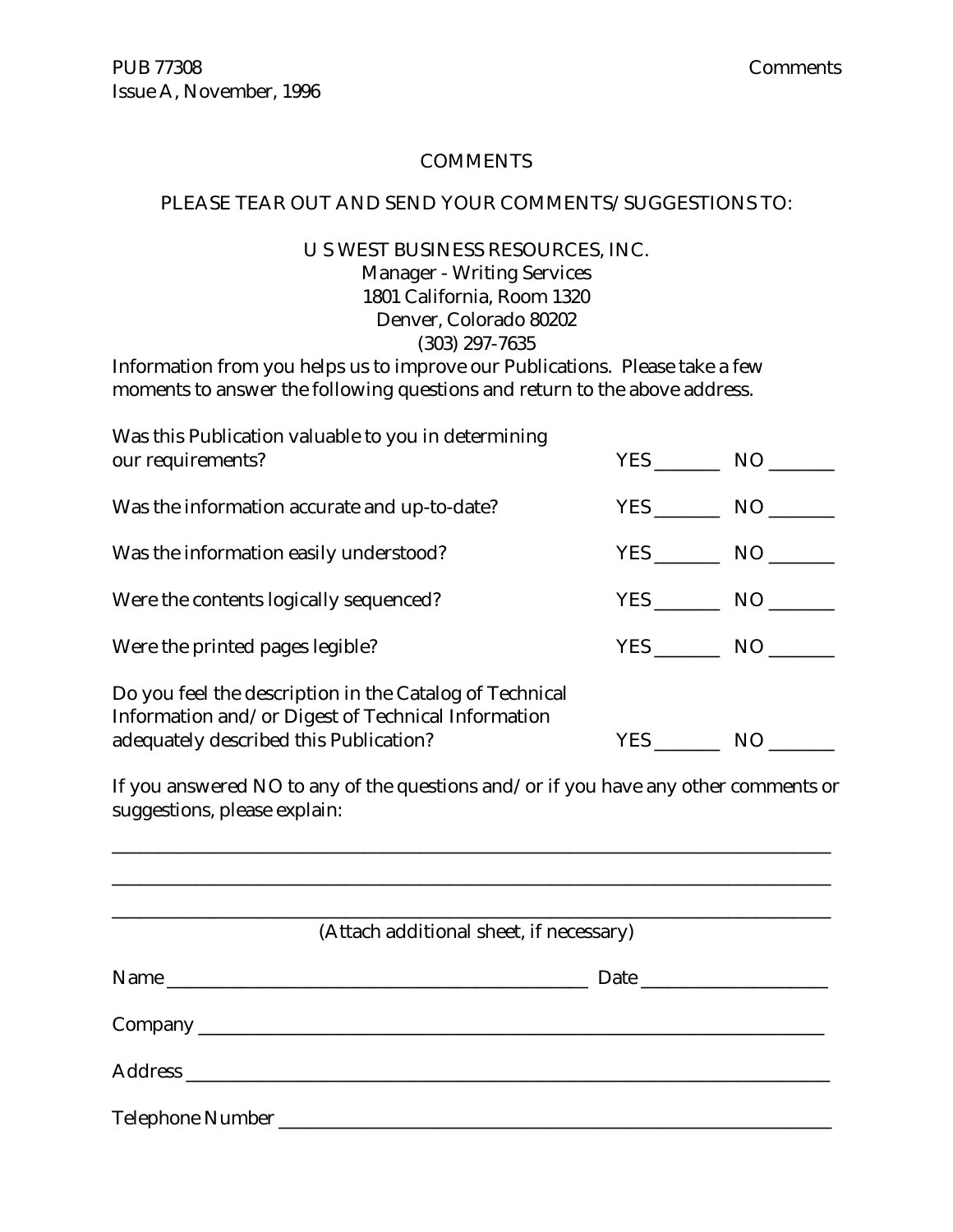# **CONTENTS**

# **Chapter and Section**

#### Page

| 1. | 1.1<br>1.2<br>1.3<br>1.4<br>1.5 |                                                                                                    | $1 - 1$<br>$1 - 1$<br>$1 - 1$<br>$1 - 1$<br>$1 - 1$<br>$1 - 2$                                                        |
|----|---------------------------------|----------------------------------------------------------------------------------------------------|-----------------------------------------------------------------------------------------------------------------------|
| 2. | 2.1<br>2.2                      |                                                                                                    | $2 - 1$<br>$2 - 1$<br>$2 - 1$<br>$2 - 1$<br>$2 - 1$<br>$2 - 2$<br>$2 - 2$                                             |
|    | 2.3<br>2.4<br>2.5               | 2.5.5                                                                                              | $2 - 2$<br>$2 - 2$<br>$2 - 3$<br>$2 - 3$<br>$2 - 3$<br>$2 - 4$<br>$2 - 5$<br>$2 - 6$<br>$2 - 6$<br>$2 - 7$<br>$2 - 8$ |
| 3. | 3.1<br>3.2                      | Network Channel/Network Channel Interface Codes<br>3.2.3 Available Network Channel Interface Codes | $3 - 1$<br>$3 - 1$<br>$3 - 1$<br>$3 - 1$<br>$3 - 2$<br>$3 - 3$<br>$3 - 4$<br>$3 - 4$<br>$3 - 4$<br>$3-6$              |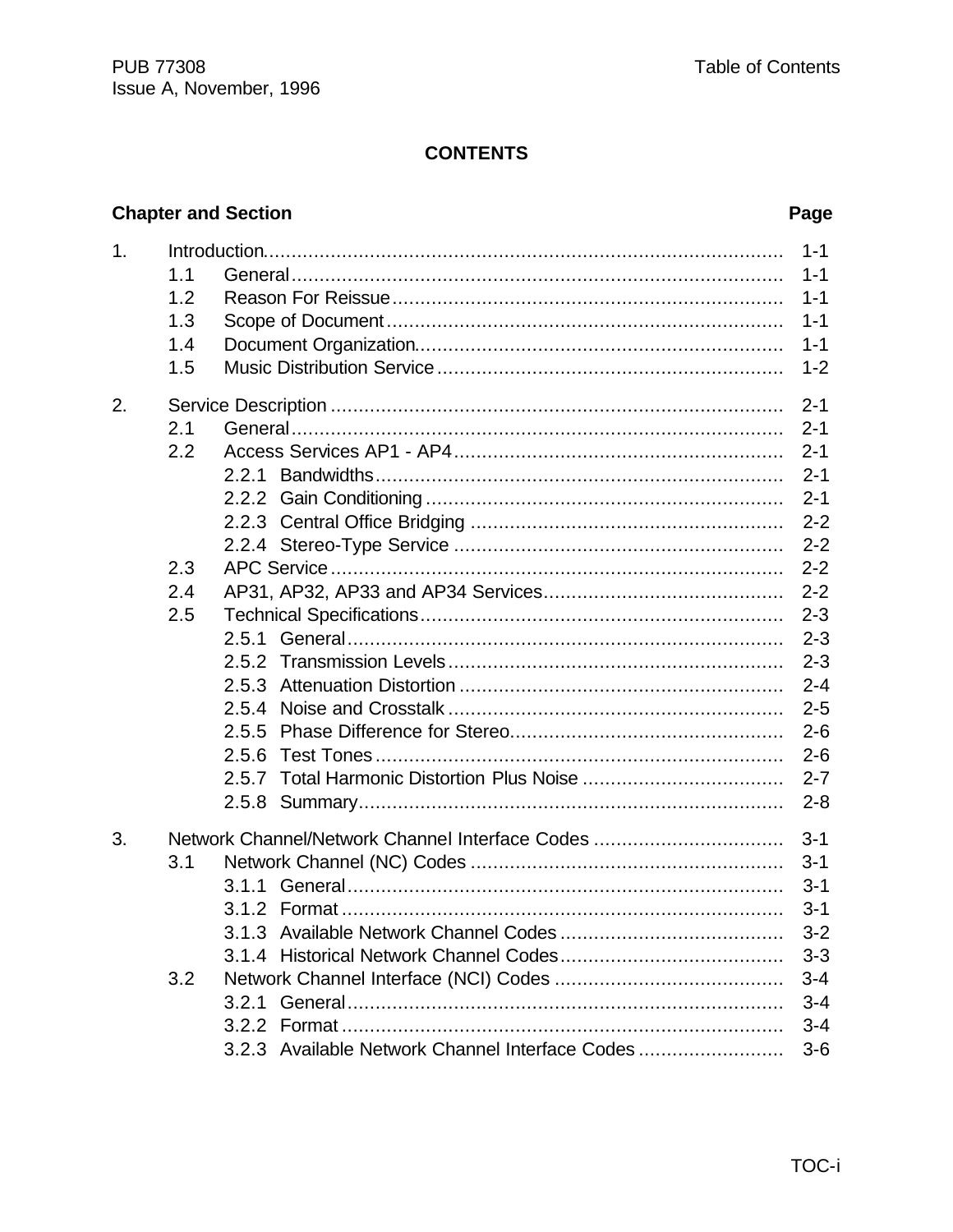# **CONTENTS (Continued)**

# **Chapter and Section**

#### Page

| 4. |      | $4 - 1$ |
|----|------|---------|
|    | 4.1  | $4 - 1$ |
|    | 4.2  | $4 - 1$ |
|    | 4.3  | $4 - 2$ |
|    | 4.4  | $4 - 3$ |
|    | 4.5  | $4 - 4$ |
|    | 4.6  | $4 - 5$ |
|    | 4.7  | $4 - 6$ |
|    | 4.8  | $4 - 7$ |
|    | 4.9  | $4 - 8$ |
|    | 4.10 | $4 - 9$ |
| 5. |      |         |
|    | 5.1  | $5 - 1$ |
|    |      | $5 - 1$ |
|    |      | $5 - 1$ |
|    |      | $5 - 2$ |
|    |      | $5 - 2$ |
|    | 5.2  | $5 - 3$ |
|    |      | $5 - 3$ |
|    |      | $5 - 3$ |
|    |      | $5-4$   |
|    |      | $5 - 4$ |
|    | 5.3  | $5-5$   |
|    |      | $5-5$   |
|    |      | $5-5$   |
|    |      | $5-6$   |
|    |      | $5-6$   |
|    | 5.4  | $5 - 7$ |
|    |      | $5 - 7$ |
|    |      | $5 - 7$ |
|    |      | $5 - 8$ |
|    |      | $5 - 8$ |
|    |      | $5-9$   |
|    |      |         |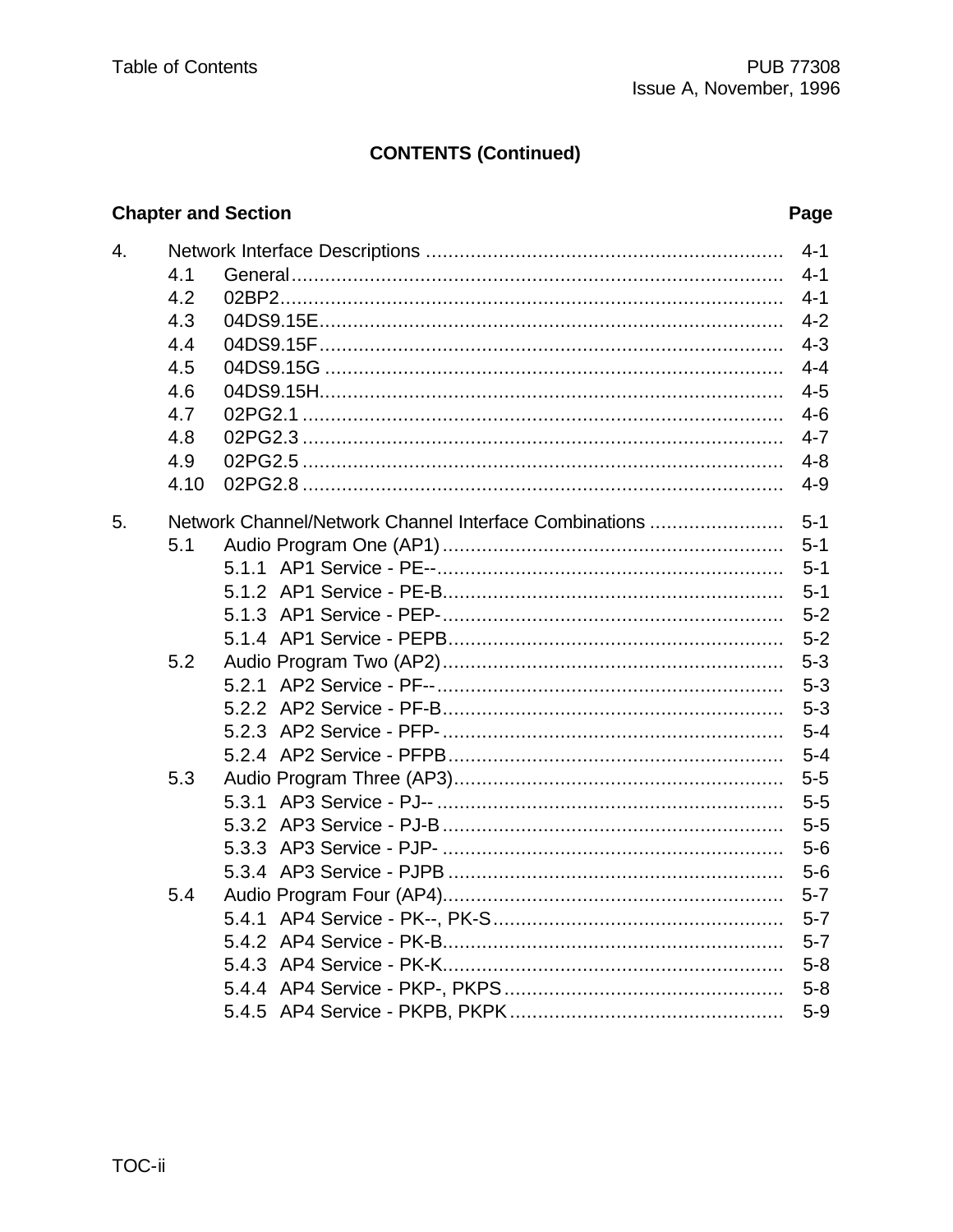TOC-iii

### **CONTENTS (Continued)**

#### **Chapter and Section** *Page*

|                | 5.5 | Non-Access Audio Program (Non-Broadcast) Service (AP31 - AP34) |          |
|----------------|-----|----------------------------------------------------------------|----------|
|                |     |                                                                | $5-9$    |
|                |     |                                                                | $5 - 10$ |
|                |     |                                                                |          |
|                |     |                                                                | $5 - 11$ |
| 6.             |     |                                                                | $6 - 1$  |
|                | 6.1 |                                                                | $6 - 1$  |
|                | 6.2 |                                                                | $6 - 2$  |
| 7 <sub>1</sub> |     |                                                                | $7 - 1$  |
|                | 7.1 |                                                                |          |
|                | 7.2 |                                                                |          |
|                | 7.3 |                                                                |          |
|                | 7.4 |                                                                |          |

#### **Figures**

7.5 Trademarks.................................................................................. 7-2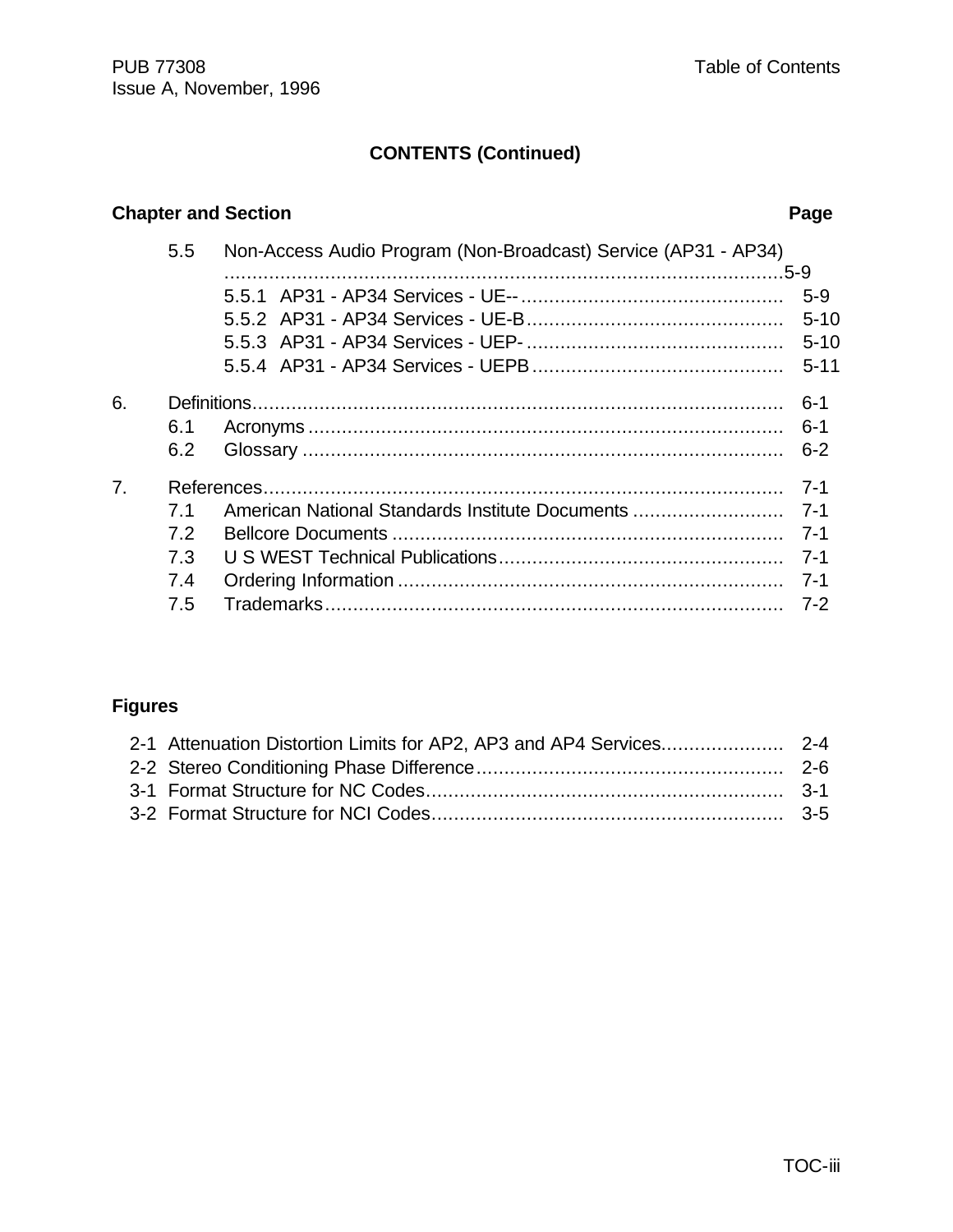# **CONTENTS (Continued)**

# **Tables**

#### Page

| $2 - 1$ |                                                                   |          |
|---------|-------------------------------------------------------------------|----------|
| $2 - 2$ | Attenuation Distortion for AP31, AP32, AP33 and AP34 Services 2-5 |          |
| $2 - 3$ |                                                                   |          |
| $3 - 1$ |                                                                   |          |
| $3 - 2$ |                                                                   |          |
| $3 - 3$ |                                                                   |          |
| $3 - 4$ |                                                                   |          |
| $3-5$   |                                                                   |          |
| $5 - 1$ |                                                                   |          |
| $5 - 2$ |                                                                   |          |
| $5 - 3$ |                                                                   |          |
| $5 - 4$ |                                                                   |          |
| $5 - 5$ |                                                                   |          |
| $5-6$   |                                                                   |          |
| $5 - 7$ |                                                                   |          |
| $5 - 8$ |                                                                   |          |
| $5-9$   |                                                                   |          |
|         |                                                                   |          |
|         |                                                                   |          |
|         |                                                                   |          |
|         |                                                                   |          |
|         |                                                                   |          |
|         |                                                                   |          |
|         |                                                                   |          |
|         |                                                                   |          |
|         |                                                                   |          |
|         |                                                                   |          |
|         |                                                                   | $5 - 10$ |
|         |                                                                   | $5 - 11$ |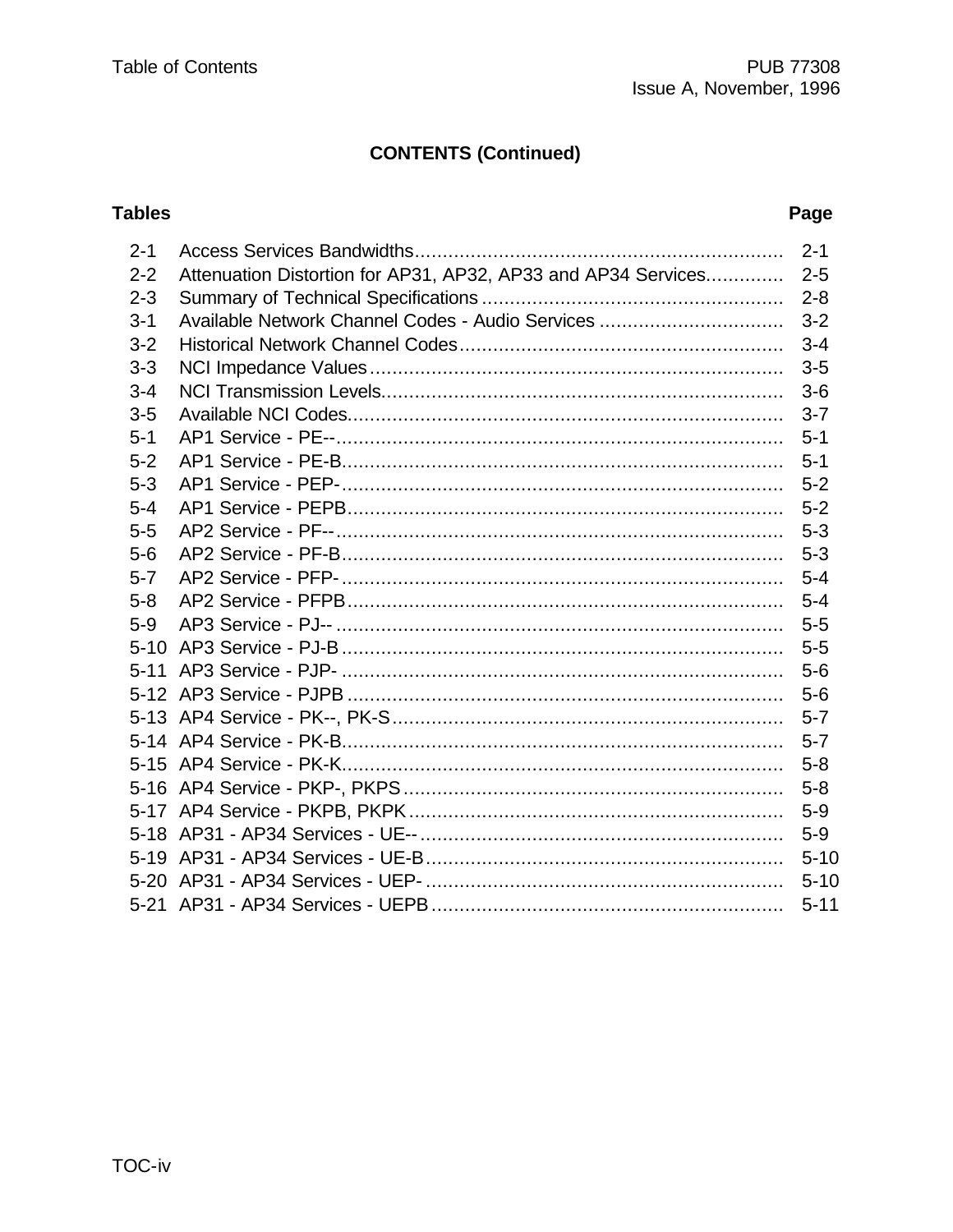# **CONTENTS**

# $C<sub>l</sub>$

 $1.$ 

|  |  | hapter and Section |
|--|--|--------------------|
|--|--|--------------------|

# Page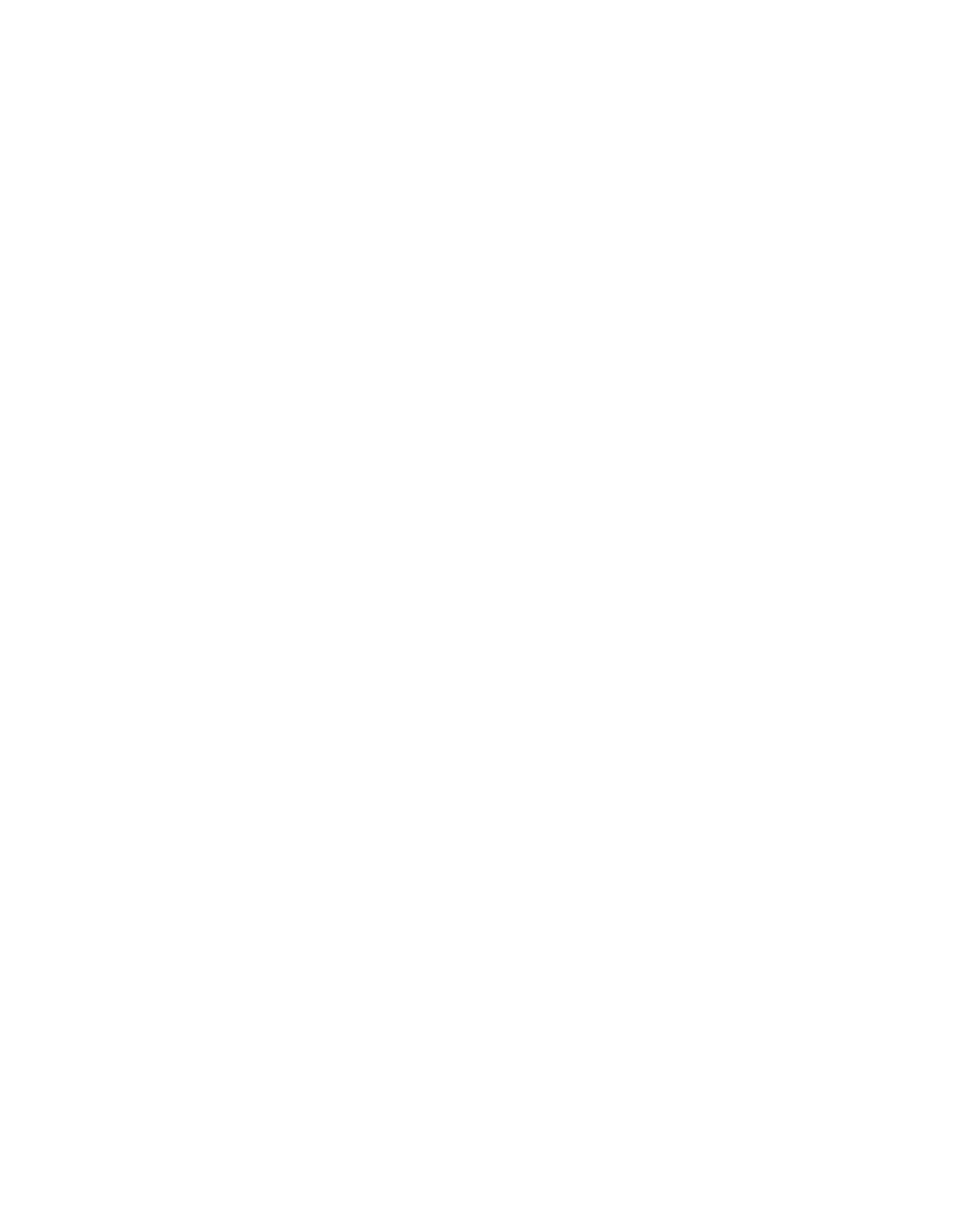#### **1. Introduction**

#### **1.1 General**

This document provides a brief description for the U S WEST Audio Service for both Access and Non-Access applications. Network Channel and Network Channel Interface codes are provided. Much of this material was formerly found in PUB 77365, *Network Channel and Network Channel Interface Combinations*, PUB 77311, *Analog Channels for Non-Access Service*, and TR-NPL-000337, *Program Audio Special Access and Local Channel Services.*

#### **1.2 Reason For Reissue**

This is a new publication. If it is reissued, the reason will be noted in this paragraph.

#### **1.3 Scope of Document**

This publication provides a list of Network Channel and Network Channel Interface codes that may be used to order Audio Service. Network Channel and Network Channel Interface combinations are also included. This information is to be used to order these services. A list of references is provided for those who need a complete description of the Network Interfaces and additional information about the services.

This publication provides some of the technical specifications of the Audio Service. Other specifications may be found in TR-NPL-000337. Users of this service might also have to comply with Federal Communications Commission (FCC) Rules and Regulations or other regulations.

#### **1.4 Document Organization**

This publication is organized as follows:

# **Chapter Contents**

- 1 General Information about this publication.
- 2 Service Description, Technical Specifications
- 3 Network Channel and Network Channel Interface Codes
- 4 Network Interface Descriptions
- 5 Network Channel/Network Channel Interface Code Combinations
- 6 Definitions.
- 7 References.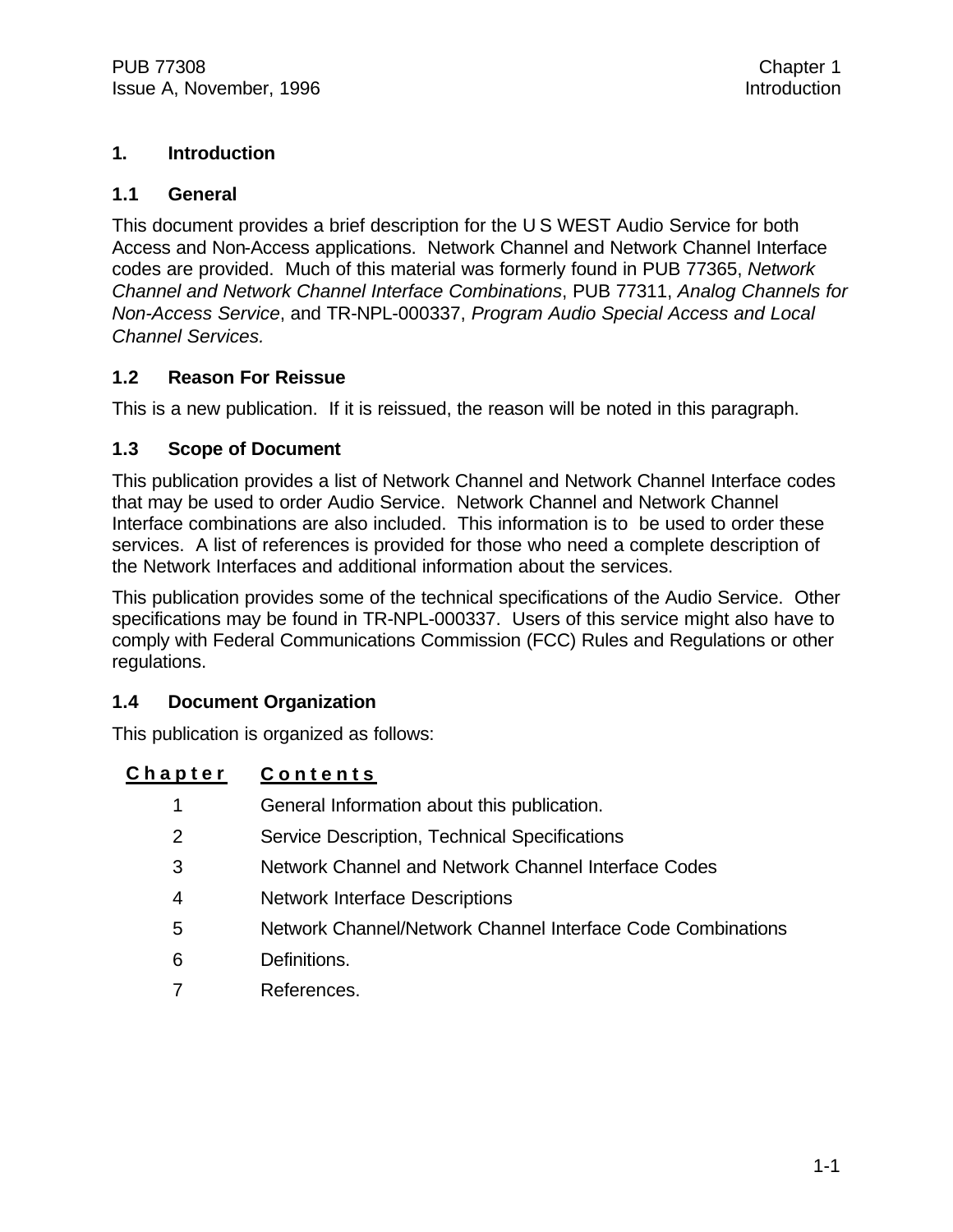#### **1.5 Music Distribution Service**

Some state jurisdictions offer a similar service for non-broadcast applications called Music Distribution Service. The technical parameters for this service are similar, but not the same as the Audio Service. Further information on Music Distribution Service may be found in PUB 77320, *Private Line Services.*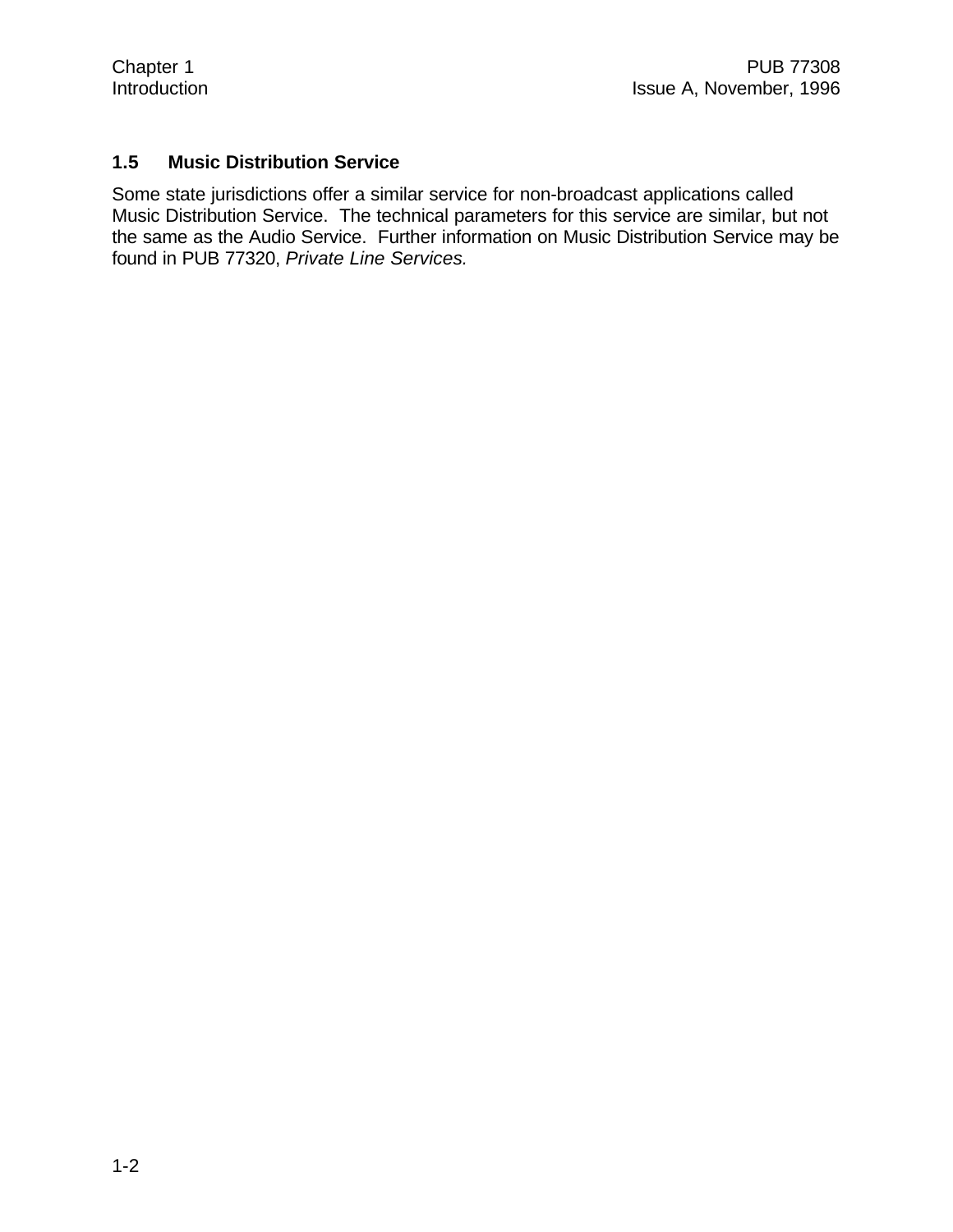# **CONTENTS**

# **Chapter and Section Page**

|     | $2 - 1$ |
|-----|---------|
| 2.1 | $2 - 1$ |
| 2.2 | $2 - 1$ |
|     | $2 - 1$ |
|     | $2 - 1$ |
|     | $2 - 2$ |
|     | $2 - 2$ |
| 2.3 | $2 - 2$ |
| 2.4 | $2 - 2$ |
| 2.5 | $2 - 3$ |
|     | $2 - 3$ |
|     | $2 - 3$ |
|     | $2 - 4$ |
|     | $2 - 5$ |
|     | $2 - 6$ |
|     | $2 - 6$ |
|     | $2 - 7$ |
|     | $2 - 8$ |
|     |         |
|     |         |

# **Figures**

# **Tables**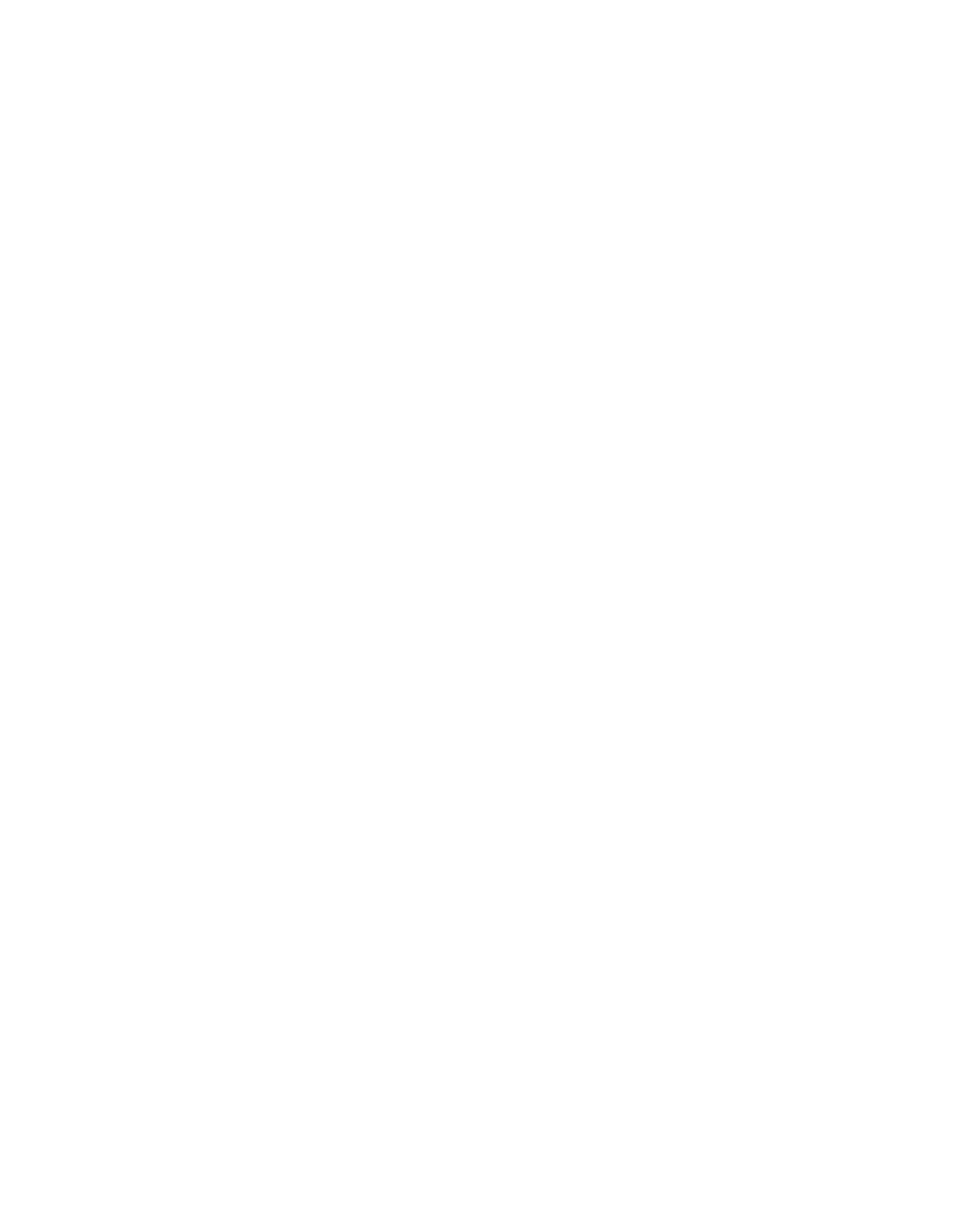#### **2. Service Description**

#### **2.1 General**

U S WEST Audio Services are one-way, full- or Part-time communication services between an Interexchange Carrier Point of Termination (IC-POT) and an End-User POT, or between POTs of the same or different End-Users. The service is provided on any form or configuration of physical plant capable of transmitting the complex signals of broadcast quality speech or music. Unless otherwise stated, parameter specifications pertain to the audio analog interface at the POT. Specifications apply to both full- and part-time services, which may be for such purposes as the following:

Radio broadcasting Audio recording Television audio Audio teleconferencing

Further information about the technical specifications of this service may be found in TR-NPL-000337, *"Program Audio Special Access and Local Channel Services."*

Services for broadcasting are obtained from the Federal Communications Commission (FCC) Tariff #5. Non-broadcast services are obtained from the state tariffs or catalogs. These services may not be available in all jurisdictions.

#### **2.2 Access Services AP1 - AP4**

The Audio Program Services AP1 through AP4 are available in several frequency bandwidths and with several options.

#### **2.2.1 Bandwidths**

The Audio Access Services, AP1 - AP4, differ by the bandwidth or nominal passband. The values are summarized in Table 2-1.

| <b>AP1 Service</b> | <b>AP2 Service</b> | AP3 Service    | AP4 Service    |
|--------------------|--------------------|----------------|----------------|
| $200 - 3500$ Hz    | 100 - 5000 Hz      | $50 - 8000$ Hz | 50 - 15.000 Hz |

**Table 2-1** Access Services Bandwidths

#### **2.2.2 Gain Conditioning**

With the addition of optional gain conditioning, the actual measured loss at initiation of service will be 0 dB  $\pm$ 0.5 dB. Otherwise, the maximum actual measured loss for each service will be as specified in Section 2.5.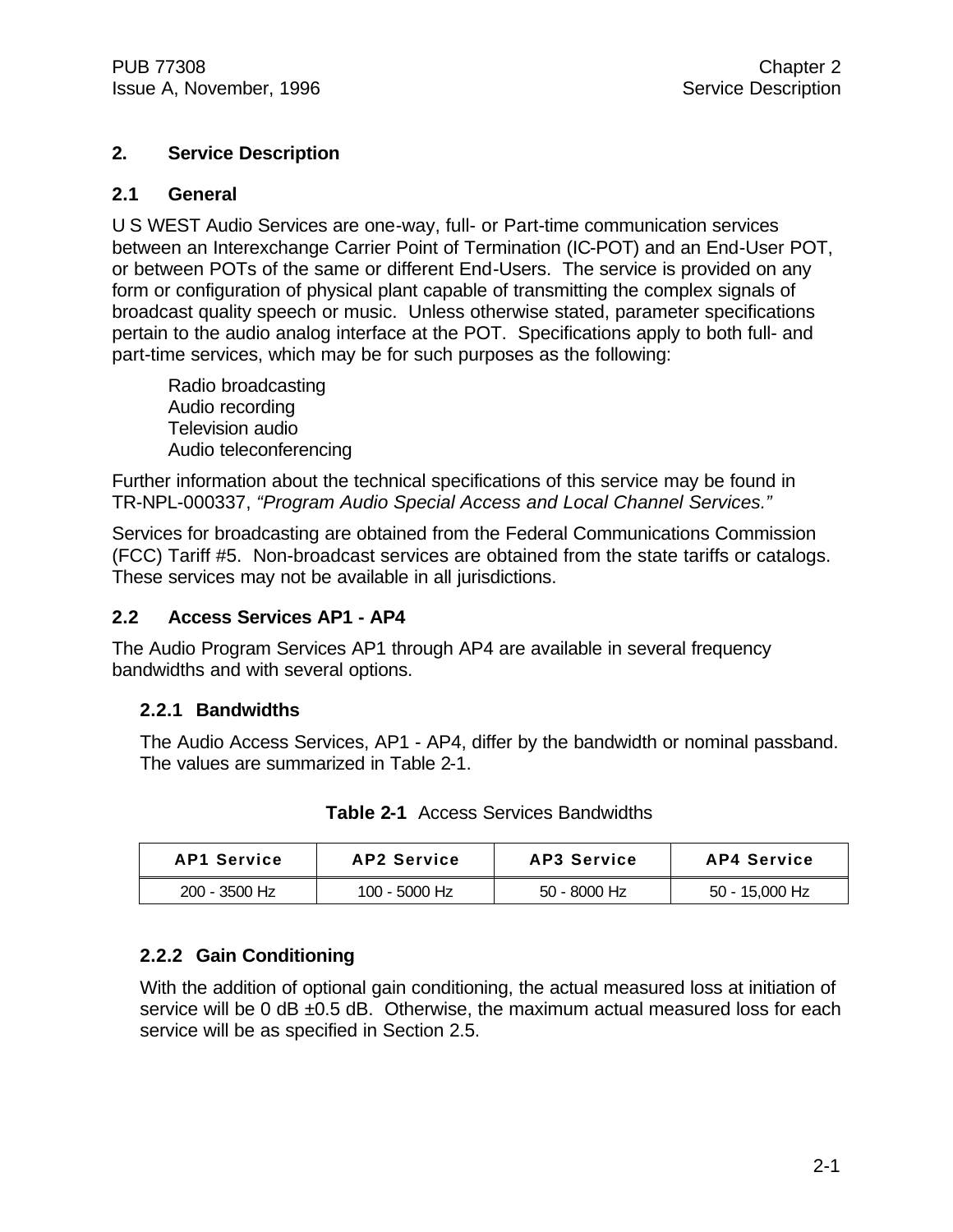# **2.2.3 Central Office Bridging**

Central office bridging to provide multipoint service is available with all Audio Services. This option provides one input and multiple outputs.

#### **2.2.4 Stereo-Type Service**

Stereo-type service can be provided by employing two AP4 services. The optional stereo feature requires that both AP4 channels be of equal electrical length and have amplitude response versus frequency characteristics (frequency response) within 0.5 dB of each others across the frequency band. The frequency response and phase difference are controlled by using cable pairs, amplifiers, and equalizers of identical design in the same cable, or where carrier is employed, the same channel bank for each stereo pair.

#### **2.3 APC Service**

The Audio Services Customized (APC) category is designed to accommodate unusual circuit arrangements and interfaces. APC is available for both InterLATA and IntraLATA applications. The limit of frequency bandwidth is determined by the NCI codes selected. However, the highest bandwidth provided by APC is 50 to 50,000 Hz. Service requested under APC may be one way, two way, two-point or multipoint.

The facility may be metallic or carrier derived at the option of U S WEST. Direct current continuity is not inherent in this service.

Due to the custom nature of the APC service, no NC/NCI Code combinations are provided. However, any combination of interface codes will be considered.

#### **2.4 AP31, AP32, AP33 and AP34 Services**

The AP31, AP32, AP33 and AP34 services are designed to provide a non-broadcast grade of service in a non-access application. Generally, the AP31 service is non-equalized and the other three services are equalized. A very limited number of jurisdictions may offer some of the services in both equalized and non-equalized versions. Check the appropriate state tariff or catalog for further details.

Transmission parameters are the same as traditionally found on end-to-end services. The service is available with Central Office Bridging and Gain/Equalization or Gain Conditioning. Bridging is available only in selected Central Offices.

The facility may be metallic or carrier derived at the option of U S WEST. Direct current continuity is not inherent in this service.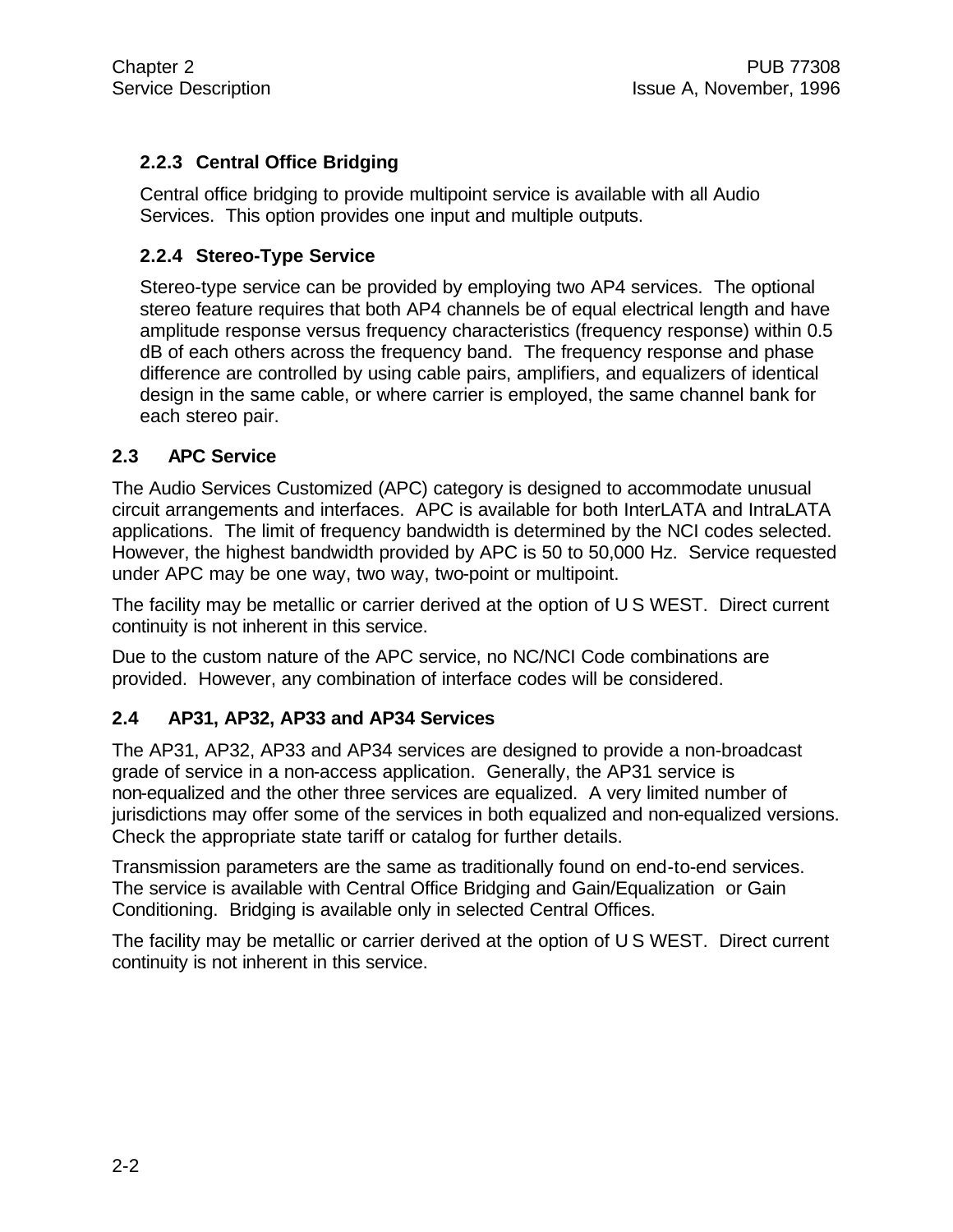#### **2.5 Technical Specifications**

#### **2.5.1 General**

There are a number of important audio parameters including distortion, noise, crosstalk and bandwidth (frequency response). The Federal Communications Commission requirements specify studio-to-transmitter limits. The specifications for Audio Service are an allocated portion of these limits.

The speech and music signal is complex and aperiodic. Values of voltage and current vary with time in an irregular fashion. An empirical parameter called a volume unit (vu) has been devised to allow useful measurements and specifications. Volume is not mathematically definable, but is simply the reading of an audio signal in a specified way on a standard volume indicator, popularly called a "vu meter". The vu meter readings bear the same relation to each other as do decibel (dB) measurements.

It is convenient to relate the levels within a transmission system to an arbitrary zero transmission level point (0 TLP). This point defines the gains and losses (in dB) within the system in a way that is independent of signal level. Thus, if a known level test tone is applied at a known TLP, the expected level of that tone is defined at each TLP in the system.

The technical specifications for the Audio Service are based on TR-NPL-000337 and material formerly found in PUB 77311. However, some additional informative information may be found in ANSI T1.505-1989, *Advanced Digital Program Audio Services - Analog Interface and Performance Specifications.*

#### **2.5.2 Transmission Levels**

A program level of +8 vu (averaged over one second) is the maximum permitted at a 0 TLP. This level is a compromise that provides an improved signal-to-noise ratio without introducing harmful crosstalk into the network. This value is higher than allowed for other services and is permissible only because of the relatively small percentage of circuits used for Audio Service. Levels lower than +8 vu are encouraged.

The levels at the Network Interface (NI) are:

- The transmit level towards the Central Office (CO) is 0 TLP.
- The receive level from the CO is 0 TLP if the Gain Conditioning option has been ordered. In cases without Gain Conditioning, the value will not be lower than -32 TLP for AP1 through AP4 or -12 TLP for AP31 through AP34 services. This loss (32 dB or 12 dB) is measured at 1004 Hz.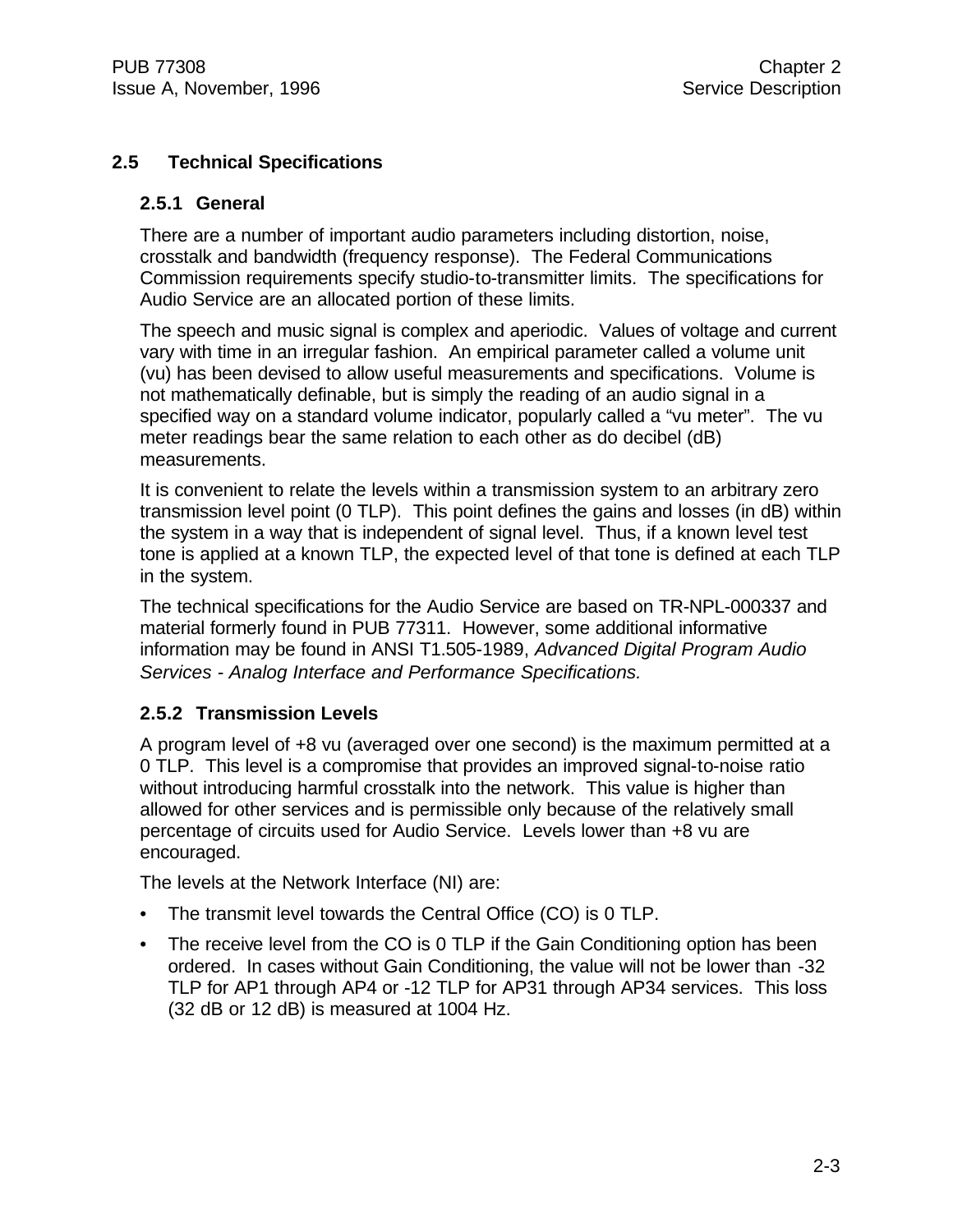The loss may vary over time. Variations of +0.5 dB are permitted in a 5 second interval and variations of +1.0 dB in a one hour interval. In the case of AP31 through AP34 services, an additional variation of +4.0 dB is permitted over the life of the service.

U S WEST normally applies an alignment and test tone of 0 dBm at 0 TLP. This is abbreviated as 0 dBm0. Nonlinear distortion, such as harmonic distortion, can be measured at such levels, but unacceptable nonlinear distortion that may occur on normally occurring instantaneous peaks of program material will not be revealed. The difference (in dB) between the operating level and the level at which overload occurs is often called "headroom." The circuit design recognizes that such peaks occur and must be transmitted without exceeding the specifications for nonlinear distortion. These peaks are assumed to be 10 dB higher than the average program level as read on a vu meter.

#### **2.5.3 Attenuation Distortion**

Attenuation Distortion or Gain/Frequency Distortion is limited by various values depending on the service and if it is equalized.

The values for the AP1 service are -10 to +3 dB where a negative value corresponds to a loss and a positive value corresponds to a gain over the base 1004 Hz frequency.

The values for the AP2, AP3 and AP4 service are illustrated in Figure 2-1.



**Figure 2-1** Attenuation Distortion Limits for AP2, AP3 and AP4 Services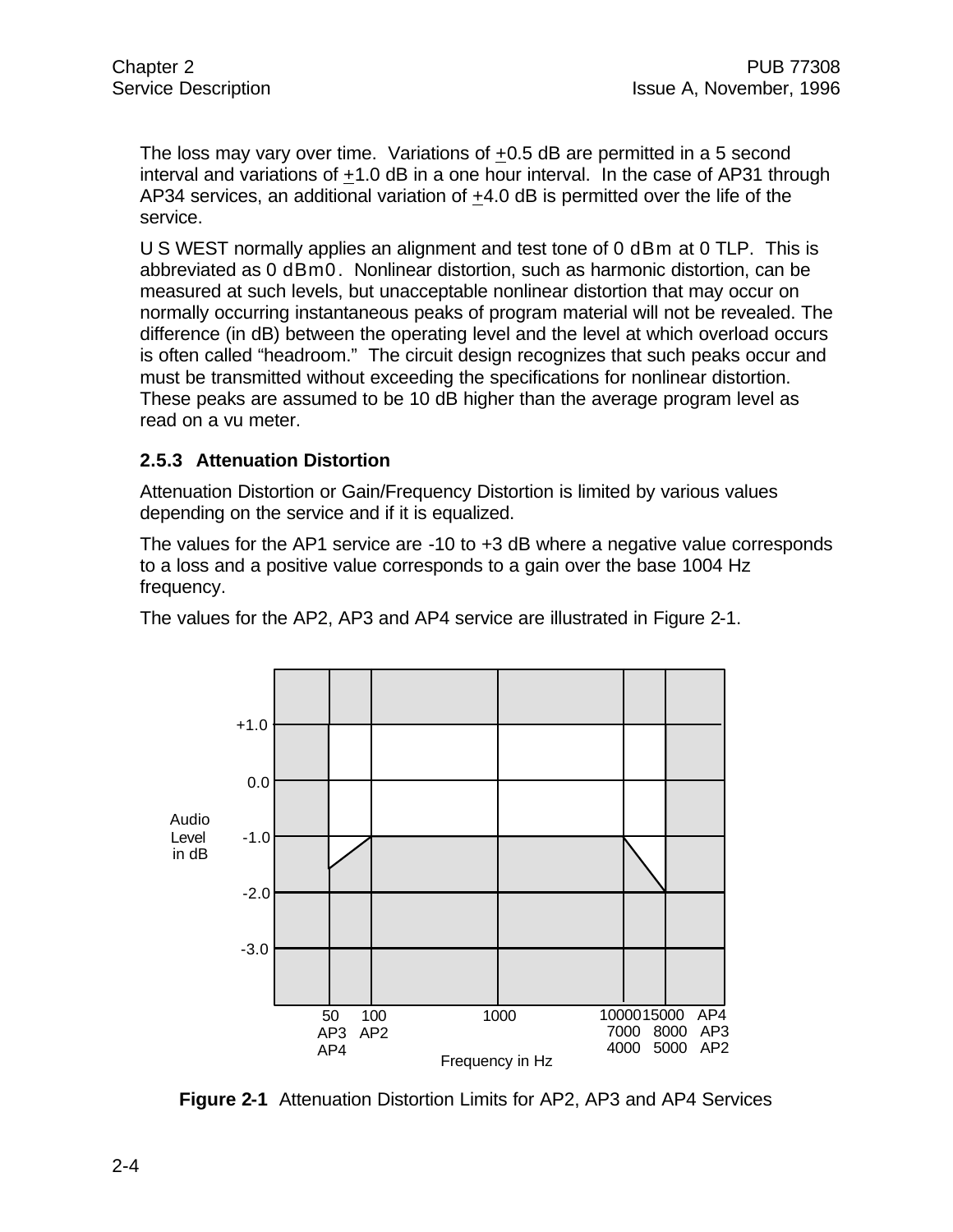The values for the AP31, AP32, AP33, and AP34 services depend on the type and if it is equalized or not. The values are listed in Table 2-2.

| NCI Code *    | 02PG2.3<br>(AP31)    | 02PG2.5<br>(AP32)    | 02PG2.8<br>(AP33)    | 02PG2.1<br>(AP34)    |
|---------------|----------------------|----------------------|----------------------|----------------------|
| Non Equalized | $-3.0$ to $+10.0$ dB | $-3.0$ to $+20.0$ dB | $-3.0$ to $+20.0$ dB | $-3.0$ to $+20.0$ dB |
| Equalized     | $-1.0$ to $+1.0$ dB  | $-1.0$ to $+1.0$ dB  | $-1.0$ to $+1.0$ dB  | $-1.0$ to $+1.0$ dB  |

| <b>Table 2-2</b> Attenuation Distortion for AP31, AP32, AP33 and AP34 Services |
|--------------------------------------------------------------------------------|
|--------------------------------------------------------------------------------|

\* Negative values denote loss, positive values denote gain compared to the 1004 Hz reference @ 0 dBm.

#### **2.5.4 Noise and Crosstalk**

Noise specifications are usually stated as a signal-to-noise ratio in the broadcast industry. The telecommunications industry, however, measures and expresses noise in terms of dBrn which has a zero reference of -90 dBm. That is, 0 dBm equals -90 dBm.

The signal-to-noise measurements are referenced to a maximum peak audio signal of +18 dBm0. The resulting noise limits are listed in Table 2-3.

An absolute measurement of noise level is made at the receiving NI. The TLP of this NI was established when designing and installing the service. The noise measurement, in dBm or dBrn converted to dBm, is translated to an equivalent reading at the 0 TLP by adding the loss or subtracting the gain of the actual TLP relative to 0.

For example, in the case of a 02PG2.1 type of NI (AP34 or AP4), assumes a TLP of -12 dB at the NI. If the 15 kHz flat-weighted noise measured at the NI were 5 dBrn, the noise translated to the  $0$  TLP would be  $5$  dBrn  $+$  12 dB or 17 dBrn (-73 dBrn). This meets the specifications for noise listed in Table 2-3 for this application. Any higher noise measurement would not meet the specifications.

The crosstalk requirement is that no audible conversation, bits of conversation or tones are detectable in the monitor receiver of the noise measuring set. The monitoring tests should be made during heavy traffic periods by listening for at least 10 minutes. A single-source disturber usually reflects either a violation of the established levels for the disturbing service or an unbalanced termination.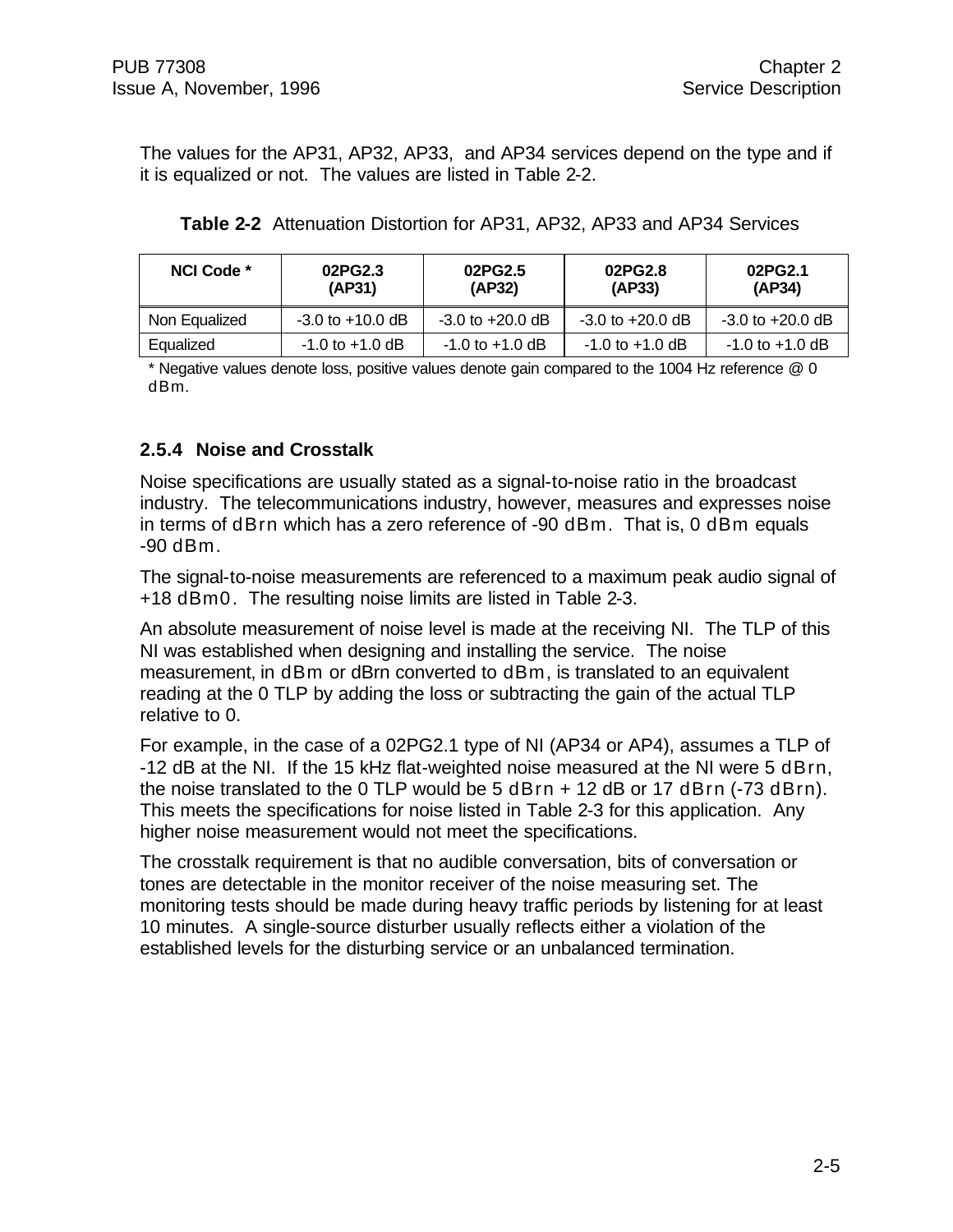#### **2.5.5 Phase Difference for Stereo**

Proper phasing between channels used for stereo is necessary to maintain channel separation on stereo equipment and frequency response on monophonic equipment. The phase difference can be measured using an oscillator with a resistance-splitting network and a phase meter, or a test set specifically designed for measuring the phase difference between stereo channels. Figure 2-2 illustrates the specifications for Stereo Conditioning Phase Difference.



**Figure 2-2** Stereo Conditioning Phase Difference

#### **2.5.6 Test Tones**

The maximum continuous test tone power (averaged over one second) that may be applied to the transmitting NI is as follows:

+8 dBm0 between 50 and 404 Hz

0 dBm0 between 405 and 15,000 Hz

These limits apply for channels involving metallic cable and/or pre-equalized carrier systems. There is no pre-equalization in systems with equalization below the frequency 404 Hz.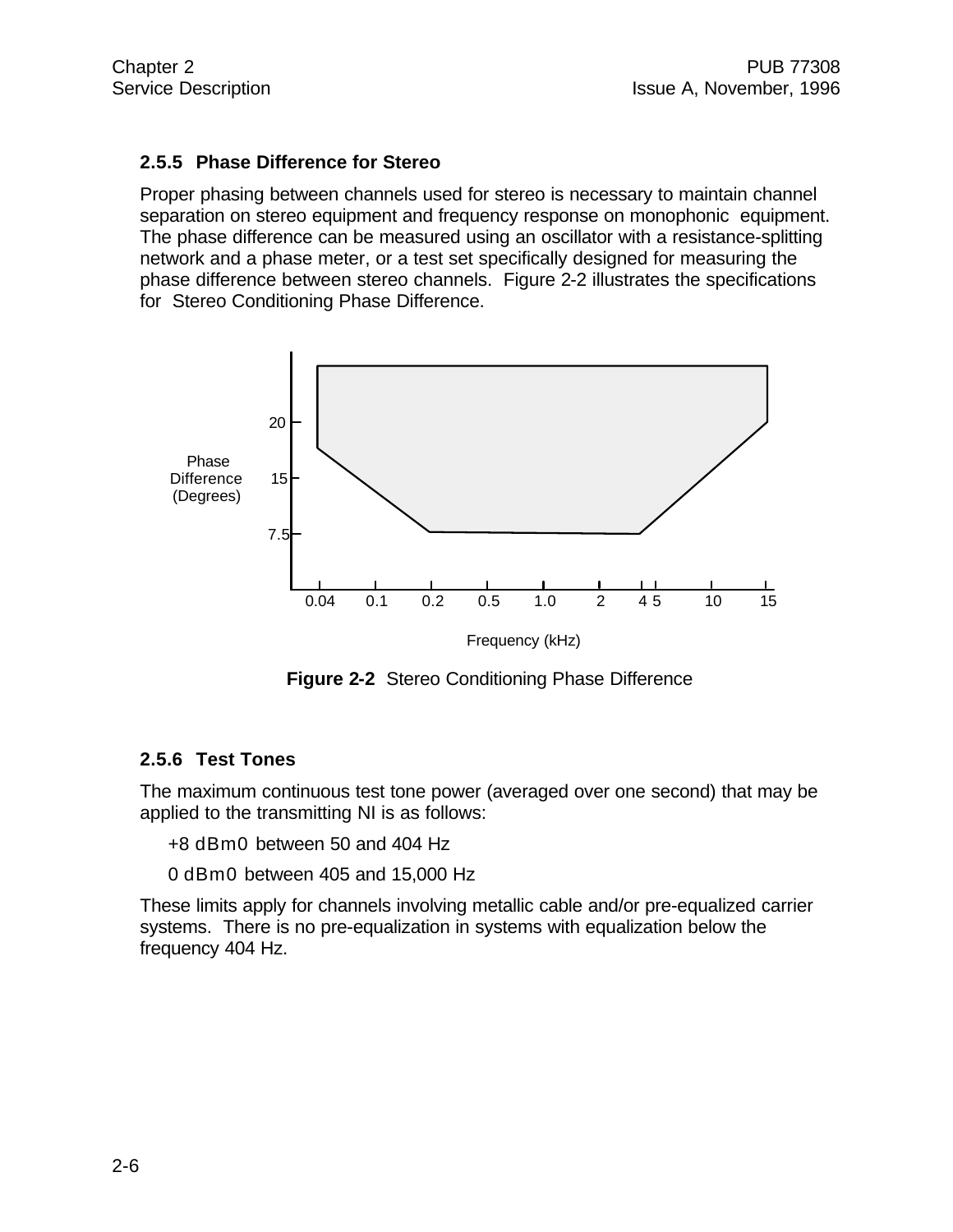These restrictions permit the use of test equipment in which program material is simulated by the use of a sine wave whose level is pulsed between high and low levels as a function of time, PROVIDED, the power averaged over one second is within the limits specified and the peak level is reduced to take into account any preequalization in the circuit. Total distortion will be within the service limits based on the type of service.

An exception to these limits is permitted for measurement of total harmonic distortion plus noise.

#### **2.5.7 Total Harmonic Distortion Plus Noise**

Nonlinear Distortion is caused by the nonlinear characteristics of amplifiers or similar equipment. Harmonic Distortion is the type of nonlinear distortion most commonly measured on audio circuits and may be specified with or without noise. The Audio Service specifications are stated with noise. This is sometimes called "total distortion" since the noise component may include spurious tones.

Total harmonic distortion plus noise is measured by a test set with a tunable narrowband filter to remove the fundamental of the test tone. Anything remaining in the passband of the test instrument is considered harmonic distortion and is summed and related to the amplitude of the fundamental. Thus, the result obtained with this type of test equipment includes any noise in the passband of the test instrument because everything outside of the nulled frequency is measured.

Measurements of harmonic distortion without noise are also possible, but more complicated. TR-NPL-000337, Section 4.5.1, should be consulted for further information.

Distortion should be measured at a level corresponding to the peak load-carrying capacity of the circuit. However, continuous high-level tones may cause crosstalk and interfere with other services in multi-pair cables or on carrier systems. To minimize this problem, the test frequency is chosen in the 400 Hz range. When levels higher than those in Section 2.5.6 are absolutely necessary, the maximum test-tone level permitted is +18 dBm0, which corresponds to the peak load-carrying capacity of services AP1 through AP4. The permitted application interval is four (4) seconds or less. Repetition of this test is subject to concurrence of U S WEST. The preceding does not permit program levels exceeding +8 vu.

Measurements of audio circuits should be made with all amplifiers, equalizers, coils, etc., in place and aligned for service. The measurements are mat at the receiving NI and should be on a 600 ohms balanced basis. Measurements should be made using a fundamental tone of 404 Hz. The Total Harmonic Distortion of the oscillator should be at least 10 dB better than the service specifications. An oscillator meeting the requirements of ANSI/IEEE 743-1994 (R1993), *Analog Voice Frequency Circuits, Standard Methods and Equipment for Measuring the Transmission Characteristics of,* should be satisfactory.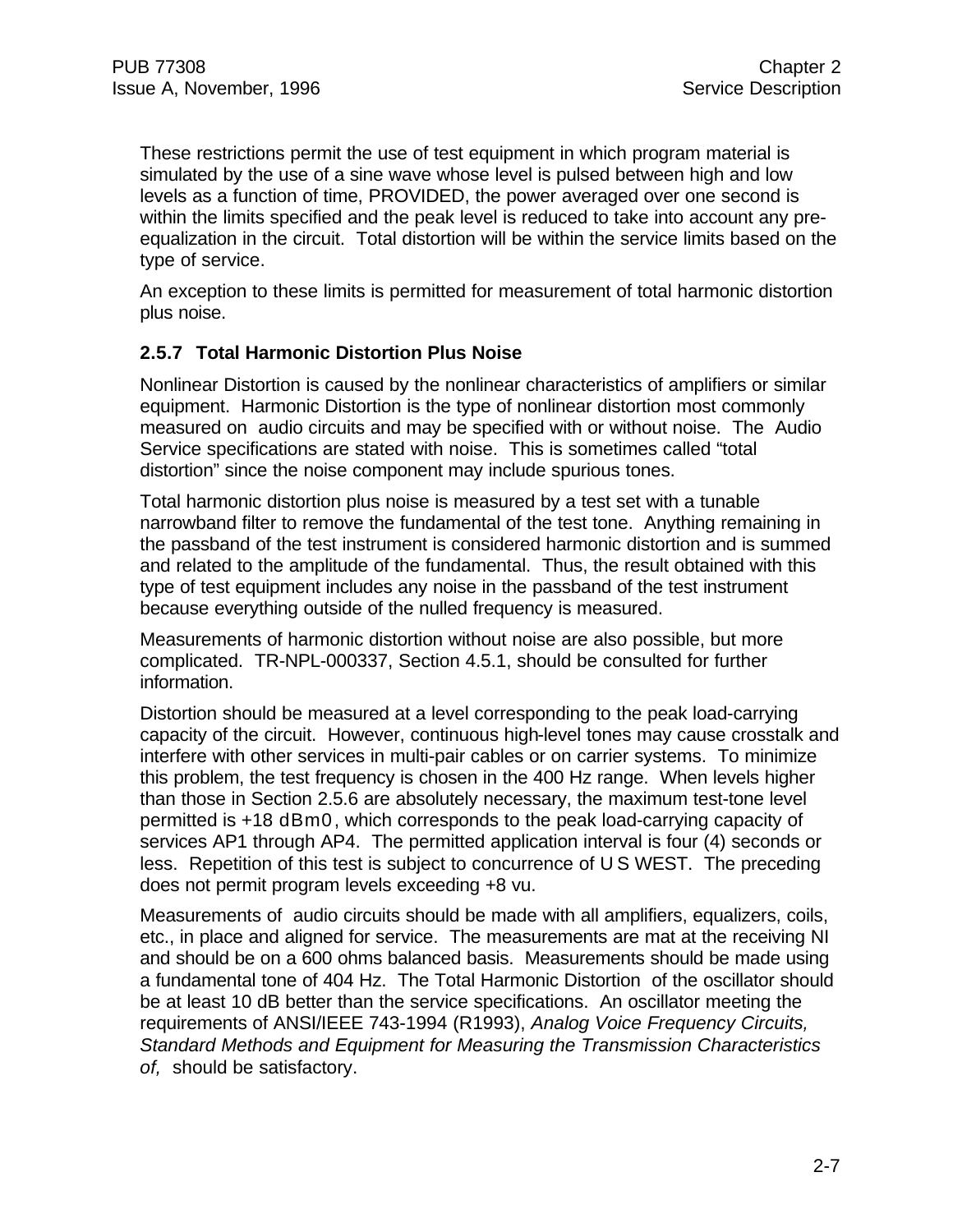#### **2.5.8 Summary**

Table 2-3 summarizes the Technical Specifications for the Audio Service. This material is from Table 4-1 of TR-NPL-000337, which is referenced in some tariffs, and from PUB 77311.

| <b>SERVICE</b>                                | AP <sub>1</sub>     | <b>AP31</b>             | AP <sub>2</sub>        | <b>AP32</b>              | AP3         | <b>AP33</b>              | AP4                     | <b>AP34</b>        |         |  |  |               |
|-----------------------------------------------|---------------------|-------------------------|------------------------|--------------------------|-------------|--------------------------|-------------------------|--------------------|---------|--|--|---------------|
| <b>NCI CODE</b>                               |                     | 02PG2.3                 | 02PG2.5                |                          | 02PG2.8     |                          |                         |                    | 02PG2.1 |  |  |               |
| Loss Limit (AML)                              | 32 dB#              | 12 dB                   | 32 dB                  | 12 dB                    | 32 dB       | 12 dB                    | 32 dB                   | 12 dB              |         |  |  |               |
| Loss Variation                                |                     |                         |                        |                          |             |                          |                         |                    |         |  |  |               |
| • Short Term<br>• Long Term                   |                     | $+0.5$ dB<br>$± 1.0$ dB | $+0.5$ dB<br>$+1.0$ dB |                          |             | $+0.5$ dB<br>$± 1.0$ dB  | $+0.5$ dB<br>$+1.0$ dB  |                    |         |  |  |               |
| • Life of service                             | na                  | $+4.0$ dB               | na                     | $+4.0$ dB                | na          | $+4.0$ dB                | na                      | $+4.0$ dB          |         |  |  |               |
| <b>Highest Program</b><br>Level               | $+8$ vu             |                         | $+8$ vu                |                          |             | $+8$ vu                  | $+8$ vu                 |                    |         |  |  |               |
| Bandwidth (Hz)                                | $200 -$<br>3500     | $200 -$<br>3000         | $100 - 5000$           |                          |             |                          | $50 - 8000$             |                    |         |  |  | $50 - 15,000$ |
| <b>Attenuation Distortion</b><br>t            |                     |                         |                        |                          |             |                          |                         |                    |         |  |  |               |
| • Non Equalized                               | na                  | $-3$ to<br>$+10$ dB     | na                     | $-3$ to $**$<br>$+20$ dB | na          | $-3$ to $**$<br>$+20$ dB | na                      | na                 |         |  |  |               |
| • Equalized                                   | $-10$ to<br>$+3$ dB | $-1$ to $**$<br>$+1$ dB | Fig 2-1                | $-1$ to<br>$+1$ dB       | Fig 2-1     | $-1$ to<br>$+1$ dB       | Fig 2-1                 | $-1$ to<br>$+1$ dB |         |  |  |               |
| <b>Total Harmonic</b><br>Distortion + Noise * |                     | 3.5%                    |                        | 2.5%                     |             | 2.0%                     | 1.0%                    |                    |         |  |  |               |
| Weighted Random<br><b>Noise</b>               |                     |                         |                        |                          |             |                          |                         |                    |         |  |  |               |
| $\bullet$ dBrn0<br>$\bullet$ dBm0             | 43<br>$-47$         |                         | 44<br>$-46$            |                          | 46<br>$-44$ |                          | 37<br>$-53$             |                    |         |  |  |               |
| Weighting                                     |                     | C Message               |                        | 15 kHz flat              |             | 15 kHz flat              | 15 kHz flat             |                    |         |  |  |               |
| <b>Stereo</b>                                 |                     |                         |                        |                          |             |                          |                         |                    |         |  |  |               |
| • Gain Difference<br>• Phase Difference       |                     | na                      |                        | na                       | na          |                          | $+0.5$ d $B$<br>Fig 2-2 | na                 |         |  |  |               |

|  |  | Table 2-3 Summary of Technical Specifications |
|--|--|-----------------------------------------------|
|  |  |                                               |

AML Actual Measured Loss

na Not applicable.

† Negative values correspond to losses; positive values to gains. 1004 Hz reference @ 0 dBm.

# Some state tariffs may limit this value to 10 dB.

AP31 - AP34 Services: +13 dBm0,

AP1 - AP4 Services: +18 dBm0

All services at 404 Hz with a maximum application time of 4 seconds.

\*\* Generally not applicable. See Section 2.4.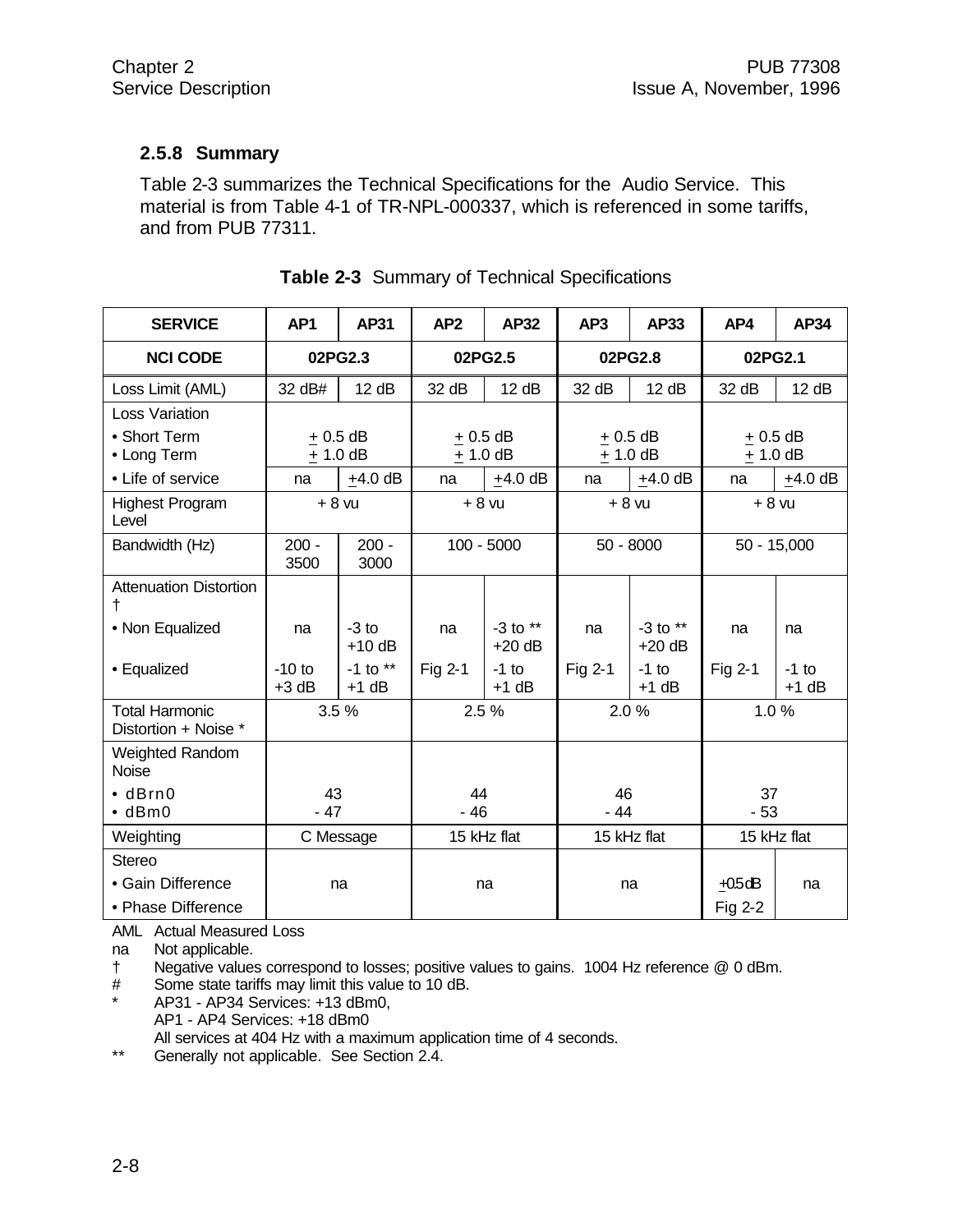### **CONTENTS**

# **Chapter and Section Page** 3. Network Channel/Network Channel Interface Codes .................................. 3-1 3.1 Network Channel (NC) Codes ........................................................ 3-1 3.1.1 General.............................................................................. 3-1 3.1.2 Format ............................................................................... 3-1 3.1.3 Available Network Channel Codes ........................................ 3-2 3.1.4 Historical Network Channel Codes........................................ 3-3 3.2 Network Channel Interface (NCI) Codes ......................................... 3-4 3.2.1 General.............................................................................. 3-4 3.2.2 Format ............................................................................... 3-4 3.2.3 Available Network Channel Interface Codes .......................... 3-6 **Figures** 3-1 Format Structure for NC Codes................................................................ 3-1

#### **Tables**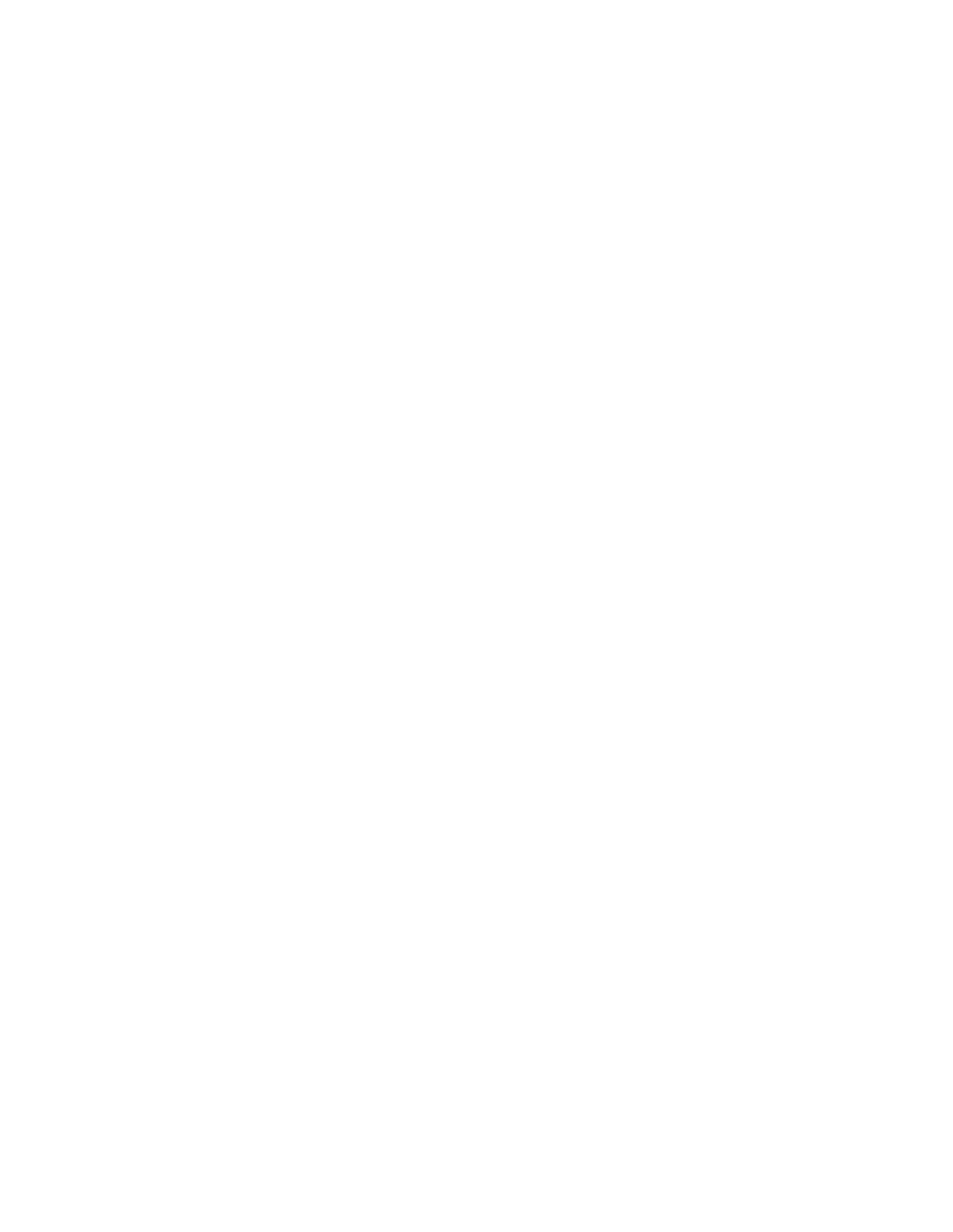#### **3. Network Channel/Network Channel Interface Codes**

#### **3.1 Network Channel (NC) Codes**

#### **3.1.1 General**

Network Channel (NC) codes are a part of the Bellcore COMMON LANGUAGE<sup>®</sup> code set. The NC code is used to identify a channel used with the service. This section identifies the available channels and their NC codes.

#### **3.1.2 Format**

An NC code is a four-character code with two data elements:

Channel Code Optional Feature Code

The format is illustrated in Figure 3-1.

**Network Channel Code**

| <b>I</b> Data Element     | Channel Code |            | <b>Optional Feature Code</b> |
|---------------------------|--------------|------------|------------------------------|
| <b>Character Position</b> |              |            |                              |
| <b>Character Key</b>      |              | $X$ or $-$ | $X$ or $-$                   |

 $X =$  Alphanumeric

 $-$  = Hyphen

| <b>Figure 3-1</b> Format Structure for NC Codes |  |  |  |  |  |  |
|-------------------------------------------------|--|--|--|--|--|--|
|-------------------------------------------------|--|--|--|--|--|--|

The **Channel Code** (character positions 1 and 2) is a two character alpha or alphanumeric code that describes the channel service in an abbreviated form. The channel code will frequently, but not always, be specified as the service code of the special service circuits or the transmission grade of the message trunk circuit. The NC channel code field is always filled.

The **Optional Feature Code** (character positions 3 and 4) is a two character alpha or alphanumeric or hyphen code that represents the option codes available for each channel code. Varying combinations of this code will allow the customer to enhance the technical performance of the requested channel, or to further identify the type of service. It is also used to specify options such as conditioning, effective 4-wire, multiplexing, etc. The NC optional code field is always filled.

Further information about NC Codes may be found in ANSI T1.223-1991, *Information Interchange — Structure and Representation of Network Channel (NC) and Network Channel Interface (NCI) Codes for the North American Telecommunications System.*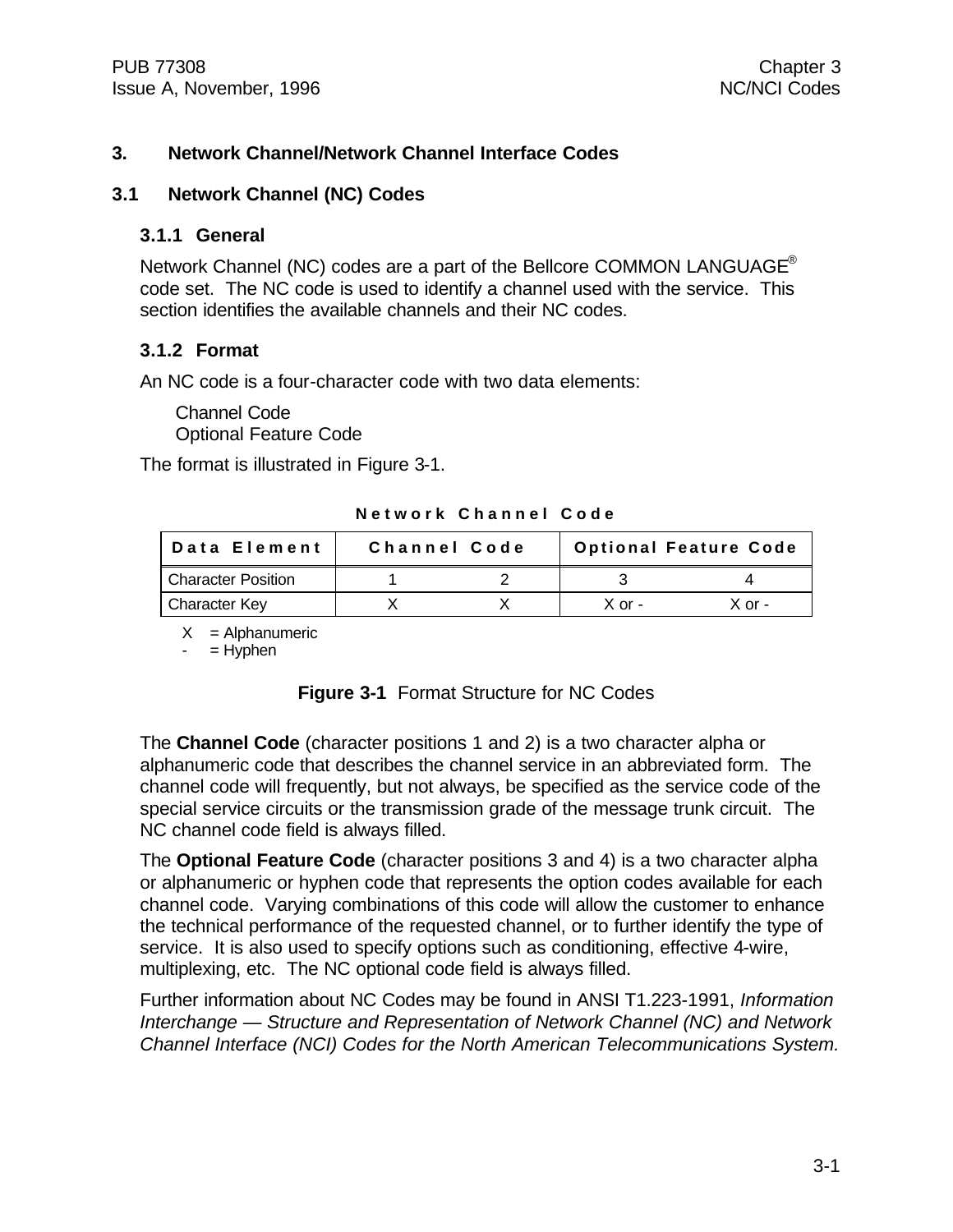#### **3.1.3 Available Network Channel Codes**

Table 3-1 lists the available Network Channel (NC) codes for Audio Services.

| <b>Network</b><br><b>Channel Code</b> | Description                                              | <b>NC/NCI</b><br><b>Table</b> |
|---------------------------------------|----------------------------------------------------------|-------------------------------|
|                                       | <b>Audio Program One (AP1) Service</b>                   |                               |
| $PE--$                                | No Options                                               | $5 - 1$                       |
| $PE-B$                                | <b>Central Office Bridging</b>                           | $5 - 2$                       |
| PEP-                                  | Gain Conditioning                                        | $5 - 3$                       |
| <b>PEPB</b>                           | Gain Conditioning & Central Office Bridging              | $5-4$                         |
|                                       | <b>Audio Program Two (AP2) Service</b>                   |                               |
| $PF - -$                              | No Options                                               | $5-5$                         |
| PF-B                                  | <b>Central Office Bridging</b>                           | $5-6$                         |
| PFP-                                  | <b>Gain Conditioning</b>                                 | $5 - 7$                       |
| PFPB                                  | Gain Conditioning & Central Office Bridging              | $5-8$                         |
|                                       | <b>Audio Program Three (AP3) Service</b>                 |                               |
| $PJ - -$                              | No Options                                               | $5-9$                         |
| $PJ-B$                                | <b>Central Office Bridging</b>                           | $5 - 10$                      |
| PJP-                                  | Gain Conditioning                                        | $5 - 11$                      |
| <b>PJPB</b>                           | Gain Conditioning & Central Office Bridging              | $5 - 12$                      |
|                                       | <b>Audio Program Four (AP4) Service</b>                  |                               |
| $PK - -$                              | No Options                                               | $5 - 13$                      |
| $PK-B$                                | <b>Central Office Bridging</b>                           | $5 - 14$                      |
| PK-K                                  | Central Office Bridging and Stereo                       | $5 - 15$                      |
| PK-S                                  | <b>Stereo</b>                                            | $5 - 13$                      |
| PKP-                                  | Gain Conditioning                                        | $5 - 16$                      |
| <b>PKPB</b>                           | Gain Conditioning & Central Office Bridging              | $5 - 17$                      |
| <b>PKPK</b>                           | Gain Conditioning and Central Office Bridging and Stereo | $5 - 17$                      |
| <b>PKPS</b>                           | Gain Conditioning and Stereo                             | $5 - 16$                      |
|                                       | <b>Audio Program Custom (APC) Service</b>                |                               |
| PQ-Z                                  | Customized                                               | na                            |

**Table 3-1** Available Network Channel Codes - Audio Services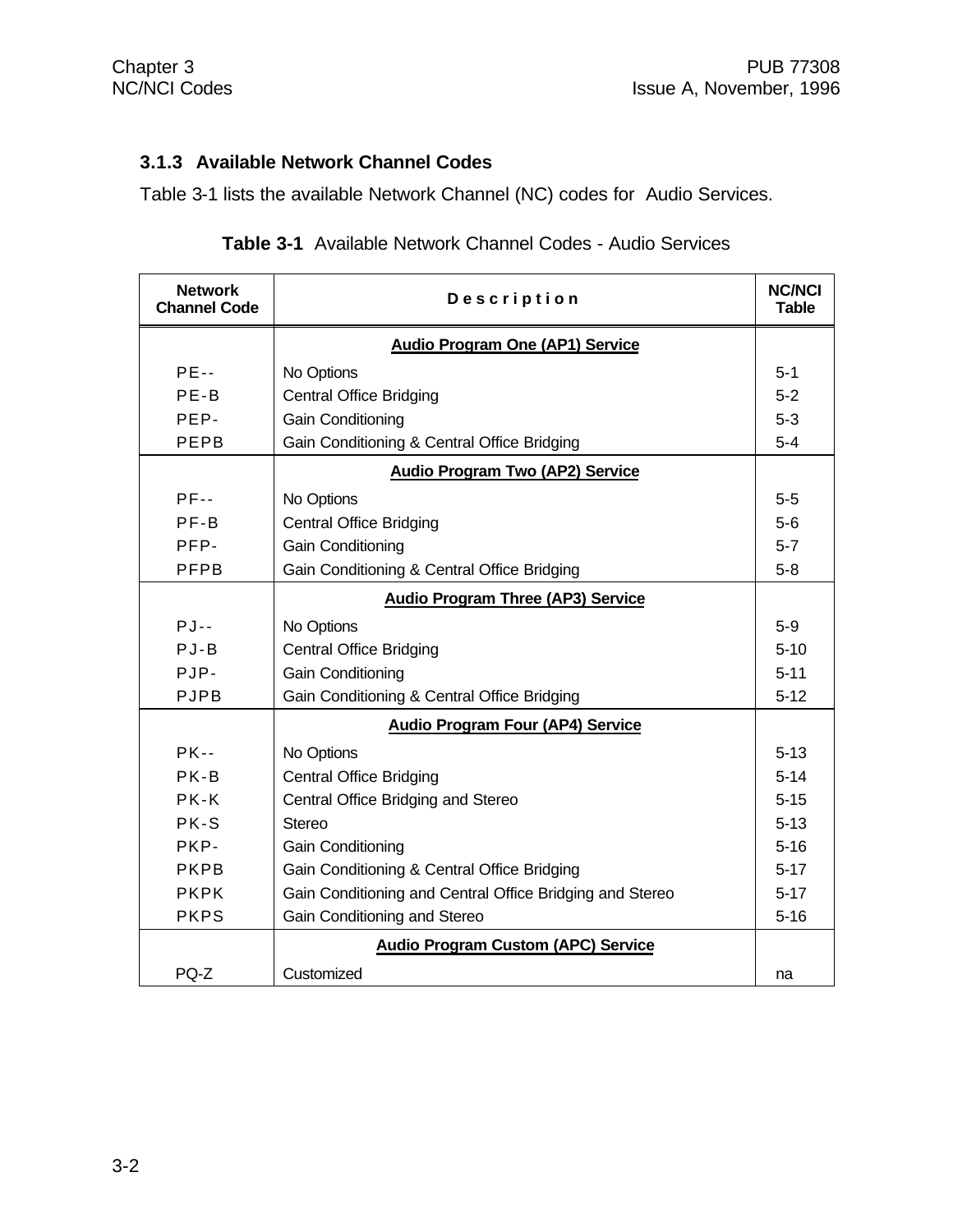| <b>Network</b><br><b>Channel Code</b> | Description                                         | <b>NC/NCI</b><br><b>Table</b> |
|---------------------------------------|-----------------------------------------------------|-------------------------------|
|                                       | Program Audio (Non-Broadcast) Service (AP31 - AP34) |                               |
| $UE - -$                              | No Options                                          | $5-18$                        |
| $UE-B$                                | <b>Central Office Bridging</b>                      | $5 - 19$                      |
| UFP-                                  | <b>Gain Conditioning</b>                            | $5 - 20$                      |
| <b>UEPB</b>                           | Gain Conditioning & Central Office Bridging         | $5 - 21$                      |
|                                       | Program Audio (Non-Broadcast) Service Custom (APC)  |                               |
| $UP-Z$                                | Customized                                          | na                            |

#### **Table 3-1** Available Network Channel Codes - Audio Services (Continued)

#### **3.1.4 Historical Network Channel Codes**

There are a number of NC codes formerly used to define IntraLATA Audio Services AP1 - AP4. These codes are no longer valid. Only the current NC codes listed in Table 3-1 shall be used for AP1 - AP4 services. The IntraLATA nature of the service can be identified by modifiers in the CLCI<sup>™</sup>-S/S code used to identify the service. Table 3-2 lists these historical NC codes.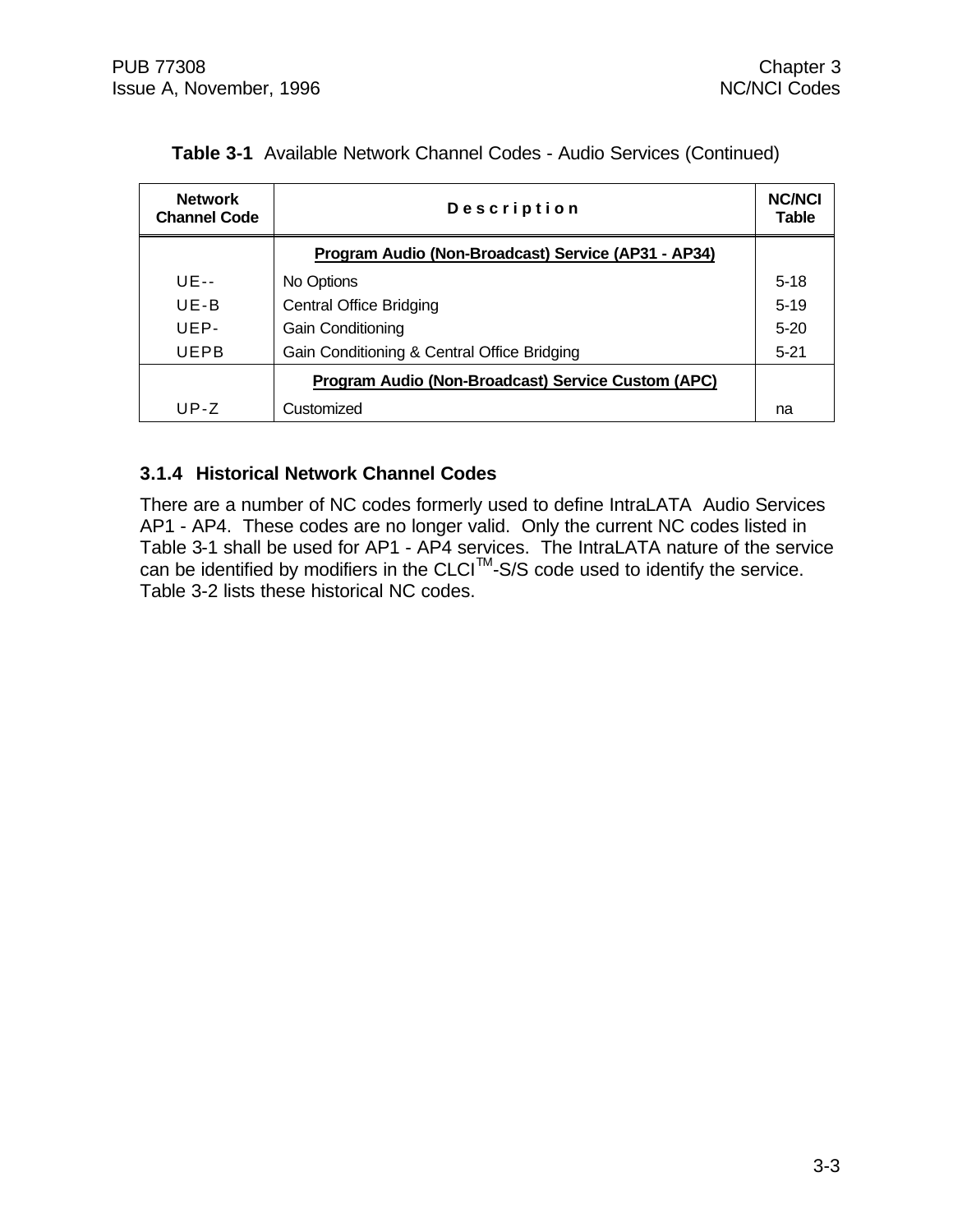| <b>Network</b><br><b>Channel Code</b> | Description                                | Use NC<br>Code |
|---------------------------------------|--------------------------------------------|----------------|
|                                       | <b>Audio Program One (AP1) Service</b>     |                |
| <b>PE1-</b>                           | <b>IntraLATA</b>                           | $PE--$         |
| <b>PE5-</b>                           | IntraLATA and Gain Conditioning            | PEP-           |
|                                       | <b>Audio Program Two (AP2) Service</b>     |                |
| $PF1-$                                | <b>IntraLATA</b>                           | $PF - -$       |
| <b>PF5-</b>                           | IntraLATA and Gain Conditioning            | PFP-           |
|                                       | <b>Audio Program Three (AP3) Service</b>   |                |
| $PJ1-$                                | <b>IntraLATA</b>                           | $PJ - -$       |
| PJ5-                                  | IntraLATA and Gain Conditioning            | PJP-           |
|                                       | <b>Audio Program Four (AP4) Service</b>    |                |
| $PK1 -$                               | <b>IntraLATA</b>                           | $PK - -$       |
| PK <sub>1</sub> S                     | IntraLATA and Stereo                       | PK-S           |
| PK5-                                  | IntraLATA and Gain Conditioning            | PKP-           |
| PK5S                                  | IntraLATA and Gain Conditioning and Stereo | <b>PKPS</b>    |

## **Table 3-2** Historical Network Channel Codes

#### **3.2 Network Channel Interface (NCI) Codes**

#### **3.2.1 General**

Network Channel Interface (NCI) codes are a part of the COMMON LANGUAGE® code set. The NCI code is used to identify a network interface of a service in our mechanized systems. This chapter defines the NCI codes used with voice grade services.

#### **3.2.2 Format**

An NCI code is a maximum twelve-character code that consists of five (5) data elements:

```
Total Conductors
Protocol
Impedance
Protocol Options
Transmission Level Point(s) (TLP)
```
The first three fields are required, the last two are optional The format is illustrated in Figure 3-2.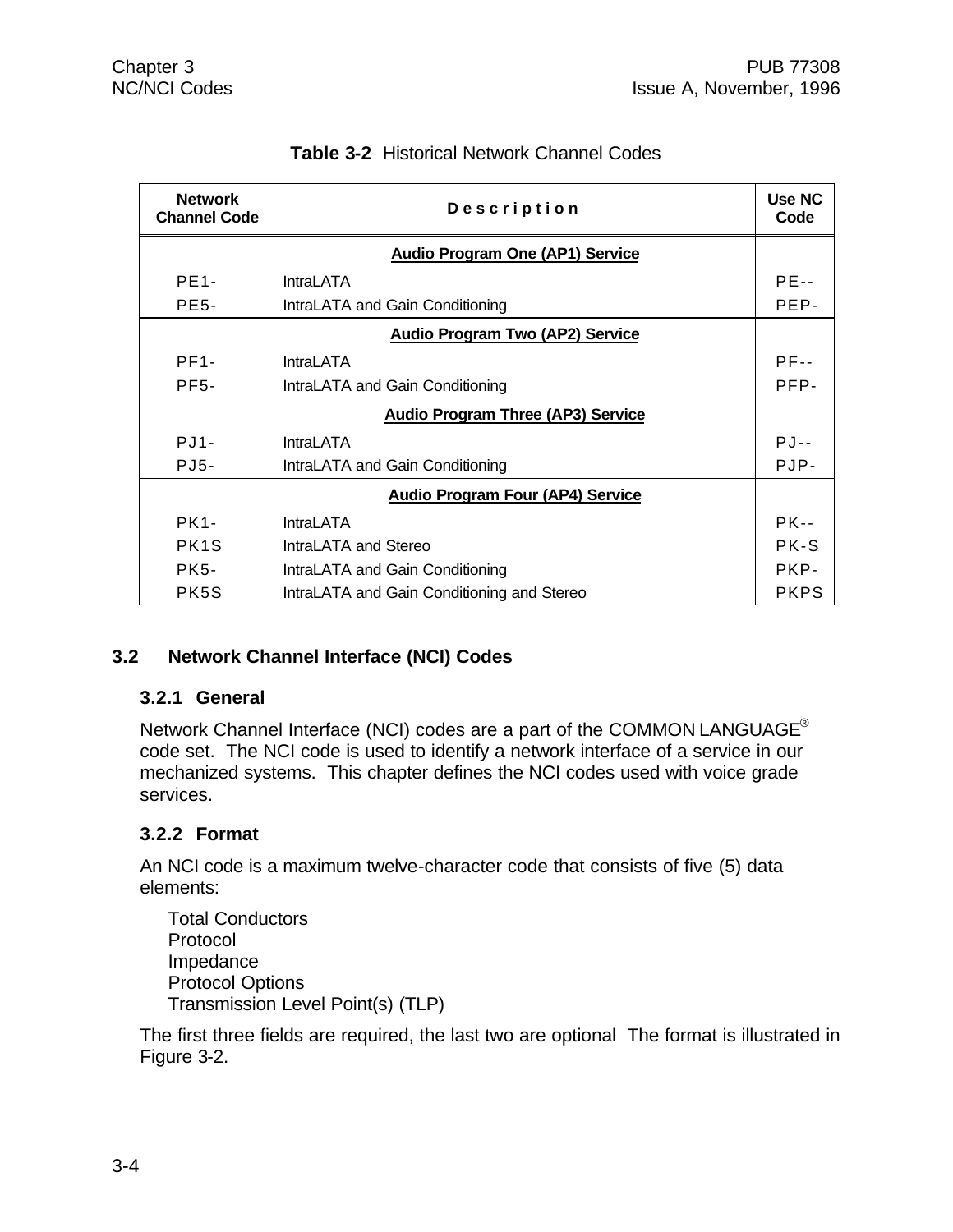| <b>Total Conductors</b> |   |   | <b>Protocol</b> |        | D         |   | <b>Protocol Options</b> |   | D         |        | <b>TLP Level</b> |
|-------------------------|---|---|-----------------|--------|-----------|---|-------------------------|---|-----------|--------|------------------|
|                         |   |   |                 | m      | e         |   |                         |   | e         |        | R                |
|                         |   |   |                 | р<br>е |           |   |                         |   |           | a      | е<br>C.          |
|                         |   |   |                 | d      | m         |   |                         |   | m         | n      | е                |
|                         |   |   |                 | a<br>n | е         |   |                         |   |           | s<br>m | v                |
|                         |   |   |                 | c      | е         |   |                         |   | е         |        | е                |
|                         |   |   |                 | e      |           |   |                         |   |           |        |                  |
|                         | 2 | 3 | 4               | 5      | 6         | 7 | 8                       | 9 | 10        | 11     | 12 <sup>2</sup>  |
| N                       | N | Α | Α               | Χ      | $\bullet$ | Х | Χ                       | Х | $\bullet$ | X or - | $X$ or -         |

#### **Network Channel Interface Code**

 $A = Alpha$ 

 $N =$  Numeric

 $X =$  Alphanumeric

 $\bullet$  = Delimiter (normally a period)

 $-$  = Hyphen

#### **Figure 3-2** Format Structure for NCI Codes

**Total Conductors** (character positions 1 and 2) is a two-character numeric code that represents the total number of physical conductors (e.g., wires or fibers) required at the interface.

**Protocol** (character position 3 and 4) is a two-character alpha code that defines requirements for the interface regarding signaling/transmission.

**Impedance** (character position 5) is a one-character alpha or numeric code representing the nominal reference impedance that will terminate the channel for the purpose of evaluating transmission performance. Values are listed in Table 3-2

| Impedance in Ohms<br>(Character Position 5) |      |            |      |  |
|---------------------------------------------|------|------------|------|--|
| Data Value                                  | Code | Data Value | Code |  |
| 600                                         |      | 75         |      |  |
| 135                                         | h    | 100        |      |  |

|  |  | Table 3-3 NCI Impedance Values |  |
|--|--|--------------------------------|--|
|--|--|--------------------------------|--|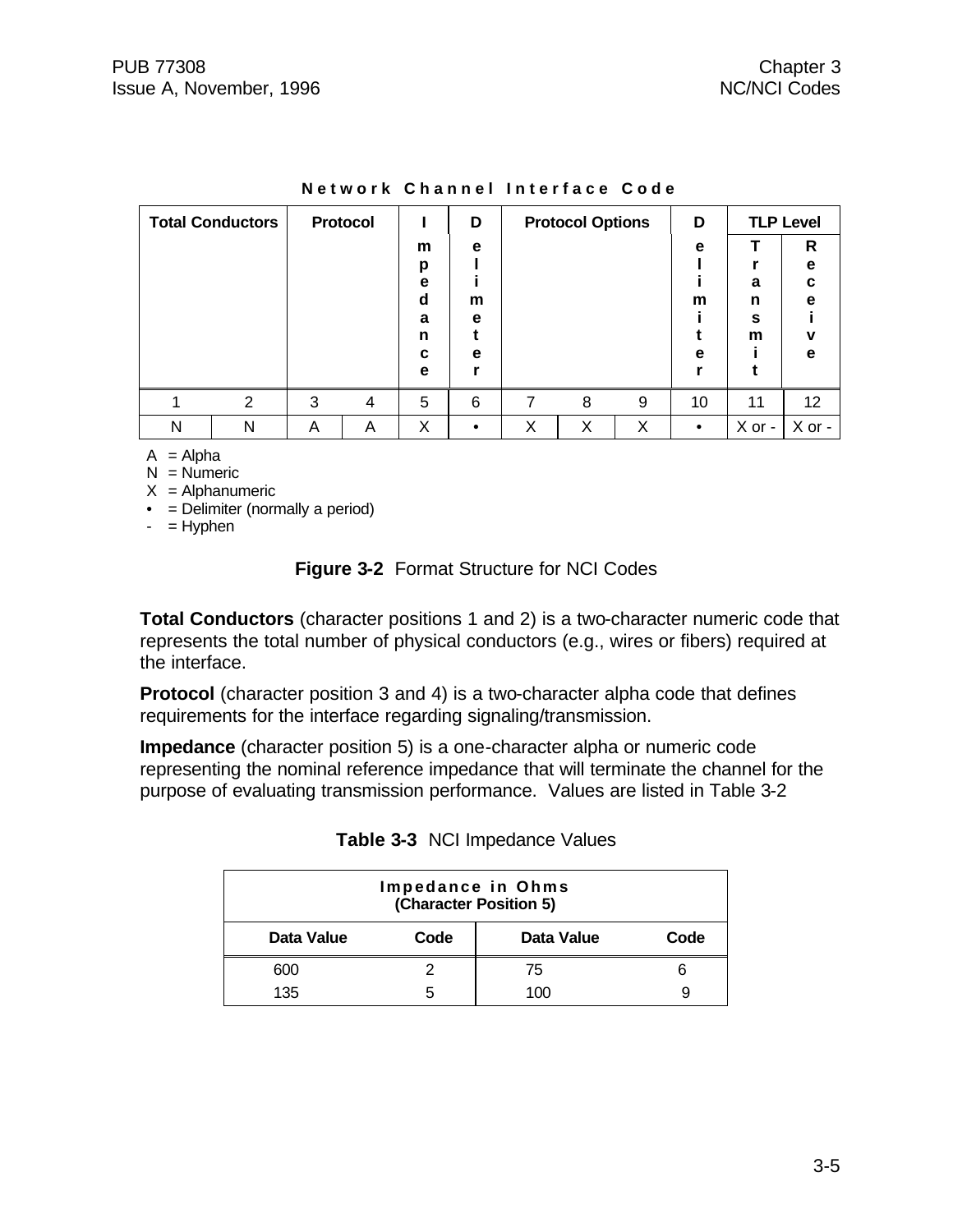**Protocol Options** (character positions 7, 8, and 9) is a one to three character alpha, numeric, or alphanumeric code that describes additional features (e.g., bit rate or bandwidth) on the Protocol to be used. It is an optional field that is always left justified when less than three characters are specified.

**Transmission Level Point(s)** (character positions 8 through 12) is assigned one or two character alpha code corresponding to a value for Transmission Level Point(s) (TLPs) from either the Exchange Carrier/service provider or customer end. Values are listed in Table 3-3.

Further information about NCI Codes may be found in ANSI T1.223-1991, *Information Interchange — Structure and Representation of Network Channel (NC) and Network Channel Interface (NCI) Codes for the North American Telecommunications System.*

| <b>Transmission Level Point Code</b><br>(Character Positions 11 and 12) |                          |  |
|-------------------------------------------------------------------------|--------------------------|--|
| Data Value                                                              | Code                     |  |
| None This Direction (One-way Service)                                   |                          |  |
| 0.0                                                                     | S                        |  |
| U S WEST Specified                                                      | $\overline{\phantom{0}}$ |  |
| Recommended                                                             | (Blank)                  |  |

**Table 3-4** NCI Transmission Levels

# **3.2.3 Available Network Channel Interface Codes**

Table 3-4 lists the NCI codes used with Audio Service. Higher level digital interfaces may apply. These may be used in place of the DS1 interfaces in the combination tables in Chapter 5.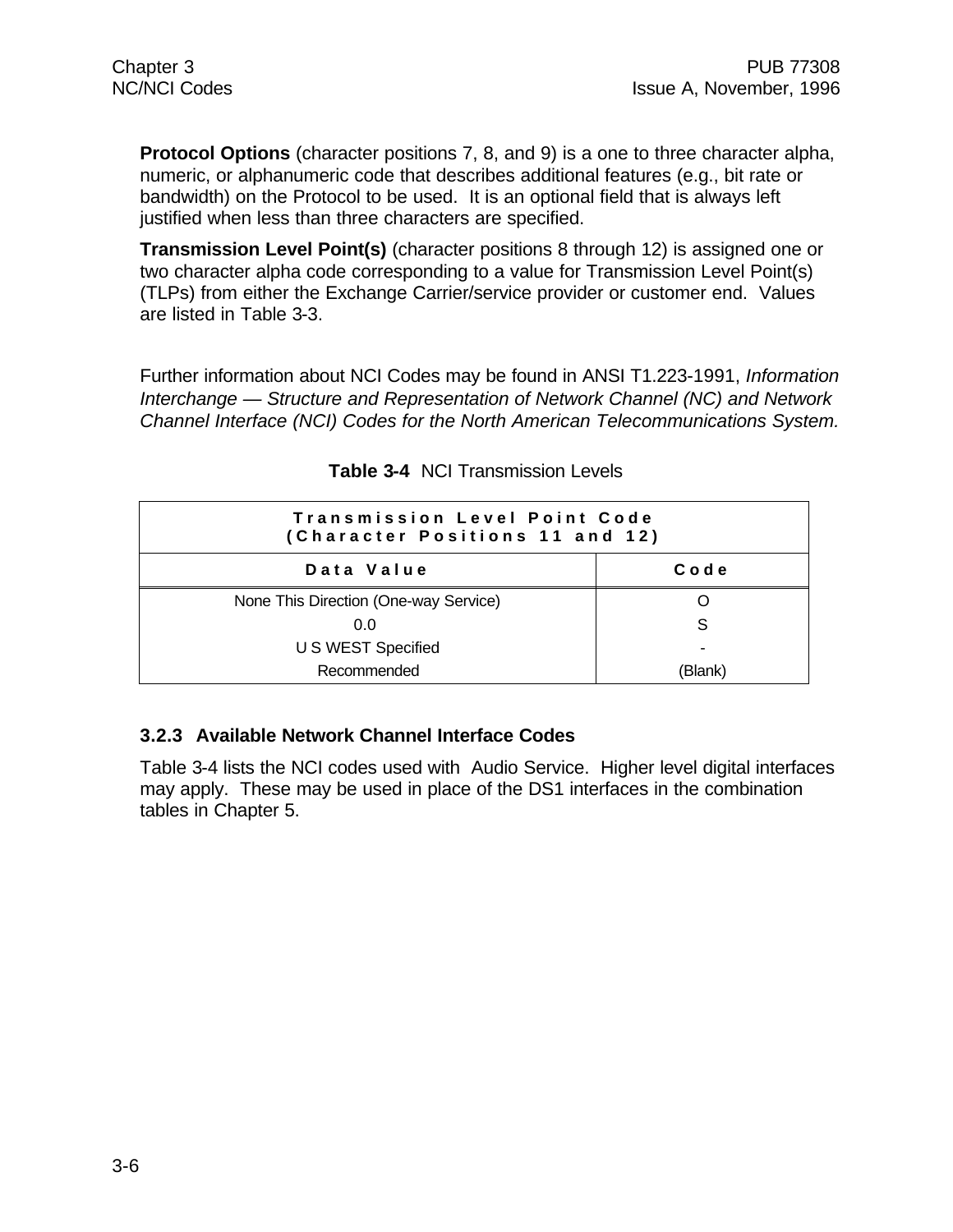$\mathbf{r}$ 

 $\overline{\phantom{0}}$ 

| <b>Table 3-5</b> Available NCI Codes |
|--------------------------------------|
|--------------------------------------|

| Protocol   |                |                                                                                                                                                                                                                                                                                          |
|------------|----------------|------------------------------------------------------------------------------------------------------------------------------------------------------------------------------------------------------------------------------------------------------------------------------------------|
| Code       | Option         | Definition                                                                                                                                                                                                                                                                               |
| $3\quad 4$ | 789            |                                                                                                                                                                                                                                                                                          |
| AH         |                | Analog High Capacity interface,                                                                                                                                                                                                                                                          |
|            |                | (The NCI codes 04AH5.B, 04AH6.C and 04AH6.D represent the WA1,<br>WA2 and WA2A level of Wideband Special Access NCI codes<br>respectively. These analog interfaces may be used where available and<br>where the "DS" protocol code appears in the compatibility tables in<br>Chapter 5.) |
|            | B              | 60 kHz to 108 kHz (12 channels)                                                                                                                                                                                                                                                          |
|            | C              | 312 kHz to 552 kHz (60 Channels)                                                                                                                                                                                                                                                         |
|            | D              | 564 kHz to 3084 kHz (600 Channels)                                                                                                                                                                                                                                                       |
| <b>BP</b>  |                | Central Office Bridging Audio Program                                                                                                                                                                                                                                                    |
| <b>DJ</b>  |                | Carrier to carrier DS1 interface specification that is the result of joint<br>engineering.                                                                                                                                                                                               |
| <b>DS</b>  |                | Digital Hierarchy Interface at DS1 rate (or higher)                                                                                                                                                                                                                                      |
|            | 15E            | 8-bit Pulse Code Modulation (PCM) encoded in one 64 kbit/s channel of<br>the DS1 signal.                                                                                                                                                                                                 |
|            | 15F            | 8-bit PCM encoded in two 64 kbit/s channel of the DS1 signal.                                                                                                                                                                                                                            |
|            | 15G            | 8-bit PCM encoded in three 64 kbit/s channel of the DS1 signal.                                                                                                                                                                                                                          |
|            | 15H            | 14/11-bit PCM encoded in six 64 kbit/s channel of the DS1 signal.                                                                                                                                                                                                                        |
|            |                | (Several protocol options may be ordered as listed in PUB 77375, 1.544<br>Mbit/s Channel Interfaces. Only selected NCI code options uniquely<br>used with Audio Service are listed here.)                                                                                                |
| PG         |                | Program Transmission - No Direct Current signaling                                                                                                                                                                                                                                       |
|            | 1              | Nominal frequency range from 50 Hz to 15,000 Hz                                                                                                                                                                                                                                          |
|            | $\overline{2}$ | Non-Equalized                                                                                                                                                                                                                                                                            |
|            | 3              | Nominal frequency range from 200 Hz to 3500 Hz                                                                                                                                                                                                                                           |
|            | 5              | Nominal frequency range from 100 Hz to 5000 Hz                                                                                                                                                                                                                                           |
|            | 8              | Nominal frequency range from 50 Hz to 8000 Hz                                                                                                                                                                                                                                            |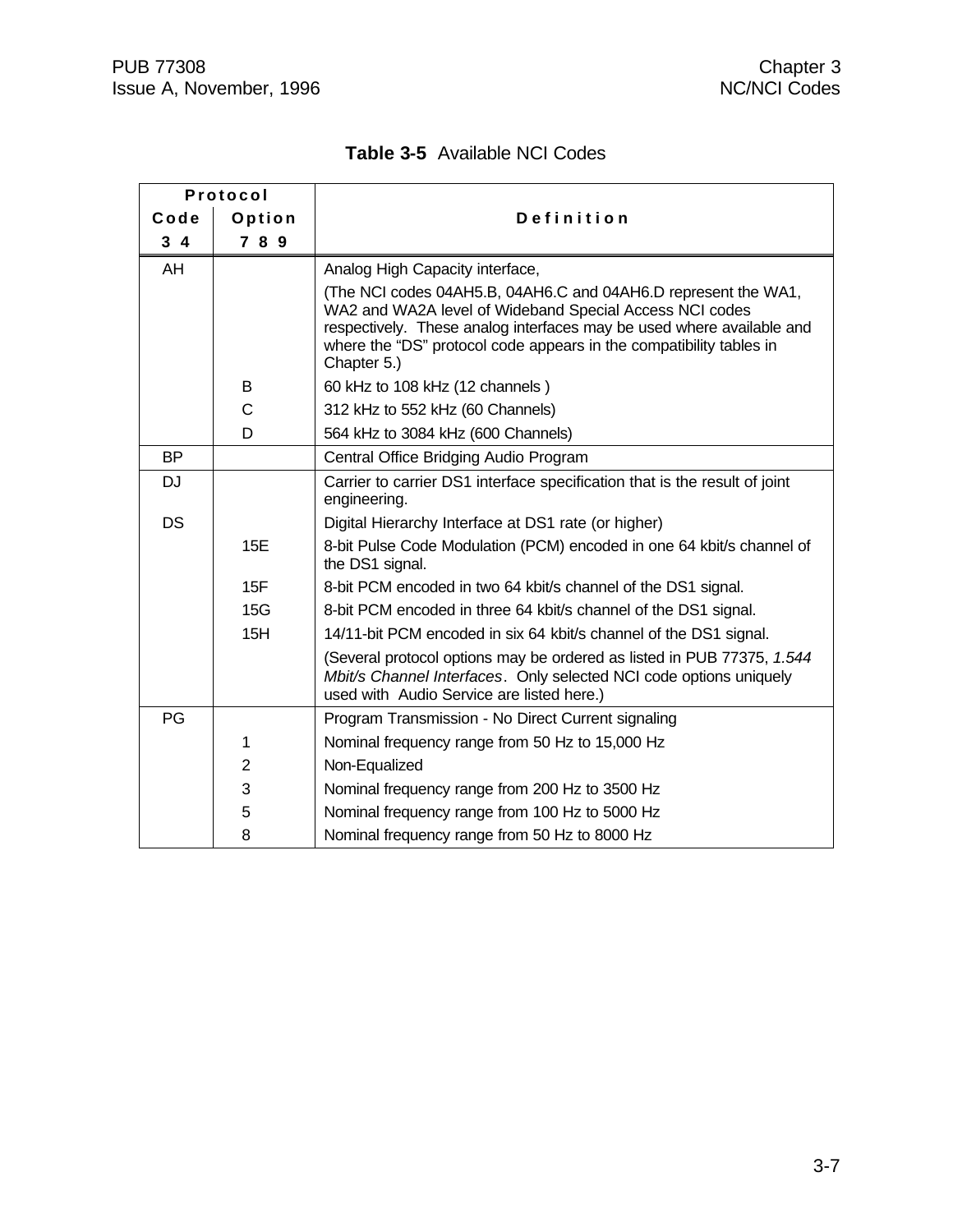# **CONTENTS**

### **Chapter and Section**

4.

## Page

| 41  |  |
|-----|--|
| 4.2 |  |
| 4.3 |  |
| 4.4 |  |
| 4.5 |  |
| 4.6 |  |
| 4.7 |  |
| 4.8 |  |
| 4.9 |  |
| 410 |  |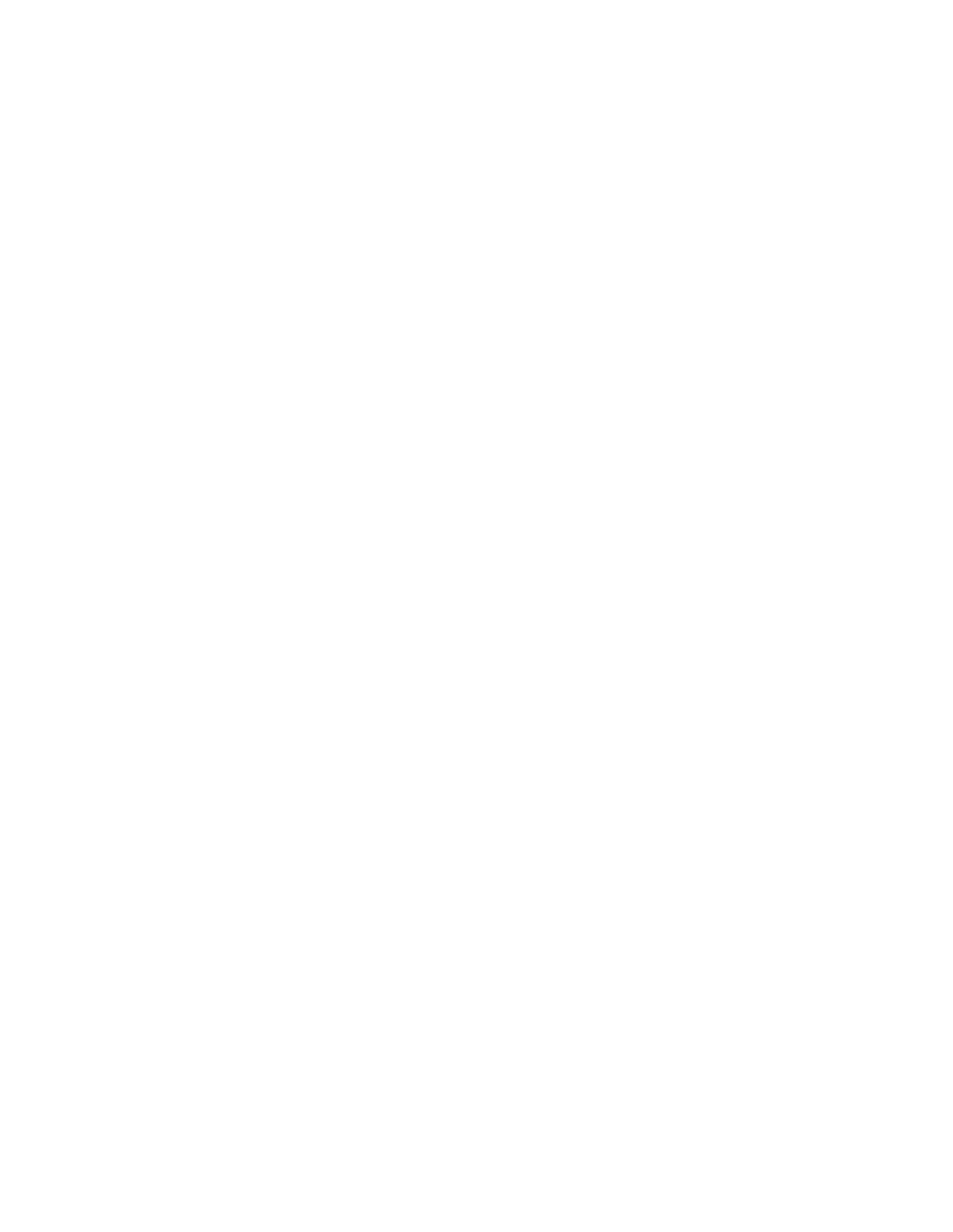#### **4. Network Interface Descriptions**

#### **4.1 General**

This chapter contains the descriptions of the Network Interfaces (NIs) used with Audio Service. Descriptions of the analog "AH" interfaces may be found in TR-NPL-000337.

#### **4.2 02BP2**

| Application:                          | Central Office Bridging Arrangement                 |
|---------------------------------------|-----------------------------------------------------|
| Physical description: Two-wire (T, R) |                                                     |
| Service:                              | AP1, AP2, AP3, AP4, AP31, AP32, AP33, AP34 or APC * |

#### **Electrical Features of Interface**

| Impedance:  | 600 ohms                                                                   |
|-------------|----------------------------------------------------------------------------|
| Levels:     | Audio levels into and out of the bridge will be controlled by<br>U S WEST. |
| Bandwidth:  | See specific customer NI                                                   |
| References: | TR-NPL-000337                                                              |

Illustration:



\* U S WEST does not use this NCI code in all jurisdictions.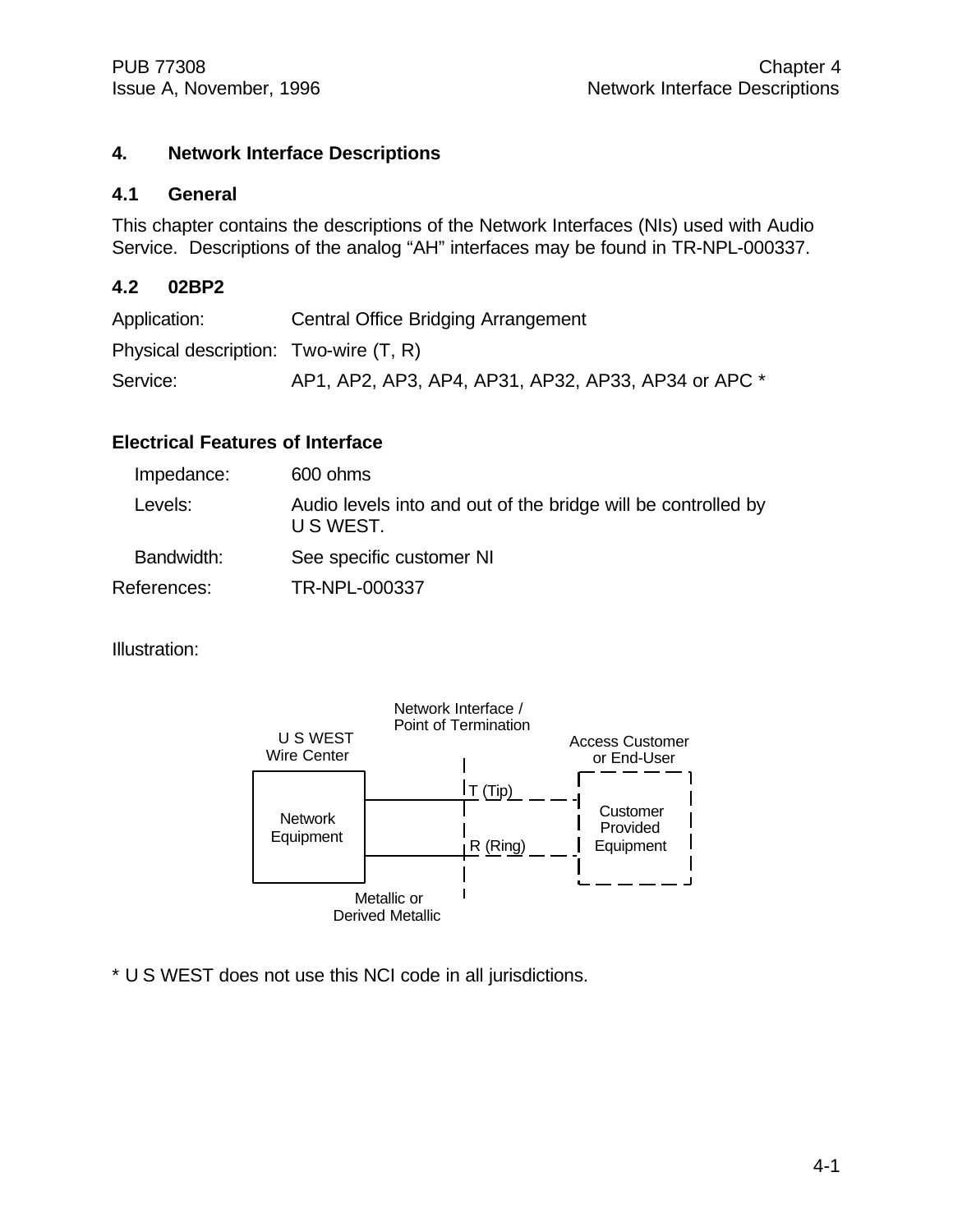#### **4.3 04DS9.15E**

| Application: | Audio service AP1, eight-bit Pulse Code Modulation (PCM)<br>encoded in one 64 kbit/s digital signal. Channel assignment must<br>be provided by the customer. |  |  |
|--------------|--------------------------------------------------------------------------------------------------------------------------------------------------------------|--|--|
|              | Physical description: DSX-1 frame, or equivalent.                                                                                                            |  |  |
| Service:     | AP1                                                                                                                                                          |  |  |

#### **Electrical Features of Interface**

| Impedance:  | 100 ohms balanced                                                                  |
|-------------|------------------------------------------------------------------------------------|
| Levels:     | Templated digital, see PUB 77375, 1.544 Mbit/s Channel<br><i><b>Interfaces</b></i> |
| Speed:      | 1.544 Mbit/s                                                                       |
| References: | PUB 77375                                                                          |

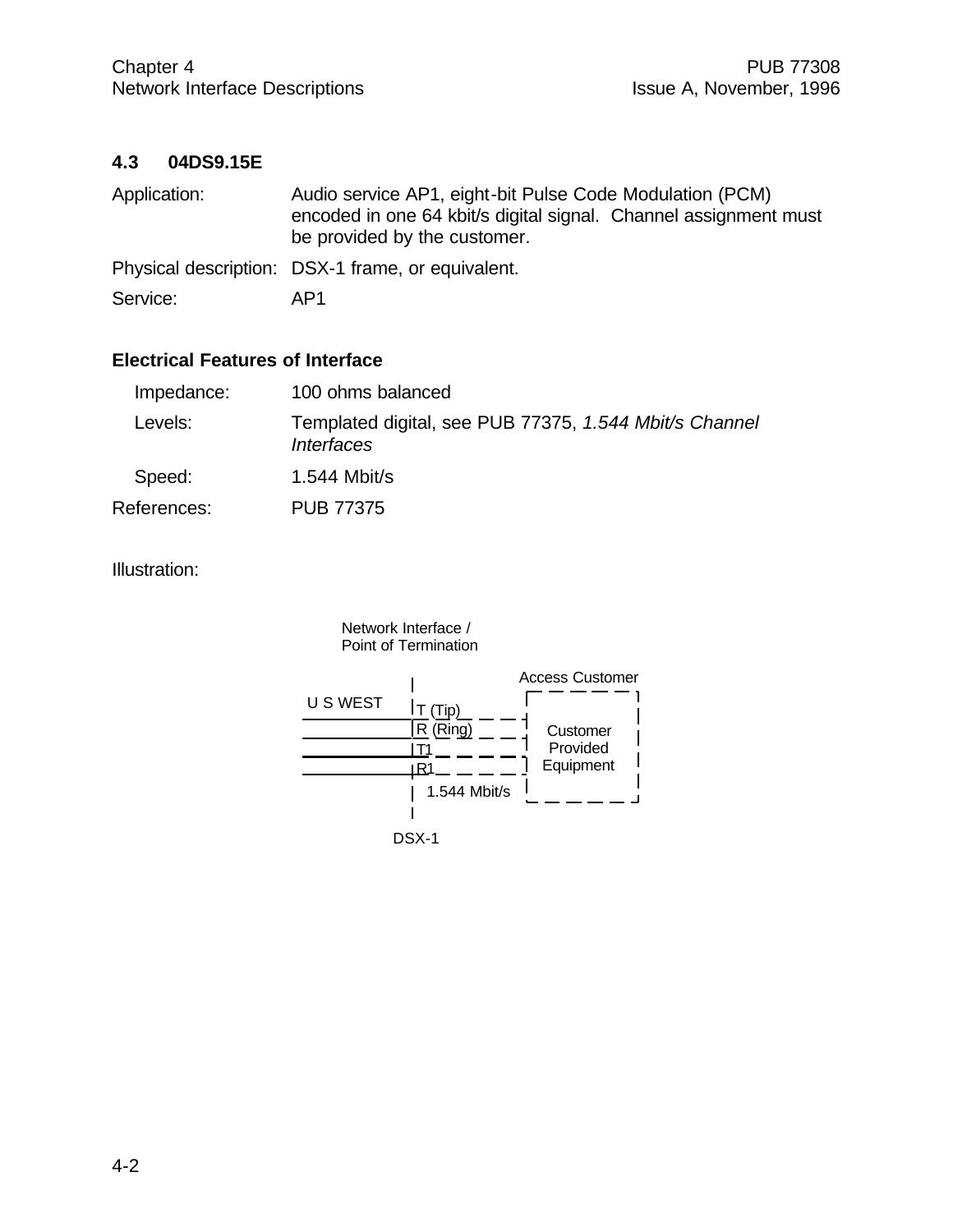#### **4.4 04DS9.15F**

| Application: | Audio service AP2, eight-bit PCM encoded in two 64 kbit/s digital<br>signals. Channel assignment must be provided by the customer.<br>The channels required must be separated by 12 time slots, i.e., 2<br>and 14, 3 and 15, etc. |
|--------------|-----------------------------------------------------------------------------------------------------------------------------------------------------------------------------------------------------------------------------------|
|              | Physical description: DSX-1 frame, or equivalent.                                                                                                                                                                                 |

Service: AP2 or APC

# **Electrical Features of Interface**

| Impedance:  | 100 ohms balanced                |
|-------------|----------------------------------|
| Levels:     | Templated digital, see PUB 77375 |
| Speed:      | 1.544 Mbit/s                     |
| References: | <b>PUB 77375</b>                 |

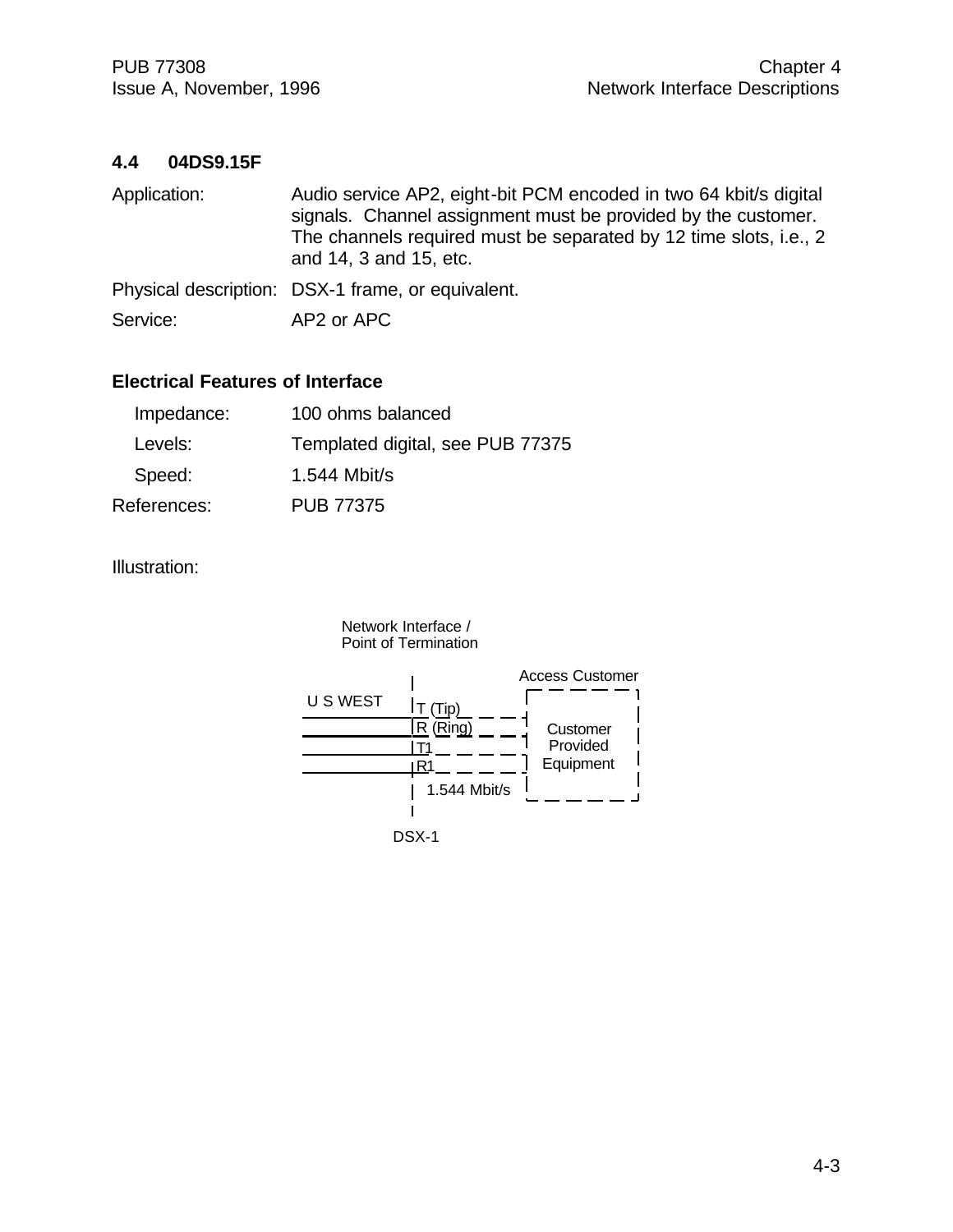#### **4.5 04DS9.15G**

| Application: | Audio service AP3, eight-bit PCM encoded in three 64 kbit/s digital<br>signals. Channel assignment must be provided by the customer.<br>The three channels required must be separated by 8 time slots,<br>i.e., 2, 10, and 18, or 3, 11, and 19, etc. |  |
|--------------|-------------------------------------------------------------------------------------------------------------------------------------------------------------------------------------------------------------------------------------------------------|--|
|              | Physical description: DSX-1 frame, or equivalent.                                                                                                                                                                                                     |  |
| Service:     | AP3 or APC                                                                                                                                                                                                                                            |  |

#### **Electrical Features of Interface**

| Impedance:  | 100 ohms balanced                |
|-------------|----------------------------------|
| Levels:     | Templated digital, see PUB 77375 |
| Speed:      | 1.544 Mbit/s                     |
| References: | <b>PUB 77375</b>                 |

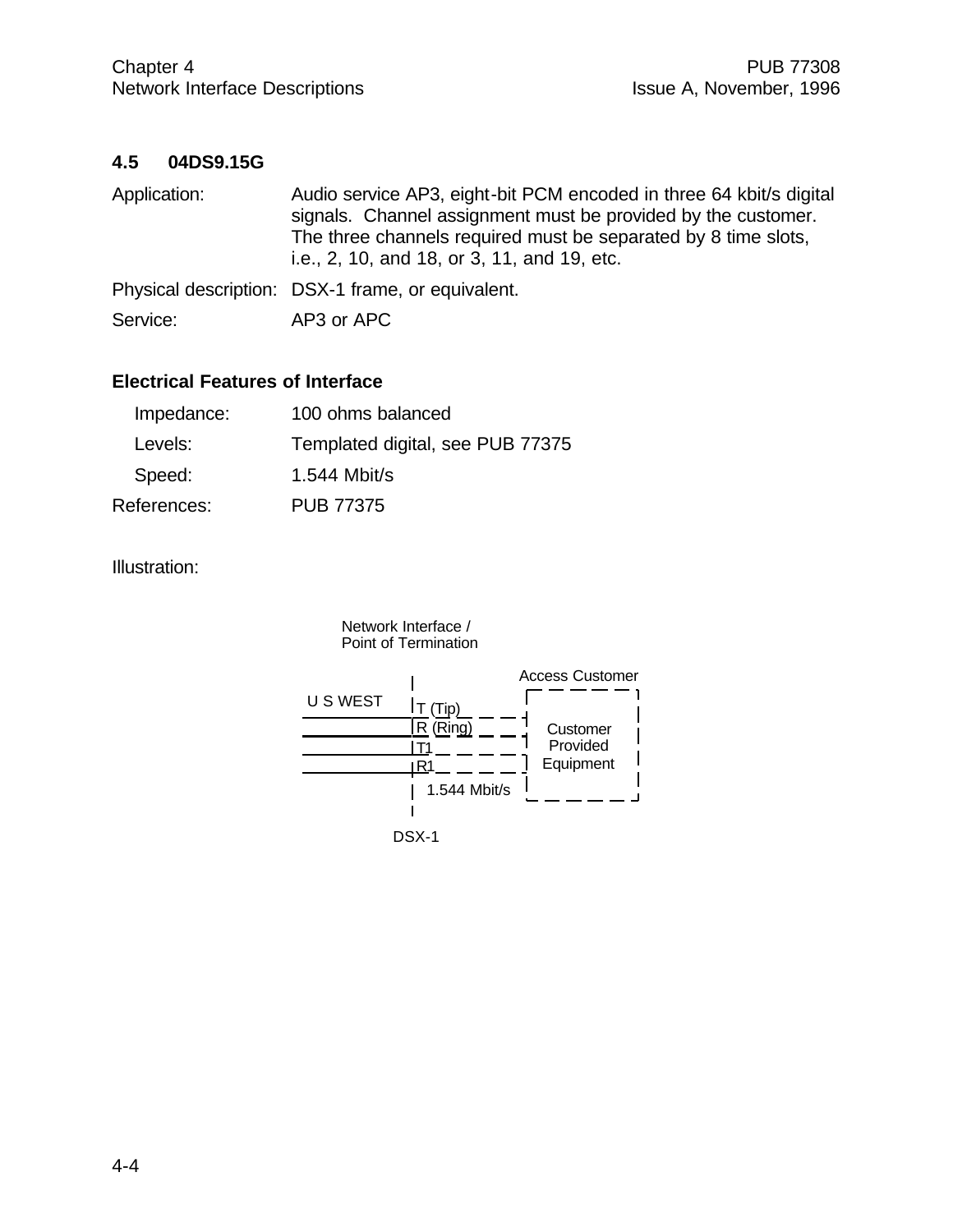#### **4.6 04DS9.15H**

Application: Audio service AP4, 14/11-bit PCM encoded in six 64 kbit/s digital signals. Channel assignment must be provided by the customer. Normally, any six adjacent channel time slots may be assigned. Channels 1 and 24 are assumed to be adjacent for this purpose. However, under some circumstances, the six-channel set starting with slots 11, 12, 23 or 24 may not be used. This limitation is due to the physical limitations of channel units used with the D4-type multiplexer used with the DS1 service. Customers wishing to use the six-channel sets starting with these four slots must verify the capability with U S WEST. Physical description: DSX-1 frame, or equivalent.

Service: AP4 or APC

#### **Electrical Features of Interface**

| Impedance:  | 100 ohms balanced                                                                                                    |
|-------------|----------------------------------------------------------------------------------------------------------------------|
| Levels:     | Templated digital, see PUB 77375                                                                                     |
| Speed:      | 1.544 Mbit/s                                                                                                         |
| References: | PUB 77375 and TR-TSY-000431, 15 kHz Digital Audio Terminal<br>for Program or Television Requirements and Objectives. |



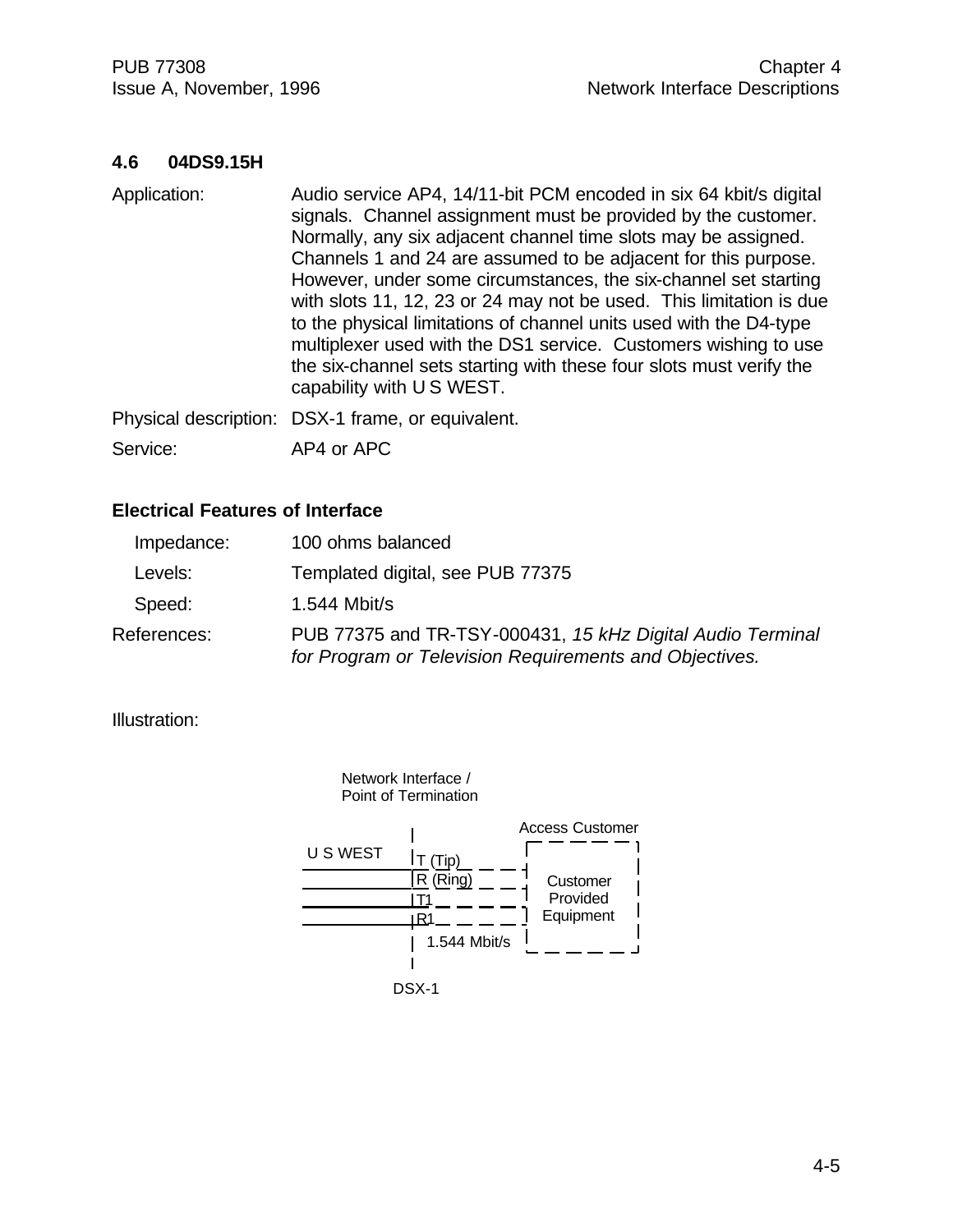### **4.7 02PG2.1**

| Application:          | Connects customer NI to U S WEST program facilities for<br>transmission of audio signals composed of speech and/or music. |
|-----------------------|---------------------------------------------------------------------------------------------------------------------------|
| Operating mode:       | Part- or full-time transmission of audio signals                                                                          |
| Physical description: | Two-wire $(T, R)$                                                                                                         |
| Service:              | AP4, AP34 or APC                                                                                                          |

#### **Electrical Features of Interface**

| Nominal Impedance: 600 ohms balanced |                                                                          |
|--------------------------------------|--------------------------------------------------------------------------|
| Levels:                              | + 8 vu (maximum) at transmitting NI<br>- 24 vu (minimum) at receiving NI |
| Bandwidth:                           | Nominal 15 kHz                                                           |
| <b>Frequency Range</b>               | 50 Hz to 15,000 Hz                                                       |
| References:                          | TR-NPL-000337                                                            |
|                                      |                                                                          |

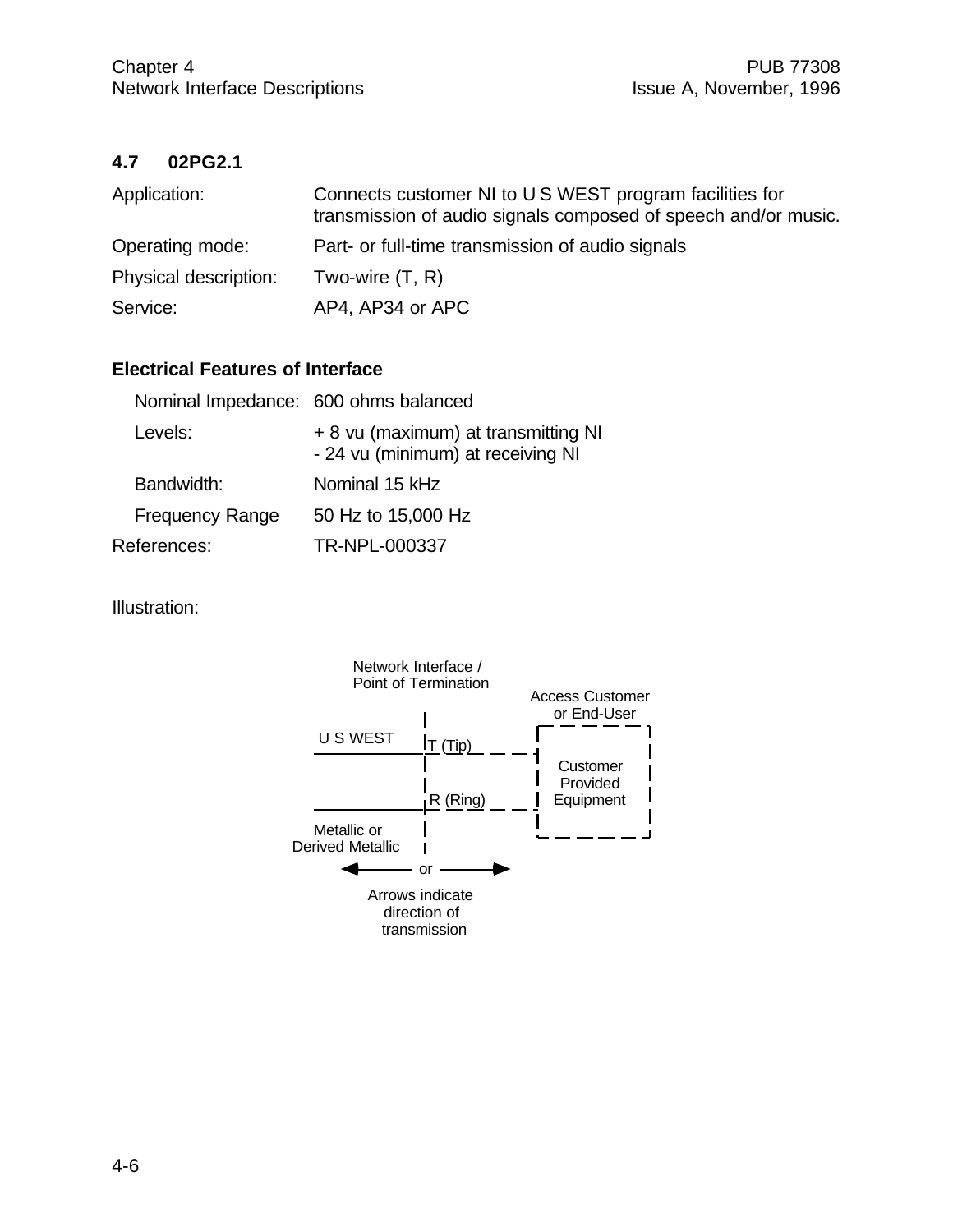#### **4.8 02PG2.3**

| Application:          | Connects customer NI to U S WEST program facilities for<br>transmission of audio signals composed of speech and/or music. |
|-----------------------|---------------------------------------------------------------------------------------------------------------------------|
| Operating mode:       | Part- or full-time transmission of audio signals                                                                          |
| Physical description: | Two-wire $(T, R)$                                                                                                         |
| Service:              | AP1 or AP31                                                                                                               |

#### **Electrical Features of Interface**

| Nominal Impedance: 600 ohms balanced |                                                                          |
|--------------------------------------|--------------------------------------------------------------------------|
| Levels:                              | + 8 vu (maximum) at transmitting NI<br>- 24 vu (minimum) at receiving NI |
| Bandwidth:                           | Nominal 4 kHz                                                            |
| <b>Frequency Range</b>               | 200 Hz to 3500 Hz                                                        |
| References:                          | TR-NPL-000337                                                            |
|                                      |                                                                          |

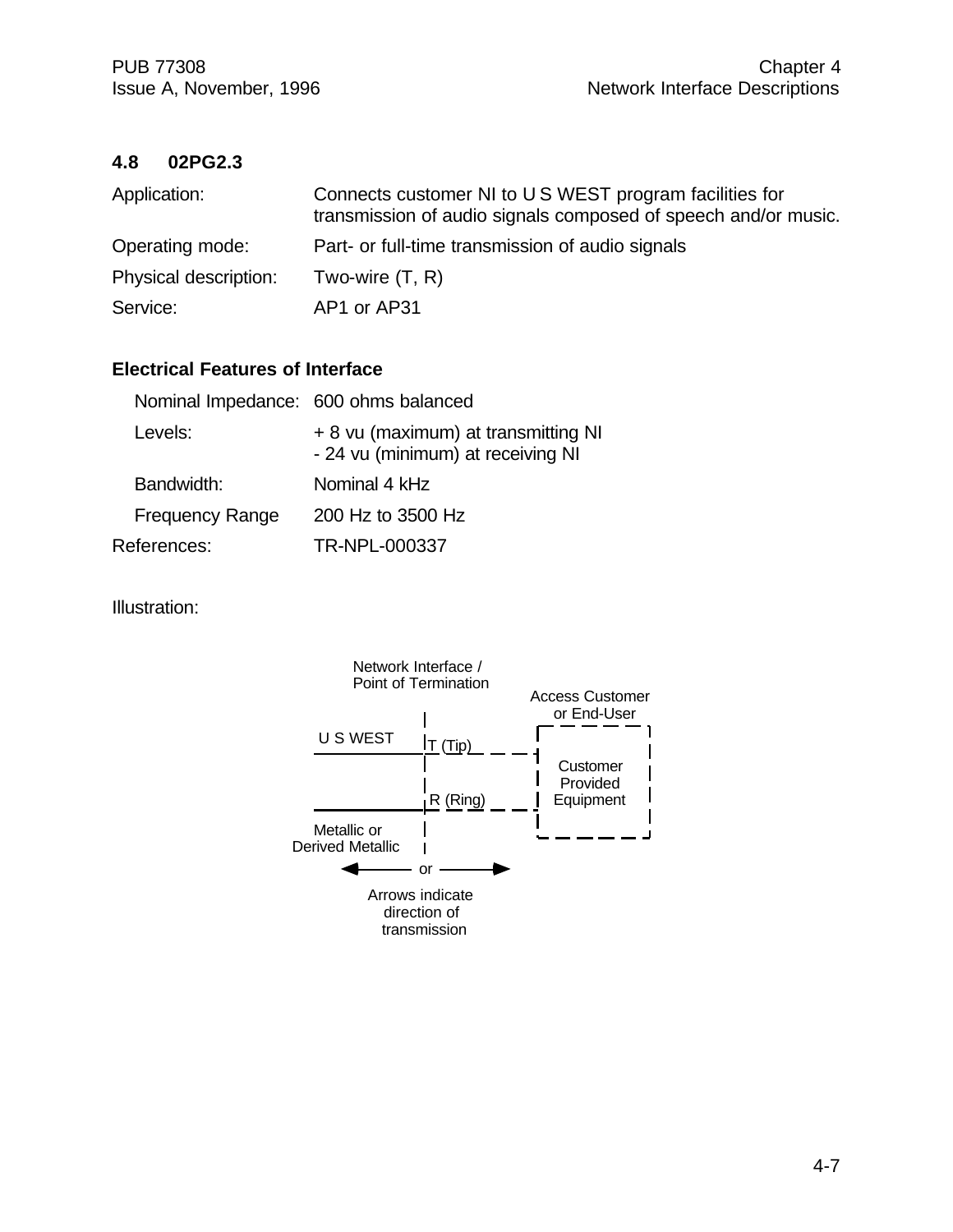#### **4.9 02PG2.5**

| Application:          | Connects customer NI to U S WEST program facilities for<br>transmission of audio signals composed of speech and/or music. |
|-----------------------|---------------------------------------------------------------------------------------------------------------------------|
| Operating mode:       | Part- or full-time transmission of audio signals                                                                          |
| Physical description: | Two-wire $(T, R)$                                                                                                         |
| Service:              | AP2, AP32 or APC                                                                                                          |

#### **Electrical Features of Interface**

| Nominal Impedance: 600 ohms balanced |                                                                          |
|--------------------------------------|--------------------------------------------------------------------------|
| Levels:                              | + 8 vu (maximum) at transmitting NI<br>- 24 vu (minimum) at receiving NI |
| Bandwidth:                           | Nominal 5 kHz                                                            |
| <b>Frequency Range</b>               | 100 Hz to 5000 Hz                                                        |
| References:                          | TR-NPL-000337                                                            |
|                                      |                                                                          |

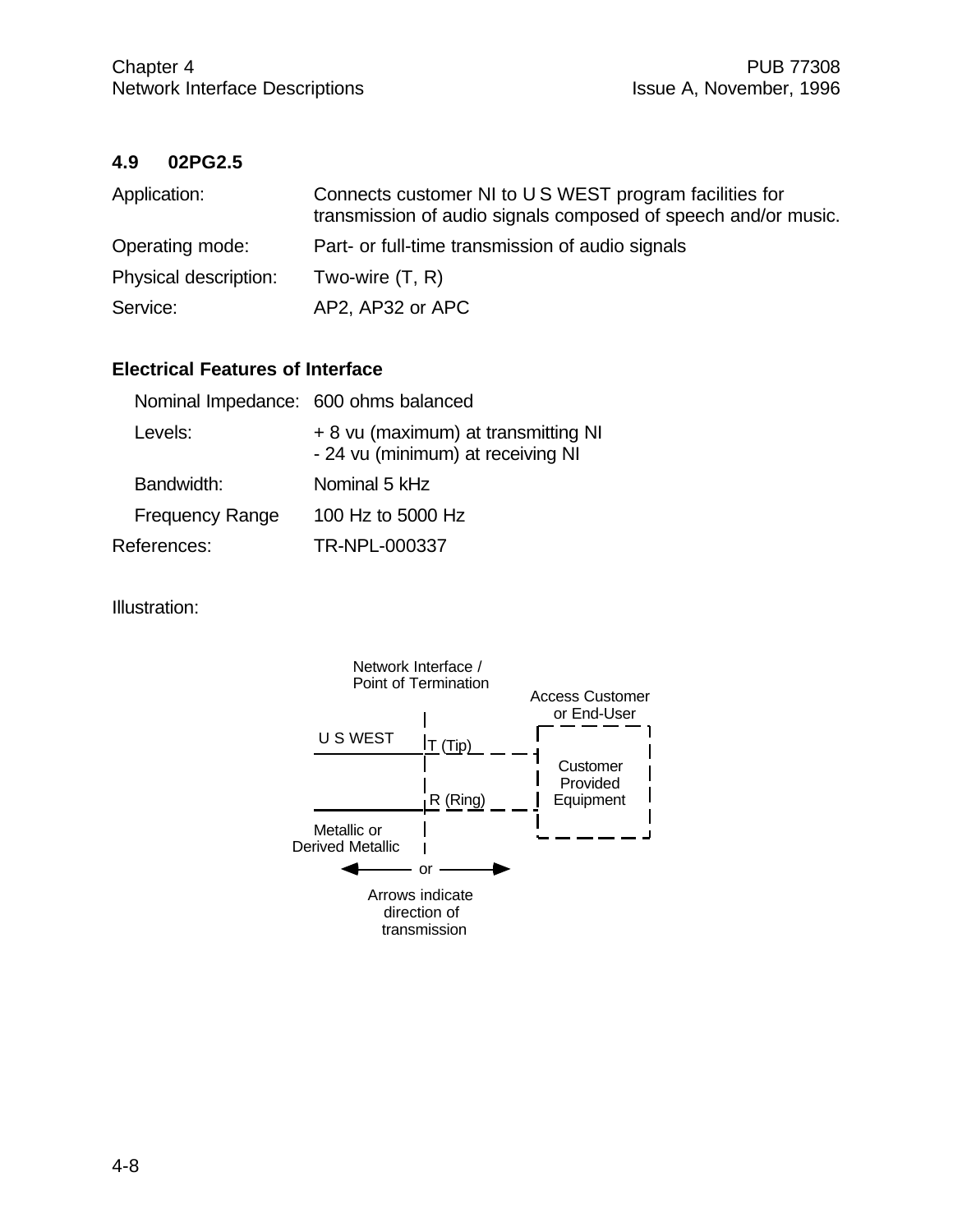#### **4.10 02PG2.8**

| Application:          | Connects customer NI to U S WEST program facilities for<br>transmission of audio signals composed of speech and/or music. |  |
|-----------------------|---------------------------------------------------------------------------------------------------------------------------|--|
| Operating mode:       | Part- or full-time transmission of audio signals                                                                          |  |
| Physical description: | Two-wire $(T, R)$                                                                                                         |  |
| Service:              | AP3, AP33 or APC                                                                                                          |  |

#### **Electrical Features of Interface**

| Nominal Impedance: 600 ohms balanced |                                                                          |
|--------------------------------------|--------------------------------------------------------------------------|
| Levels:                              | + 8 vu (maximum) at transmitting NI<br>- 24 vu (minimum) at receiving NI |
| Bandwidth:                           | Nominal 8 kHz                                                            |
| <b>Frequency Range</b>               | 50 Hz to 8000 Hz                                                         |
| References:                          | TR-NPL-000337                                                            |
|                                      |                                                                          |

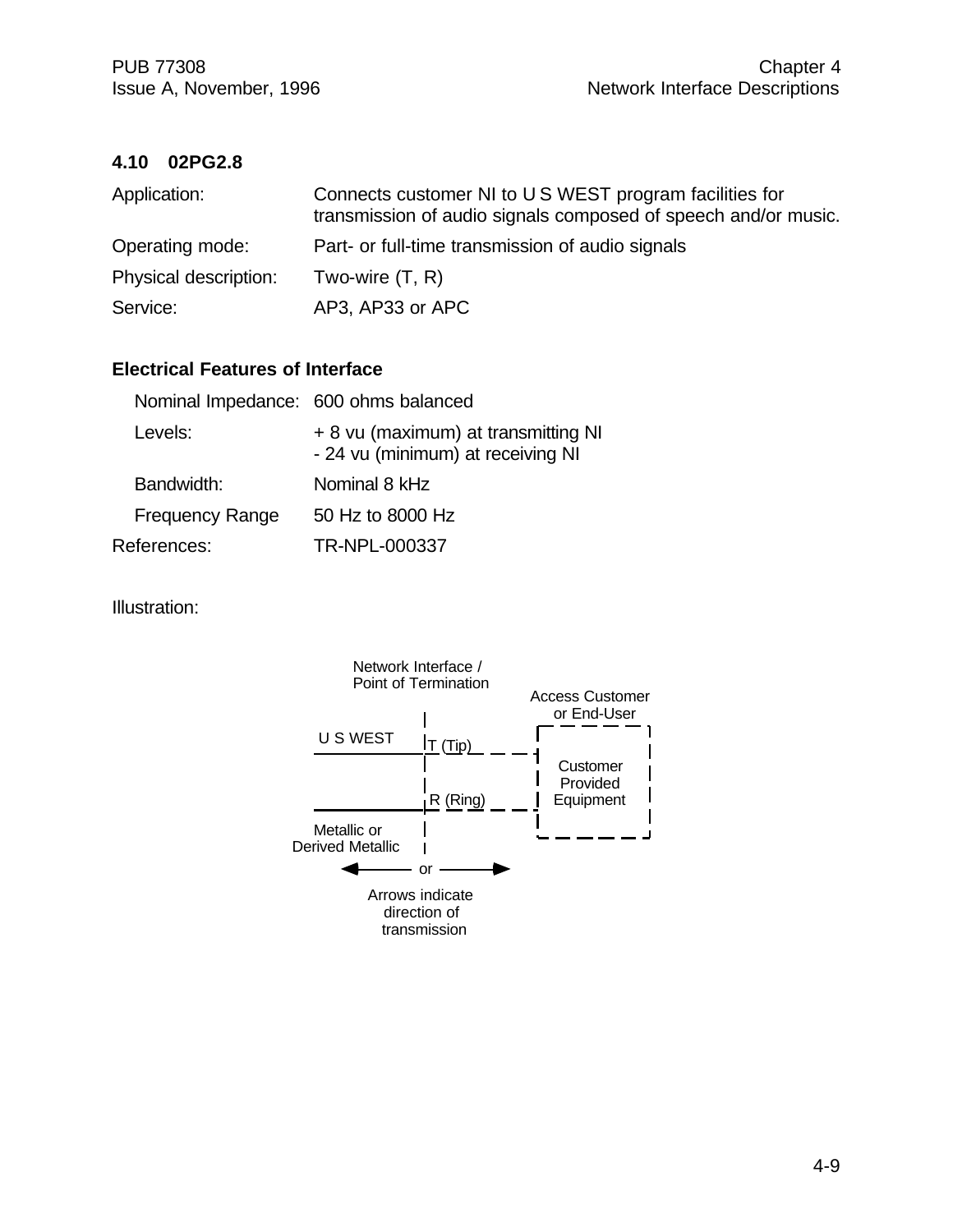# **CONTENTS**

## **Chapter and Section**

| 5. |     |                                                                |          |
|----|-----|----------------------------------------------------------------|----------|
|    | 5.1 |                                                                |          |
|    |     |                                                                |          |
|    |     |                                                                |          |
|    |     |                                                                |          |
|    |     |                                                                |          |
|    | 5.2 |                                                                |          |
|    |     |                                                                |          |
|    |     |                                                                |          |
|    |     |                                                                |          |
|    |     |                                                                | $5 - 4$  |
|    | 5.3 |                                                                |          |
|    |     |                                                                |          |
|    |     |                                                                |          |
|    |     |                                                                |          |
|    |     |                                                                |          |
|    | 5.4 |                                                                |          |
|    |     |                                                                |          |
|    |     |                                                                |          |
|    |     |                                                                |          |
|    |     |                                                                |          |
|    |     |                                                                | $5-9$    |
|    | 5.5 | Non-Access Audio Program (Non-Broadcast) Service (AP31 - AP34) | $5-9$    |
|    |     |                                                                | $5-9$    |
|    |     |                                                                | $5 - 10$ |
|    |     |                                                                | $5 - 10$ |
|    |     |                                                                | $5 - 11$ |
|    |     |                                                                |          |

### Page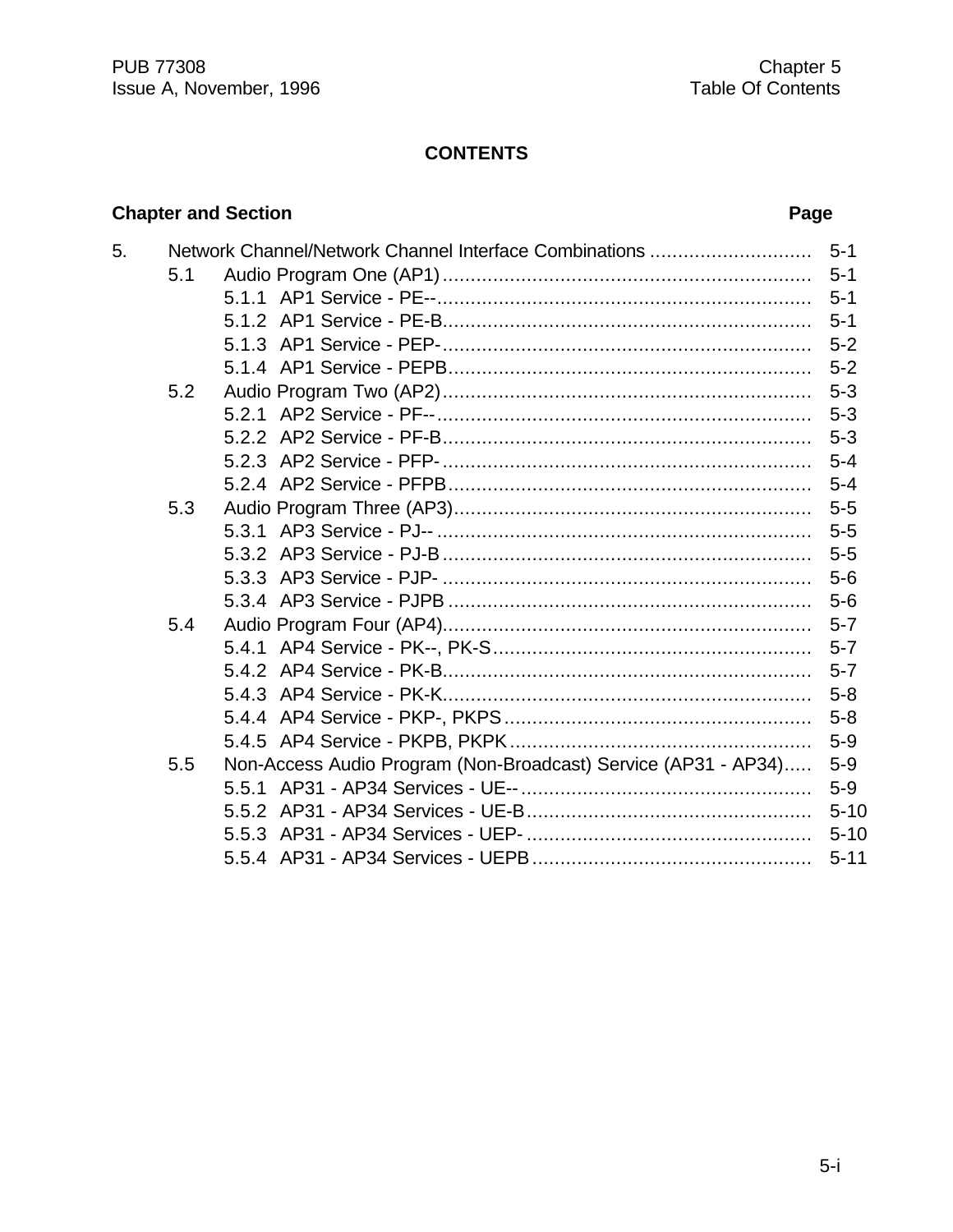# **CONTENTS (Continued)**

# **Tables**

# Page

| $5-1$   | $5 - 1$  |
|---------|----------|
| $5 - 2$ |          |
| $5 - 3$ | $5 - 2$  |
| $5 - 4$ | $5 - 2$  |
| $5 - 5$ |          |
| $5-6$   | $5 - 3$  |
| $5 - 7$ | $5 - 4$  |
| $5 - 8$ | $5 - 4$  |
| $5-9$   | $5 - 5$  |
|         | $5 - 5$  |
|         | $5-6$    |
|         | $5-6$    |
|         |          |
|         | $5 - 7$  |
|         | $5 - 8$  |
|         | $5 - 8$  |
|         | $5-9$    |
|         | $5-9$    |
|         | $5 - 10$ |
|         | $5 - 10$ |
|         | $5 - 11$ |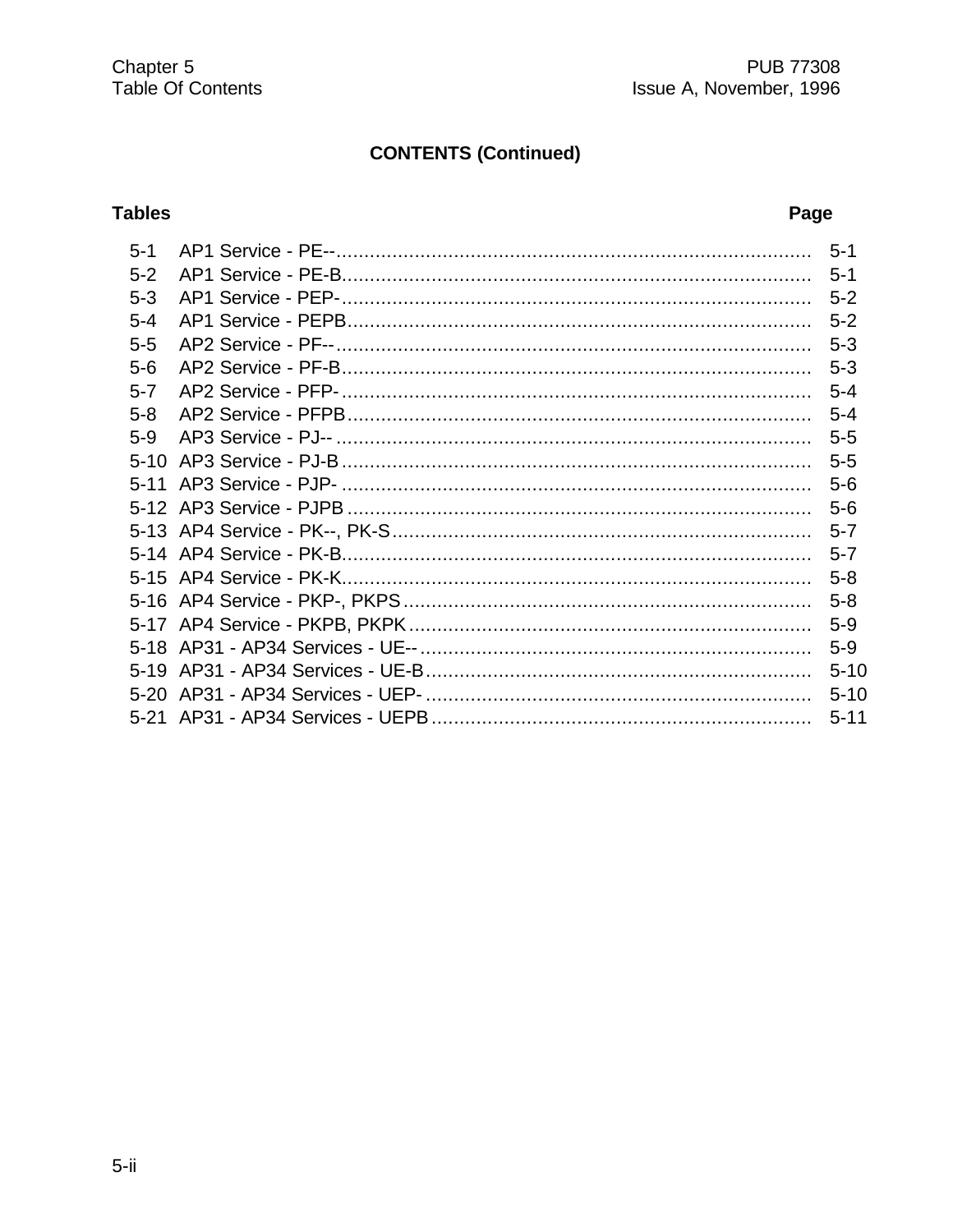#### **5. Network Channel/Network Channel Interface Combinations**

#### **5.1 Audio Program One (AP1)**

Frequency Range: 200 to 3500 Hz.

#### **5.1.1 AP1 Service - PE--**

| Table 5-1 AP1 Service - PE-- |  |  |  |  |
|------------------------------|--|--|--|--|
|------------------------------|--|--|--|--|

| NC/NCI Combinations     |                                          |                                     |  |  |
|-------------------------|------------------------------------------|-------------------------------------|--|--|
| No Options<br>$NC = PE$ |                                          |                                     |  |  |
| <b>Access Customer</b>  | U S WEST Central<br><b>Office Bridge</b> | End-User                            |  |  |
| 02PG2.3                 |                                          | 02PG2.3                             |  |  |
| 02PG2.3.-O              |                                          | 02PG2.3.OS                          |  |  |
| 02PG2.3.OS              |                                          | 02PG2.3.-O                          |  |  |
| 04DS9.15E *             |                                          | 02PG2.3<br>02PG2.3.OS<br>02PG2.3.-O |  |  |

\* DJ may be substituted for DS at an Access Customer Network Interface.

#### **5.1.2 AP1 Service - PE-B**

| Table 5-2 AP1 Service - PE-B |
|------------------------------|
|------------------------------|

|                                     | NC/NCI Combinations  |                                     |
|-------------------------------------|----------------------|-------------------------------------|
| $NC = PE-B$<br><b>Bridging</b>      |                      |                                     |
|                                     | U S WEST Central     |                                     |
| <b>Access Customer</b>              | <b>Office Bridge</b> | End-User                            |
| 02PG2.3<br>02PG2.3.-O<br>02PG2.3.OS | 02BP2                |                                     |
| 04DS9.15E *                         | 02BP2                |                                     |
|                                     | 02BP2                | 02PG2.3<br>02PG2.3.-O<br>02PG2.3.OS |
|                                     | 02BP2 %              |                                     |

\* DJ may be substituted for DS at an Access Customer Network Interface.

% Bridge to Bridge application (Mid Link).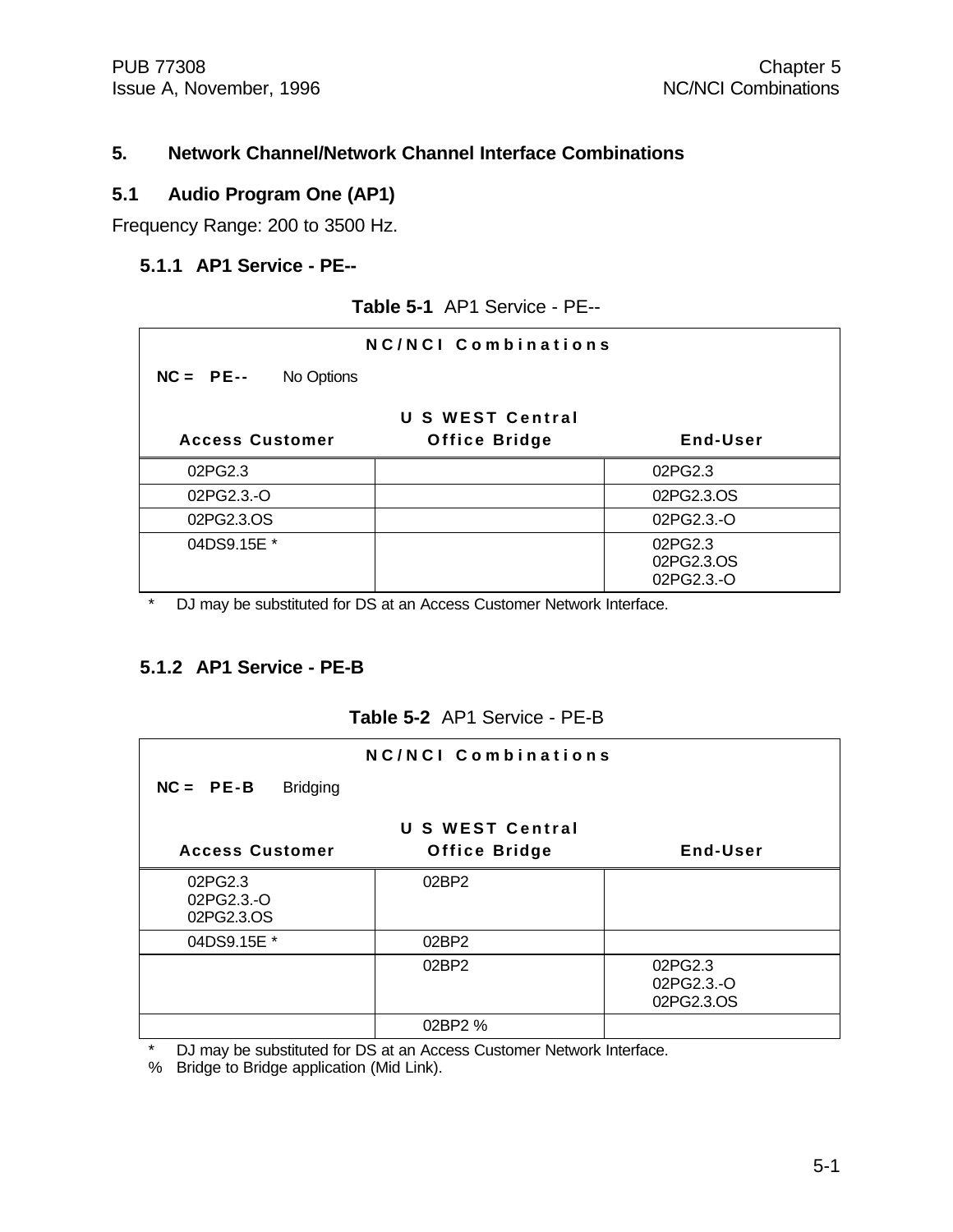#### **5.1.3 AP1 Service - PEP-**

#### **Table 5-3** AP1 Service - PEP-

| <b>NC/NCI Combinations</b>    |                      |            |  |  |  |
|-------------------------------|----------------------|------------|--|--|--|
| $NC = PEP-$ Gain Conditioning |                      |            |  |  |  |
| U S WEST Central              |                      |            |  |  |  |
| <b>Access Customer</b>        | <b>Office Bridge</b> | End-User   |  |  |  |
| 02PG2.3.OS                    |                      | 02PG2.3.SO |  |  |  |
| 04DS9.15E *                   |                      | 02PG2.3.SO |  |  |  |

\* DJ may be substituted for DS at an Access Customer Network Interface.

### **5.1.4 AP1 Service - PEPB**

|  |  | Table 5-4 AP1 Service - PEPB |
|--|--|------------------------------|
|--|--|------------------------------|

| NC/NCI Combinations                             |                      |            |  |  |
|-------------------------------------------------|----------------------|------------|--|--|
| <b>NC = PEPB</b> Gain Conditioning and Bridging |                      |            |  |  |
| <b>U S WEST Central</b>                         |                      |            |  |  |
| <b>Access Customer</b>                          | <b>Office Bridge</b> | End-User   |  |  |
|                                                 | N2RP2                | 02PG2.3.SO |  |  |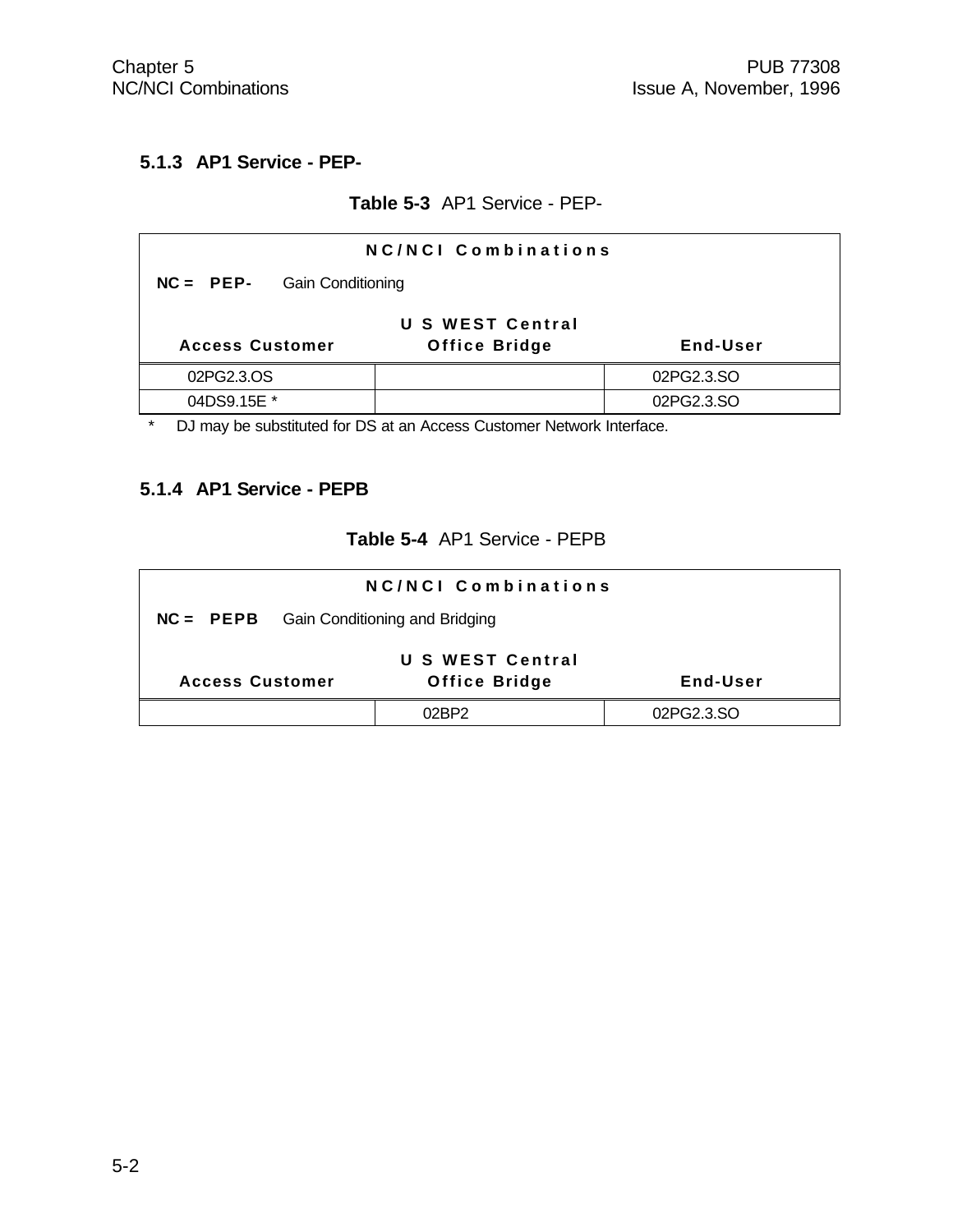#### **5.2 Audio Program Two (AP2)**

Frequency Range: 100 to 5000 Hz.

#### **5.2.1 AP2 Service - PF--**

#### **Table 5-5** AP2 Service - PF--

| NC/NCI Combinations       |                                          |                                     |  |  |
|---------------------------|------------------------------------------|-------------------------------------|--|--|
| No Options<br>$NC = PF--$ |                                          |                                     |  |  |
| <b>Access Customer</b>    | U S WEST Central<br><b>Office Bridge</b> | End-User                            |  |  |
| 02PG2.5                   |                                          | 02PG2.5                             |  |  |
| 02PG2.5.-O                |                                          | 02PG2.5.OS                          |  |  |
| 02PG2.5.OS                |                                          | 02PG2.5.-O                          |  |  |
| 04DS9.15F *               |                                          | 02PG2.5<br>02PG2.5.-O<br>02PG2.5.OS |  |  |

\* DJ may be substituted for DS at an Access Customer Network Interface.

#### **5.2.2 AP2 Service - PF-B**

#### **Table 5-6** AP2 Service - PF-B

|                                | NC/NCI Combinations  |            |
|--------------------------------|----------------------|------------|
| $NC = PF-B$<br><b>Bridging</b> |                      |            |
|                                | U S WEST Central     |            |
| <b>Access Customer</b>         | <b>Office Bridge</b> | End-User   |
| 02PG2.5                        | 02BP2                |            |
| 02PG2.5.-O<br>02PG2.5.OS       |                      |            |
| 04DS9.15F *                    | 02BP2                |            |
|                                | 02BP2                | 02PG2.5    |
|                                |                      | 02PG2.5.-O |
|                                |                      | 02PG2.5.OS |
|                                | 02BP2 %              |            |

\* DJ may be substituted for DS at an Access Customer Network Interface.

% Bridge to Bridge application (Mid Link).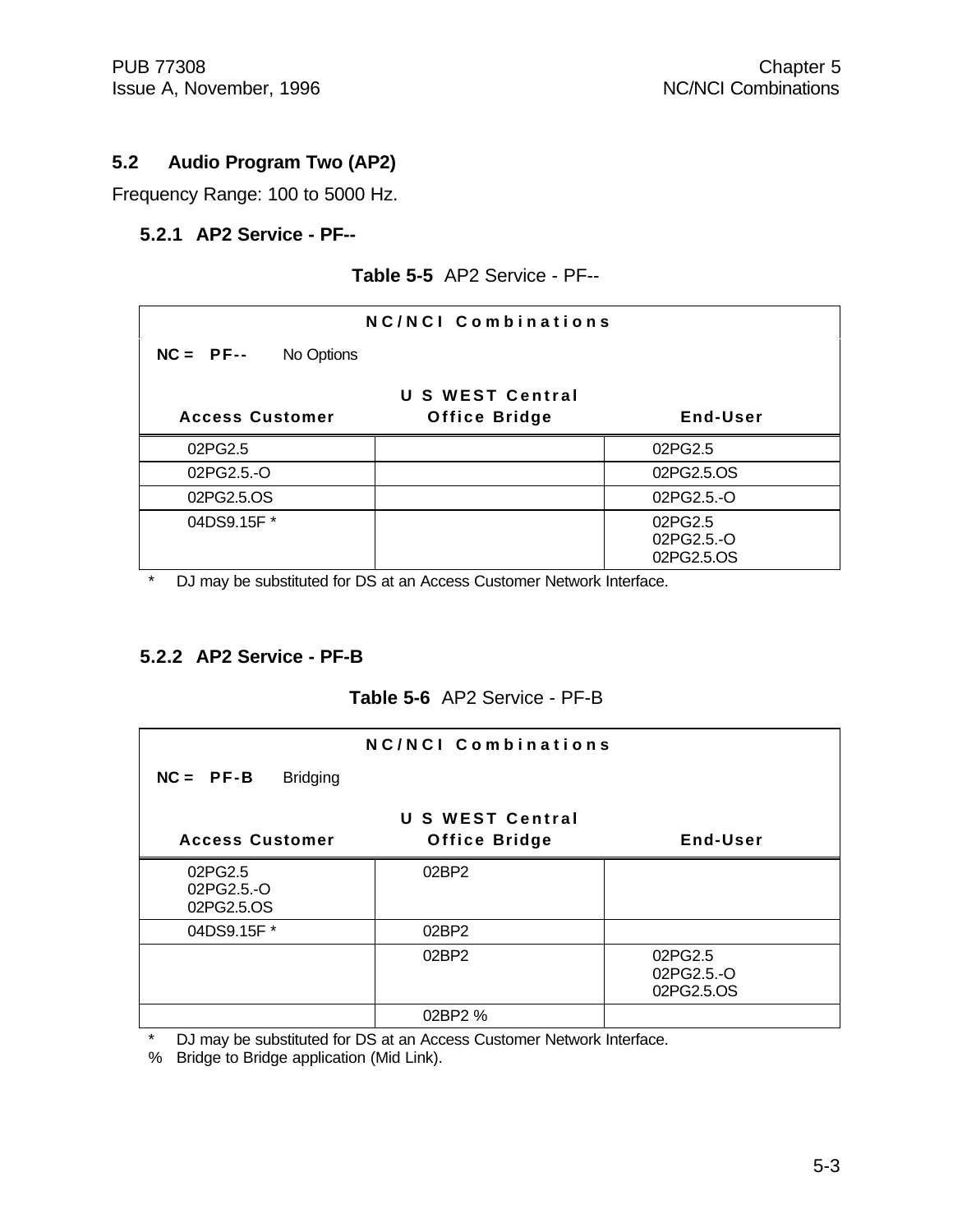# **5.2.3 AP2 Service - PFP-**

#### **Table 5-7** AP2 Service - PFP-

| NC/NCI Combinations                     |                      |            |  |  |  |
|-----------------------------------------|----------------------|------------|--|--|--|
| $NC = PFP-$<br><b>Gain Conditioning</b> |                      |            |  |  |  |
| U S WEST Central                        |                      |            |  |  |  |
| <b>Access Customer</b>                  | <b>Office Bridge</b> | End-User   |  |  |  |
| 02PG2.5.OS                              |                      | 02PG2.5.SO |  |  |  |
| 04DS9.15F *                             |                      | 02PG2.5.SO |  |  |  |

\* DJ may be substituted for DS at an Access Customer Network Interface.

#### **5.2.4 AP2 Service - PFPB**

### **Table 5-8** AP2 Service - PFPB

| <b>NC/NCI Combinations</b>                                        |       |            |  |  |
|-------------------------------------------------------------------|-------|------------|--|--|
| <b>Gain Conditioning and Bridging</b><br>$NC = PFPB$              |       |            |  |  |
| U S WEST Central                                                  |       |            |  |  |
| <b>Office Bridge</b><br><b>Access Customer</b><br><b>End-User</b> |       |            |  |  |
|                                                                   | 02RP2 | 02PG2.5.SO |  |  |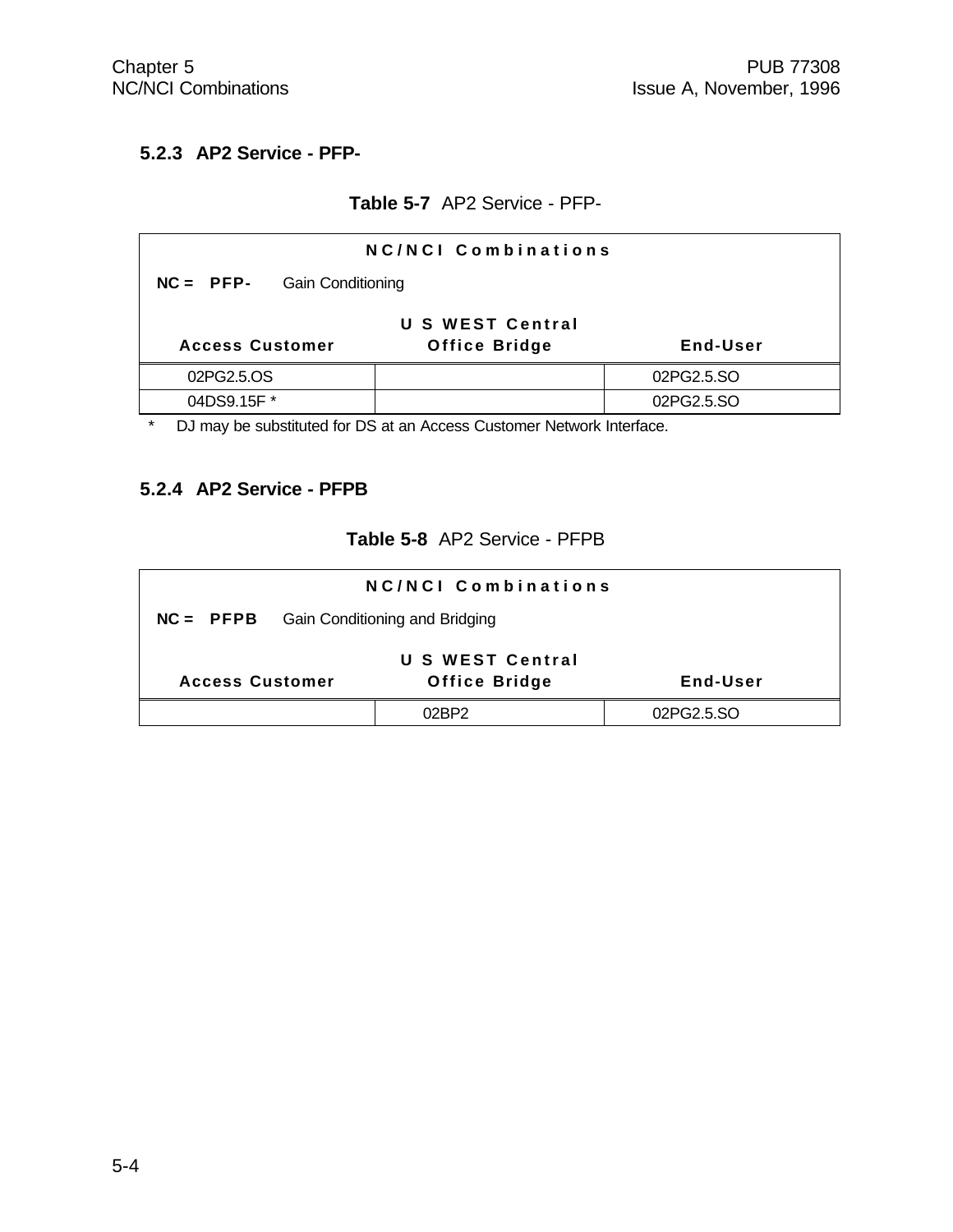#### **5.3 Audio Program Three (AP3)**

Frequency Range: 50 to 8000 Hz.

#### **5.3.1 AP3 Service - PJ--**

#### **Table 5-9** AP3 Service - PJ--

| <b>NC/NCI Combinations</b> |                                          |                                     |  |  |
|----------------------------|------------------------------------------|-------------------------------------|--|--|
| No Options<br>$NC = PJ--$  |                                          |                                     |  |  |
| <b>Access Customer</b>     | U S WEST Central<br><b>Office Bridge</b> | End-User                            |  |  |
| 02PG2.8                    |                                          | 02PG2.8                             |  |  |
| 02PG2.8.-O                 |                                          | 02PG2.8.OS                          |  |  |
| 02PG2.8.OS                 |                                          | 02PG2.8.-O                          |  |  |
| 04DS9.15G *                |                                          | 02PG2.8<br>02PG2.8.-O<br>02PG2.8.OS |  |  |

\* DJ may be substituted for DS at an Access Customer Network Interface.

#### **5.3.2 AP3 Service - PJ-B**

#### **Table 5-10** AP3 Service - PJ-B

| NC/NCI Combinations            |                      |            |  |
|--------------------------------|----------------------|------------|--|
| $NC = PJ-B$<br><b>Bridging</b> |                      |            |  |
|                                | U S WEST Central     |            |  |
| <b>Access Customer</b>         | <b>Office Bridge</b> | End-User   |  |
| 02PG2.8                        | 02BP2                |            |  |
| 02PG2.8 .- O<br>02PG2.8.OS     |                      |            |  |
| 04DS9.15G *                    | 02BP2                |            |  |
|                                | 02BP2                | 02PG2.8    |  |
|                                |                      | 02PG2.8.-O |  |
|                                |                      | 02PG2.8.OS |  |
|                                | 02BP2 %              |            |  |

DJ may be substituted for DS at an Access Customer Network Interface.

% Bridge to Bridge application (Mid Link).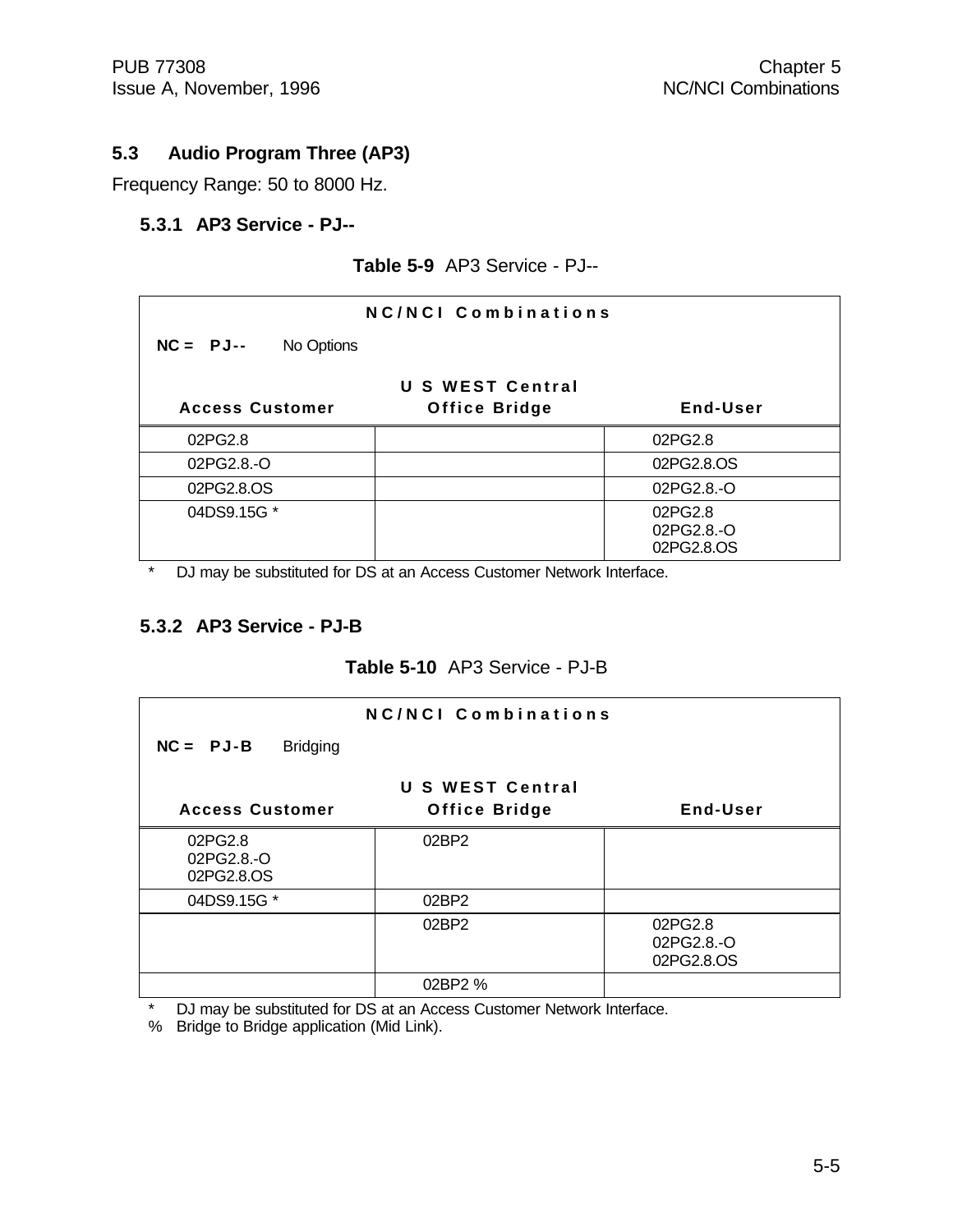#### **5.3.3 AP3 Service - PJP-**

#### **Table 5-11** AP3 Service - PJP-

| NC/NCI Combinations                                        |  |            |  |  |
|------------------------------------------------------------|--|------------|--|--|
| <b>Gain Conditioning</b><br>$NC = PJP$ -                   |  |            |  |  |
| U S WEST Central                                           |  |            |  |  |
| <b>Office Bridge</b><br>End-User<br><b>Access Customer</b> |  |            |  |  |
| 02PG2.8.OS<br>02PG2.8.SO                                   |  |            |  |  |
| 04DS9.15G *                                                |  | 02PG2.8.SO |  |  |

\* DJ may be substituted for DS at an Access Customer Network Interface.

### **5.3.4 AP3 Service - PJPB**

|  | Table 5-12 AP3 Service - PJPB |
|--|-------------------------------|
|--|-------------------------------|

|                                                            | <b>NC/NCI Combinations</b> |            |  |
|------------------------------------------------------------|----------------------------|------------|--|
| $NC =$ PJPB                                                |                            |            |  |
|                                                            | U S WEST Central           |            |  |
| <b>Office Bridge</b><br><b>Access Customer</b><br>End-User |                            |            |  |
|                                                            | 02RP2                      | 02PG2.8.SO |  |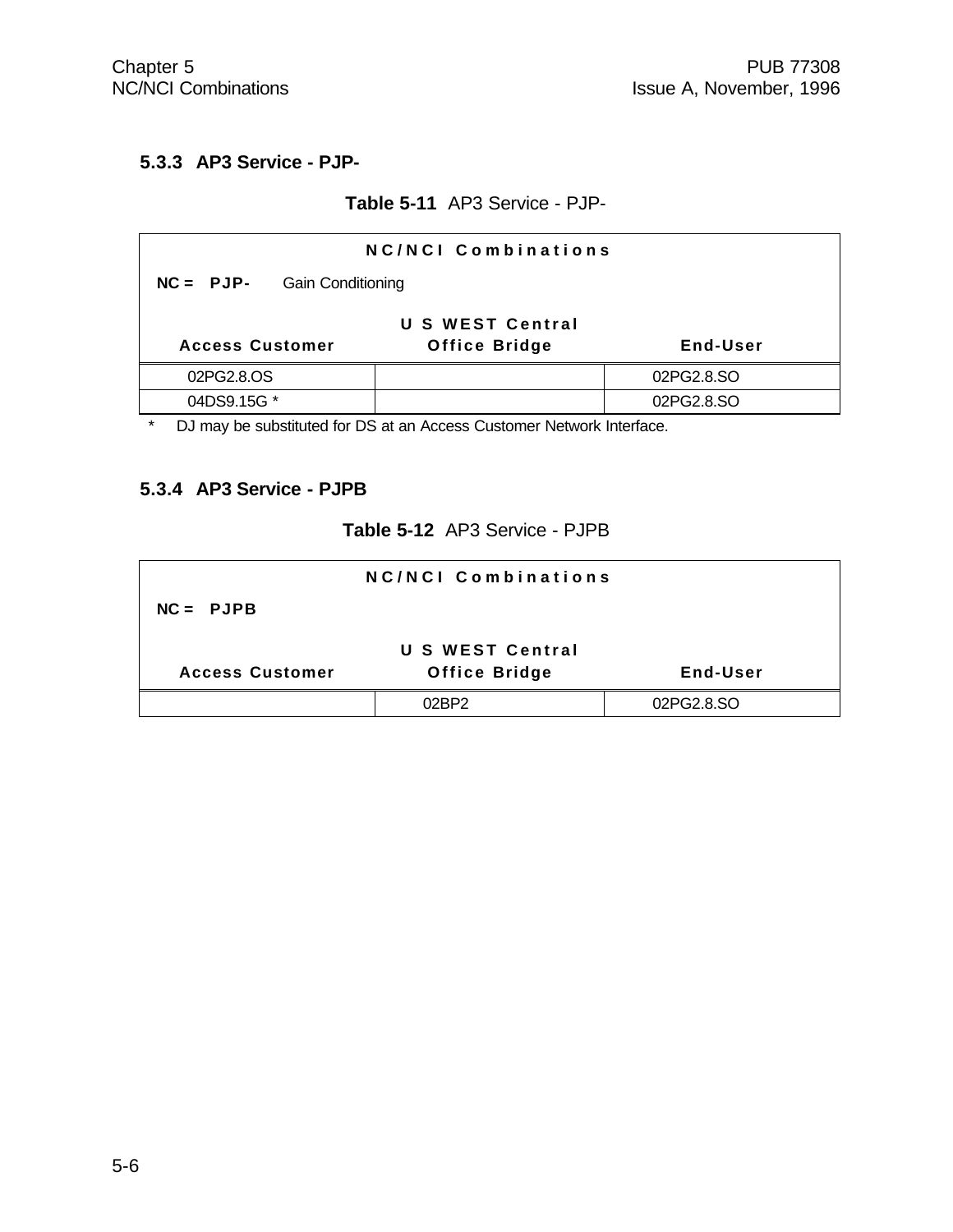#### **5.4 Audio Program Four (AP4)**

Frequency Range: 50 to 15,000 Hz.

#### **5.4.1 AP4 Service - PK--, PK-S**

| NC/NCI Combinations    |            |                      |                                     |
|------------------------|------------|----------------------|-------------------------------------|
| $NC = PK--$            | No Options |                      |                                     |
| $NC = PK-S$            | Stereo     |                      |                                     |
|                        |            | U S WEST Central     |                                     |
| <b>Access Customer</b> |            | <b>Office Bridge</b> | End-User                            |
| 02PG2.1                |            |                      | 02PG2.1                             |
| 02PG2.1.-O             |            |                      | 02PG2.1.OS                          |
| 02PG2.1.OS             |            |                      | 02PG2.1.-O                          |
| 04DS9.15H *            |            |                      | 02PG2.1<br>02PG2.1.-O<br>02PG2.1.OS |

**Table 5-13** AP4 Service - PK--, PK-S

DJ may be substituted for DS at an Access Customer Network Interface.

#### **5.4.2 AP4 Service - PK-B**

#### **Table 5-14** AP4 Service - PK-B

| NC/NCI Combinations                 |                      |                                     |  |
|-------------------------------------|----------------------|-------------------------------------|--|
| $NC = PK-B$<br><b>Bridging</b>      |                      |                                     |  |
|                                     | U S WEST Central     |                                     |  |
| <b>Access Customer</b>              | <b>Office Bridge</b> | End-User                            |  |
| 02PG2.1<br>02PG2.1.-O<br>02PG2.1.OS | 02BP2                |                                     |  |
| 04DS9.15H *                         | 02BP2                |                                     |  |
|                                     | 02BP2                | 02PG2.1<br>02PG2.1.-O<br>02PG2.1.OS |  |
|                                     | 02BP2 %              |                                     |  |

\* DJ may be substituted for DS at an Access Customer Network Interface.

% Bridge to Bridge application (Mid Link).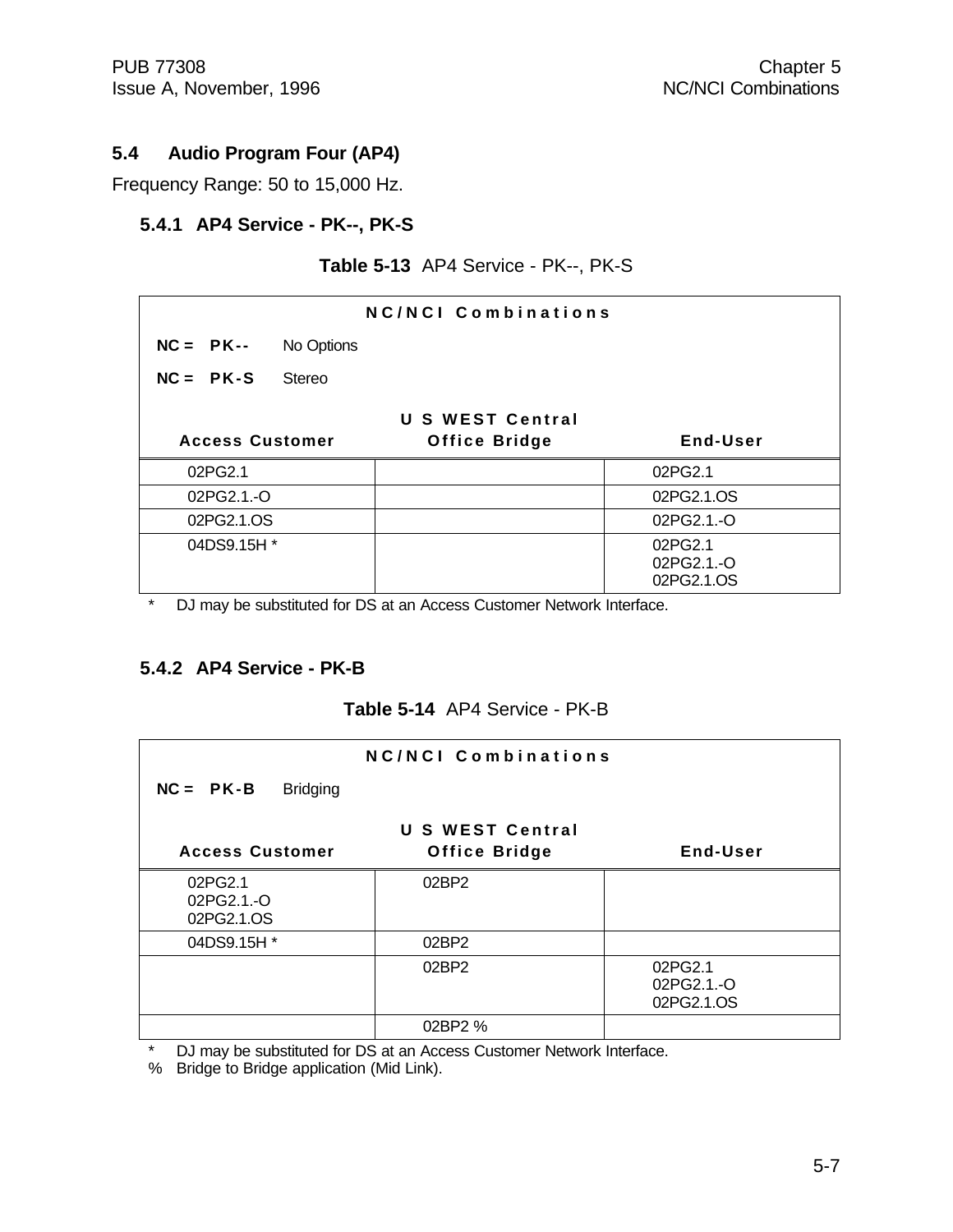#### **5.4.3 AP4 Service - PK-K**

#### **Table 5-15** AP4 Service - PK-K

| <b>NC/NCI Combinations</b><br>$NC = PK - K$ Bridging and Stereo         |       |                                     |  |  |
|-------------------------------------------------------------------------|-------|-------------------------------------|--|--|
| U S WEST Central<br>End-User<br><b>Access Customer</b><br>Office Bridge |       |                                     |  |  |
| 02PG2.1<br>02PG2.1.-O<br>02PG2.1.OS                                     | 02BP2 |                                     |  |  |
| 04DS9.15H *                                                             | 02BP2 |                                     |  |  |
|                                                                         | 02BP2 | 02PG2.1<br>02PG2.1.-O<br>02PG2.1.OS |  |  |

\* DJ may be substituted for DS at an Access Customer Network Interface.

### **5.4.4 AP4 Service - PKP-, PKPS**

### **Table 5-16** AP4 Service - PKP-, PKPS

| <b>NC/NCI Combinations</b>                                 |                          |  |            |  |
|------------------------------------------------------------|--------------------------|--|------------|--|
| $NC = PKP$ -                                               | <b>Gain Conditioning</b> |  |            |  |
| <b>NC = PKPS</b> Gain Conditioning and Stereo              |                          |  |            |  |
| <b>U S WEST Central</b>                                    |                          |  |            |  |
| End-User<br><b>Access Customer</b><br><b>Office Bridge</b> |                          |  |            |  |
| 02PG2.1.OS                                                 |                          |  | 02PG2.1.SO |  |
| 04DS9.15H *                                                |                          |  | 02PG2.1.SO |  |

\* DJ may be substituted for DS at an Access Customer Network Interface.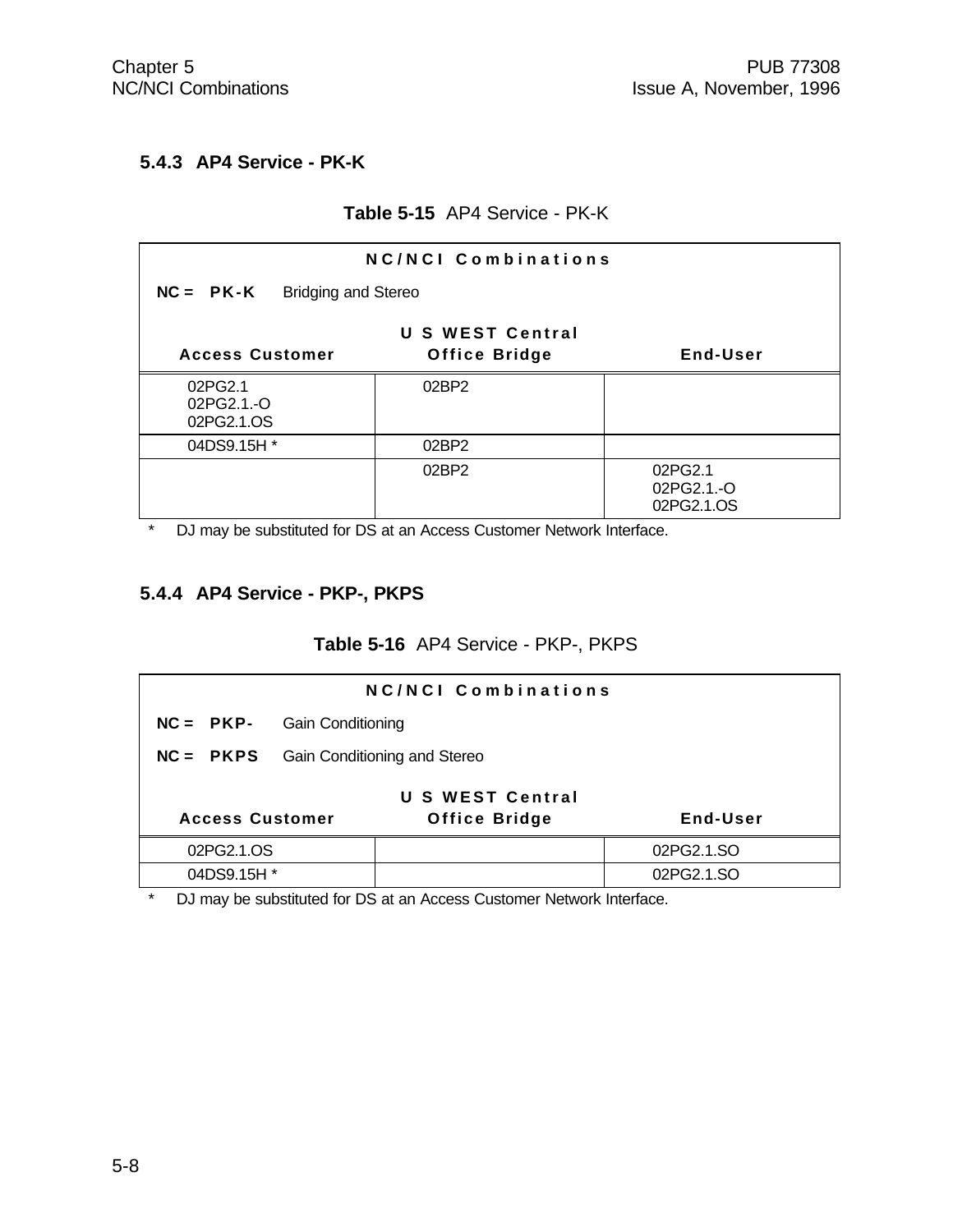#### **5.4.5 AP4 Service - PKPB, PKPK**

#### **Table 5-17** AP4 Service - PKPB, PKPK

| <b>NC/NCI Combinations</b>                                                               |                                                            |       |            |
|------------------------------------------------------------------------------------------|------------------------------------------------------------|-------|------------|
|                                                                                          | $NC = PKPB$ Gain Conditioning and Bridging                 |       |            |
|                                                                                          | <b>NC = PKPK</b> Gain Conditioning and Bridging and Stereo |       |            |
| <b>U S WEST Central</b><br>Office<br><b>Bridge</b><br>End-User<br><b>Access Customer</b> |                                                            |       |            |
|                                                                                          |                                                            | 02BP2 | 02PG2.1.SO |

#### **5.5 Non-Access Audio Program (Non-Broadcast) Service (AP31 - AP34)**

#### **5.5.1 AP31 - AP34 Services - UE--**

#### **Table 5-18** AP31 - AP34 Services - UE--

| NC/NCI Combinations            |                |                                        |            |             |
|--------------------------------|----------------|----------------------------------------|------------|-------------|
| $NC = UE--$<br>No Options      |                |                                        |            |             |
| <b>Frequency</b><br>Range (Hz) | <b>Service</b> | <b>Central Office</b><br><b>Bridge</b> | End-User   | End-User    |
| $200 - 3000$                   | AP31           |                                        | 02PG2.3    | 02PG2.3     |
|                                |                |                                        | 02PG2.3.OS | 02PG2.3.-O  |
| $100 - 5000$                   | AP32           |                                        | 02PG2.5    | 02PG2.5     |
|                                |                |                                        | 02PG2.5.OS | 02PG2.5.-O  |
| $50 - 8000$                    | AP33           |                                        | 02PG2.8    | 02PG2.8     |
|                                |                |                                        | 02PG2.8.OS | 02PG2.8.-O  |
| AP34<br>$50 - 15,000$          |                |                                        | 02PG2.1    | 02PG2.1     |
|                                |                |                                        | 02PG2.1.OS | 02PG2.1 - O |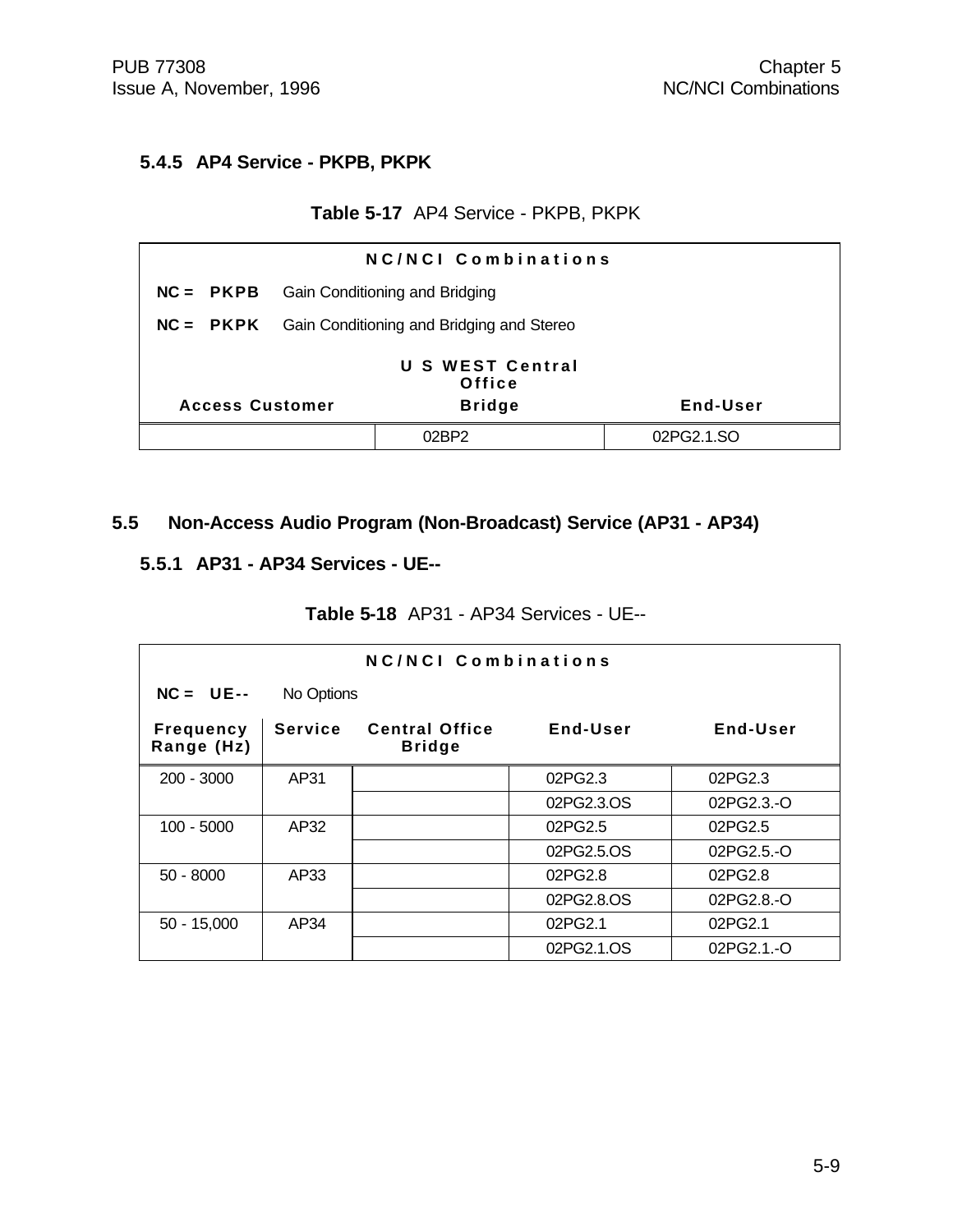#### **5.5.2 AP31 - AP34 Services - UE-B**

#### **Table 5-19** AP31 - AP34 Services - UE-B

| <b>NC/NCI Combinations</b>     |                 |                                        |          |                                      |
|--------------------------------|-----------------|----------------------------------------|----------|--------------------------------------|
| $NC = UE-B$                    | <b>Bridging</b> |                                        |          |                                      |
| <b>Frequency</b><br>Range (Hz) | <b>Service</b>  | <b>Central Office</b><br><b>Bridge</b> | End-User | End-User                             |
| $200 - 3000$                   | AP31            | 02BP2                                  |          | 02PG2.3<br>02PG2.3.OS<br>02PG2.3.-O  |
| $100 - 5000$                   | AP32            | 02BP2                                  |          | 02PG2.5<br>02PG2.5.OS<br>02PG2.5.-O  |
| $50 - 8000$                    | AP33            | 02BP2                                  |          | 02PG2.8<br>02PG2.8.OS<br>02PG2.8 - O |
| $50 - 15,000$                  | AP34            | 02BP2                                  |          | 02PG2.1<br>02PG2.1.OS<br>02PG2.1.-O  |
| Any of above                   |                 | 02BP2 %                                |          |                                      |

% Bridge to Bridge application (Mid Link).

#### **5.5.3 AP31 - AP34 Services - UEP-**

#### **Table 5-20** AP31 - AP34 Services - UEP-

| NC/NCI Combinations            |                   |                                        |            |            |
|--------------------------------|-------------------|----------------------------------------|------------|------------|
| $NC = UEP$ -                   | Gain/Equalization |                                        |            |            |
| <b>Frequency</b><br>Range (Hz) | <b>Service</b>    | <b>Central Office</b><br><b>Bridge</b> | End-User   | End-User   |
| $200 - 3000$                   | AP31              |                                        | 02PG2.3    | 02PG2.3    |
|                                |                   |                                        | 02PG2.3.OS | 02PG2.3.SO |
| $100 - 5000$                   | AP32              |                                        | 02PG2.5    | 02PG2.5    |
|                                |                   |                                        | 02PG2.5.OS | 02PG2.5.SO |
| $50 - 8000$                    | AP33              |                                        | 02PG2.8    | 02PG2.8    |
|                                |                   |                                        | 02PG2.8.OS | 02PG2.8.SO |
| $50 - 15,000$                  | AP34              |                                        | 02PG2.1    | 02PG2.1    |
|                                |                   |                                        | 02PG2.1.OS | 02PG2.1.SO |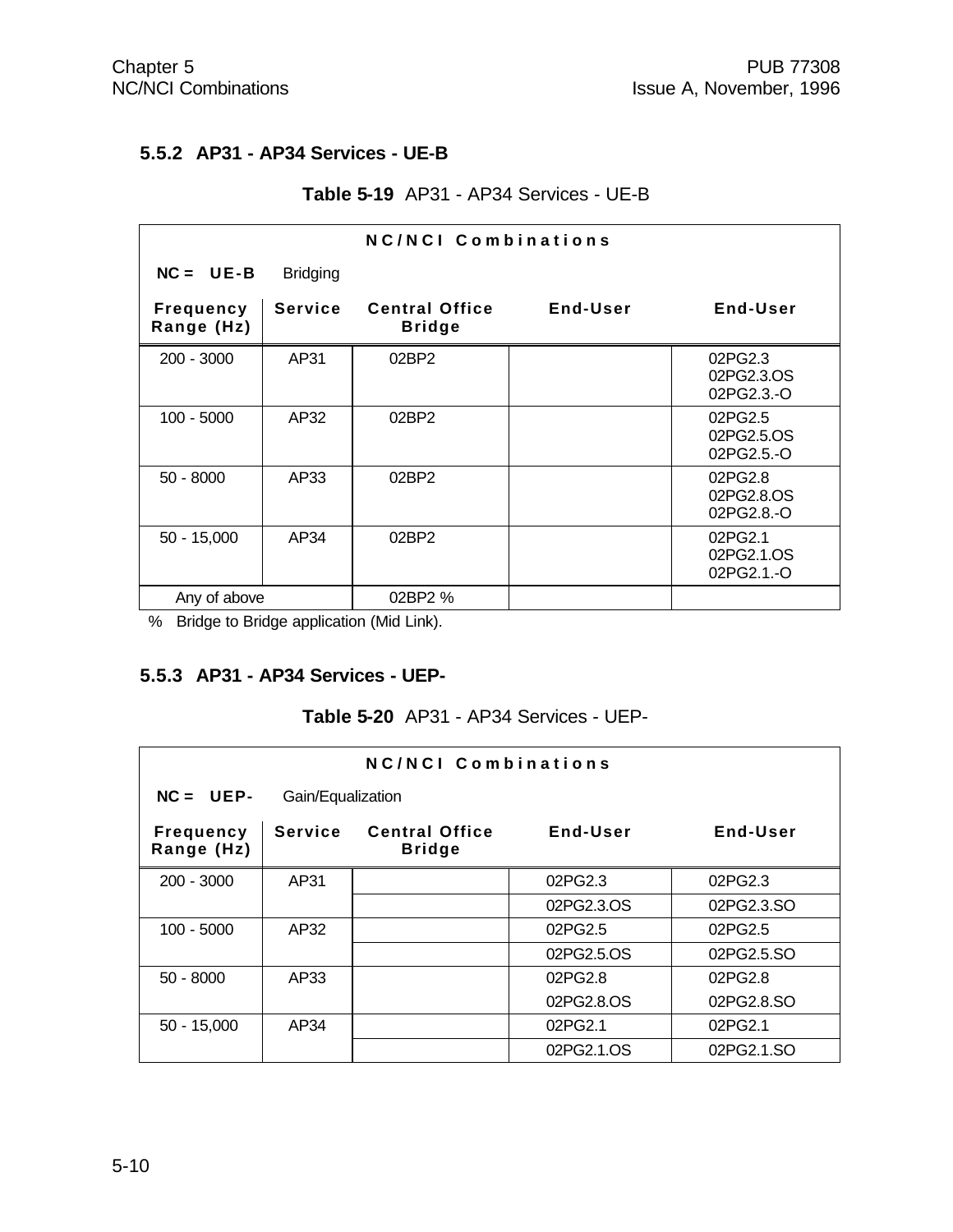#### **5.5.4 AP31 - AP34 Services - UEPB**

#### **Table 5-21** AP31 - AP34 Services - UEPB

| NC/NCI Combinations            |                |                                        |          |                                     |
|--------------------------------|----------------|----------------------------------------|----------|-------------------------------------|
| $NC = UE--$                    |                | Gain/Equalization and Bridging         |          |                                     |
| <b>Frequency</b><br>Range (Hz) | <b>Service</b> | <b>Central Office</b><br><b>Bridge</b> | End-User | End-User                            |
| $200 - 3000$                   | AP31           | 02BP2                                  |          | 02PG2.3<br>02PG2.3.OS<br>02PG2.3.SO |
| 100 - 5000                     | AP32           | 02BP2                                  |          | 02PG2.5<br>02PG2.5.OS<br>02PG2.5.SO |
| $50 - 8000$                    | AP33           | 02BP2                                  |          | 02PG2.8<br>02PG2.8.OS<br>02PG2.8.SO |
| $50 - 15,000$                  | AP34           | 02BP2                                  |          | 02PG2.1<br>02PG2.1.OS<br>02PG2.1.SO |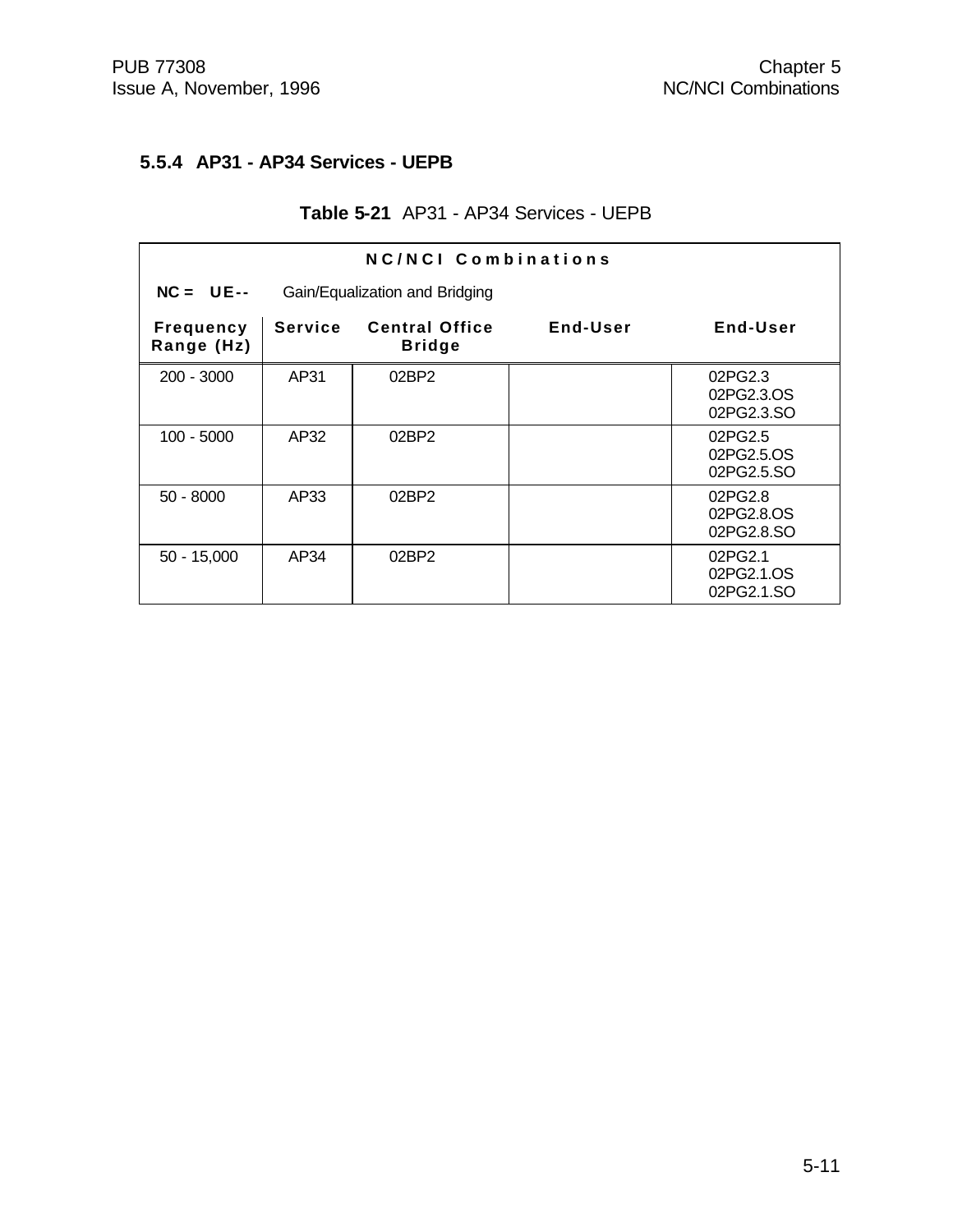# **CONTENTS**

### **Chapter and Section Page**

| 6. |  |  |  |  |
|----|--|--|--|--|
|    |  |  |  |  |
|    |  |  |  |  |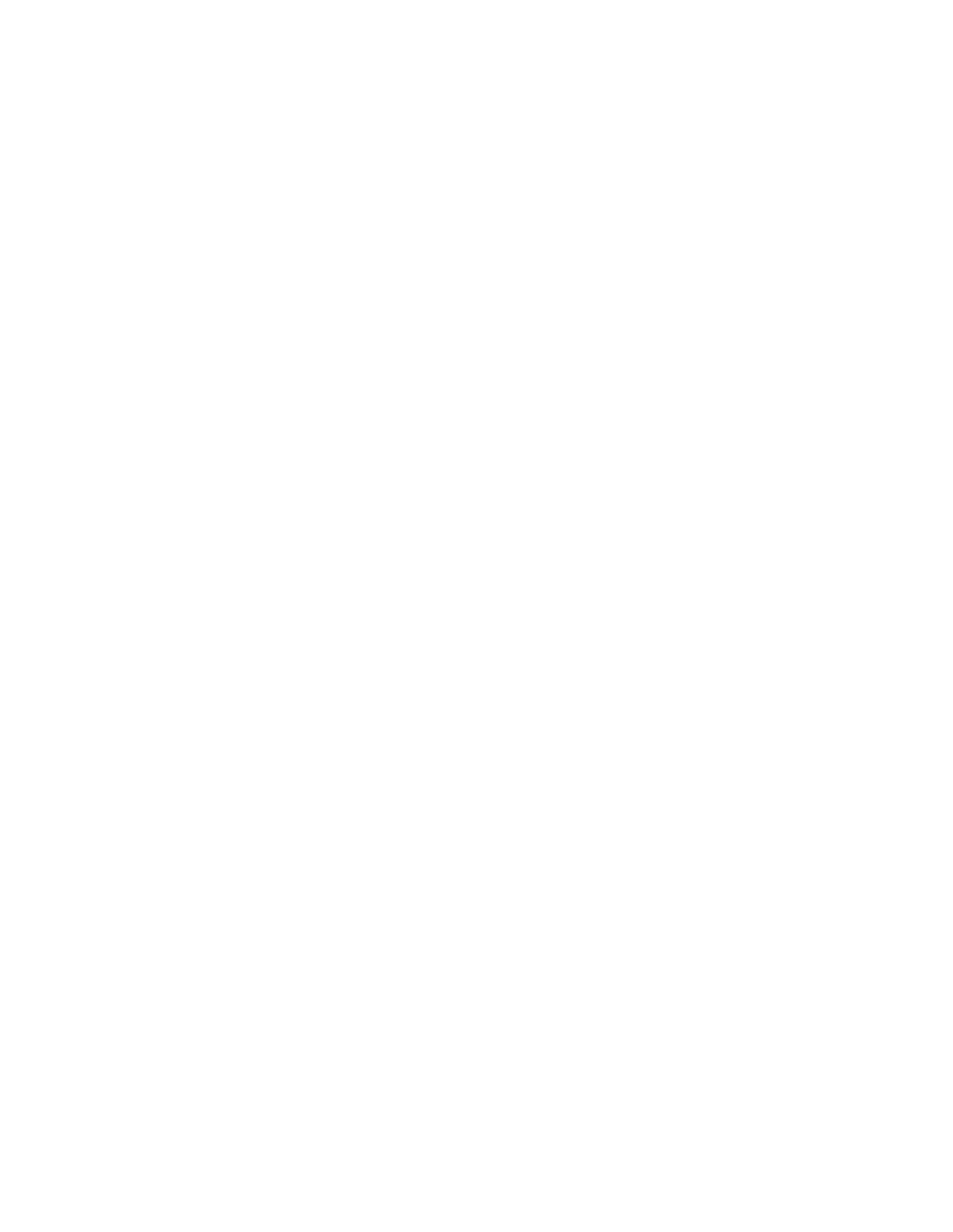# **6. Definitions**

# **6.1 Acronyms**

| 0 TLP                  | Zero Transmission Level Point                             |
|------------------------|-----------------------------------------------------------|
| <b>AML</b>             | <b>Actual Measured Loss</b>                               |
| <b>ANSI</b>            | American National Standards Institute                     |
| AP                     | Audio Program                                             |
| <b>Bellcore</b>        | Bell Communications Research, Inc.                        |
| CLCI <sup>™</sup> -S/S | Common Language® Circuit Identification - Special Service |
| CO                     | <b>Central Office</b>                                     |
| dB                     | Decibel                                                   |
| dBm                    | Decibel referenced to one milliwatt                       |
| dBrn                   | Decibel noise referenced to one picowatt (-90 dBm)        |
| dc                     | <b>Direct Current</b>                                     |
| DS <sub>1</sub>        | Digital Signal Level 1 (1.544 Mbit/s)                     |
| DS <sub>3</sub>        | Digital Signal Level 3 (44.736 Mbit/s)                    |
| EU                     | End-User                                                  |
| <b>FCC</b>             | <b>Federal Communications Commission</b>                  |
| Hz                     | 1 Hertz (formerly 1 cycle per second)                     |
| IC                     | Interexchange Carrier                                     |
| <b>IEEE</b>            | Institute for Electrical and Electronic Engineers         |
| kbit/s                 | kilobits per second (1,000 bit/s)                         |
| kHz                    | Kilohertz (1,000 Cycles Per Second)                       |
| <b>LATA</b>            | Local Access and Transport Area                           |
| Mbit/s                 | Megabit per Second                                        |
| <b>NC</b>              | <b>Network Channel</b>                                    |
| <b>NCI</b>             | <b>Network Channel Interface</b>                          |
| N <sub>l</sub>         | <b>Network Interface</b>                                  |
| <b>PCM</b>             | <b>Pulse Code Modulation</b>                              |
| <b>TLP</b>             | <b>Transmission Level Point</b>                           |
| VU                     | <b>Volume Unit</b>                                        |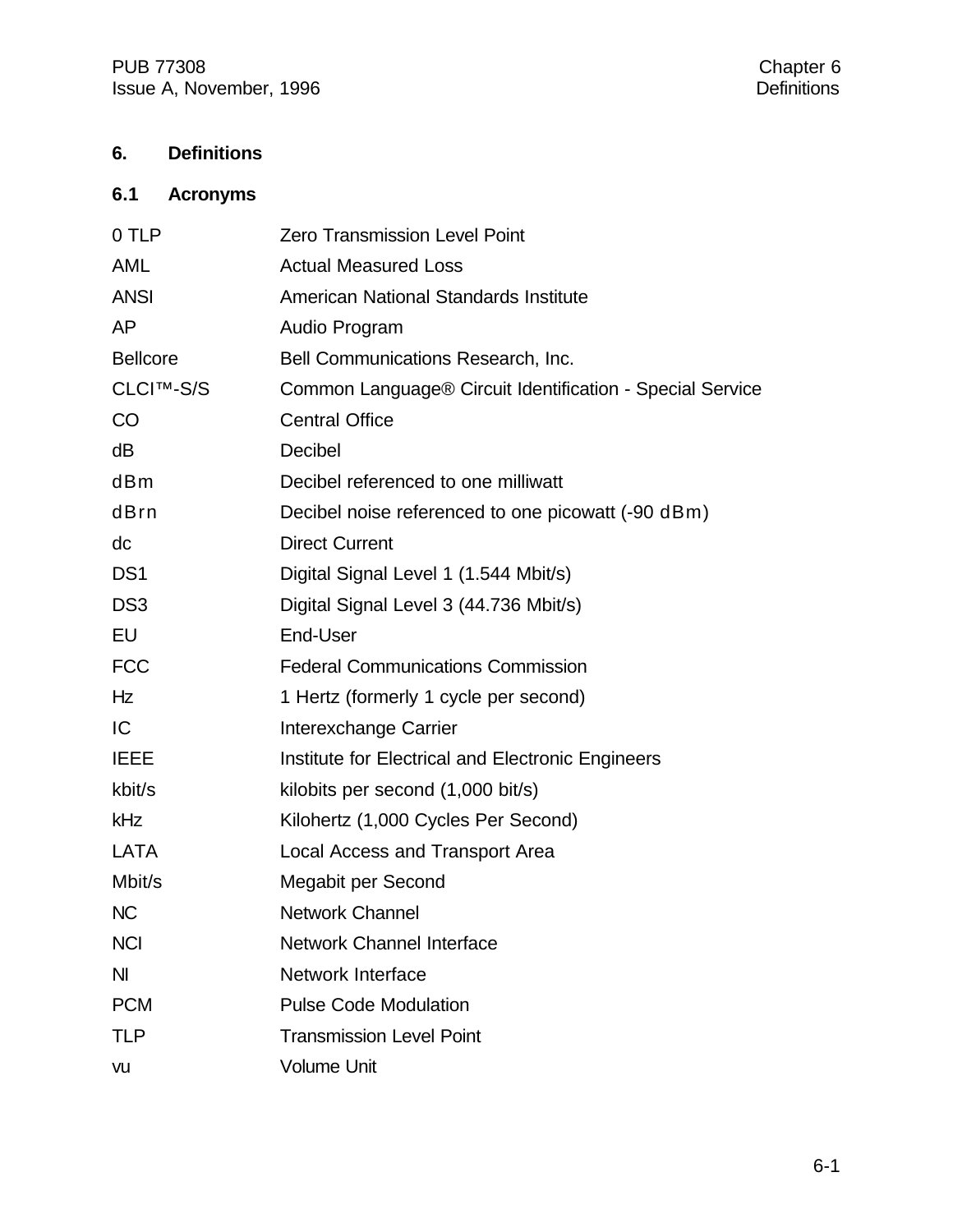#### **6.2 Glossary**

#### **Access Customers**

Any of the companies that provide telecommunications service between LATAs and/or order from the Access Tariffs. Includes Interexchange Carriers.

#### **Access Providers**

Any of the telephone companies licensed by the appropriate utility commission to provide local telecommunication service within a LATA. This includes Bell Operating Companies, Information Distribution Companies, Non-Bell Operating Companies and other Local Exchange Carriers.

#### **Actual Measured Loss (AML)**

The actual measured insertion loss of a circuit at a given frequency.

#### **American National Standards Institute (ANSI)**

An organization supported by the telecommunications industry to establish performance and interface standards.

#### **Attenuation Distortion**

The change in attenuation with frequency relative to the attenuation at a reference frequency; the reference frequency is 1004 Hz unless otherwise specified.

#### **Audio Transmission**

Denotes the transmission of speech or music within the audible spectrum.

#### **Bandwidth**

The range of frequencies that contain most of the energy or power of a signal; also, the range of frequencies over which a circuit of system is designed to operate.

#### **Bridging (MULTIPOINT-SERVICE)**

Denotes the process of connecting three or more customer locations.

#### **C-Message**

A frequency-weighting characteristic used for measuring noise in voice frequency communications circuits and designed to weight noise frequencies in proportion to their perceived effect in telephone service.

#### **Carrier**

An organization whose function is to provide telecommunications services. Examples are: Local Exchange Carriers, Interexchange Carriers, Cellular Carriers, etc.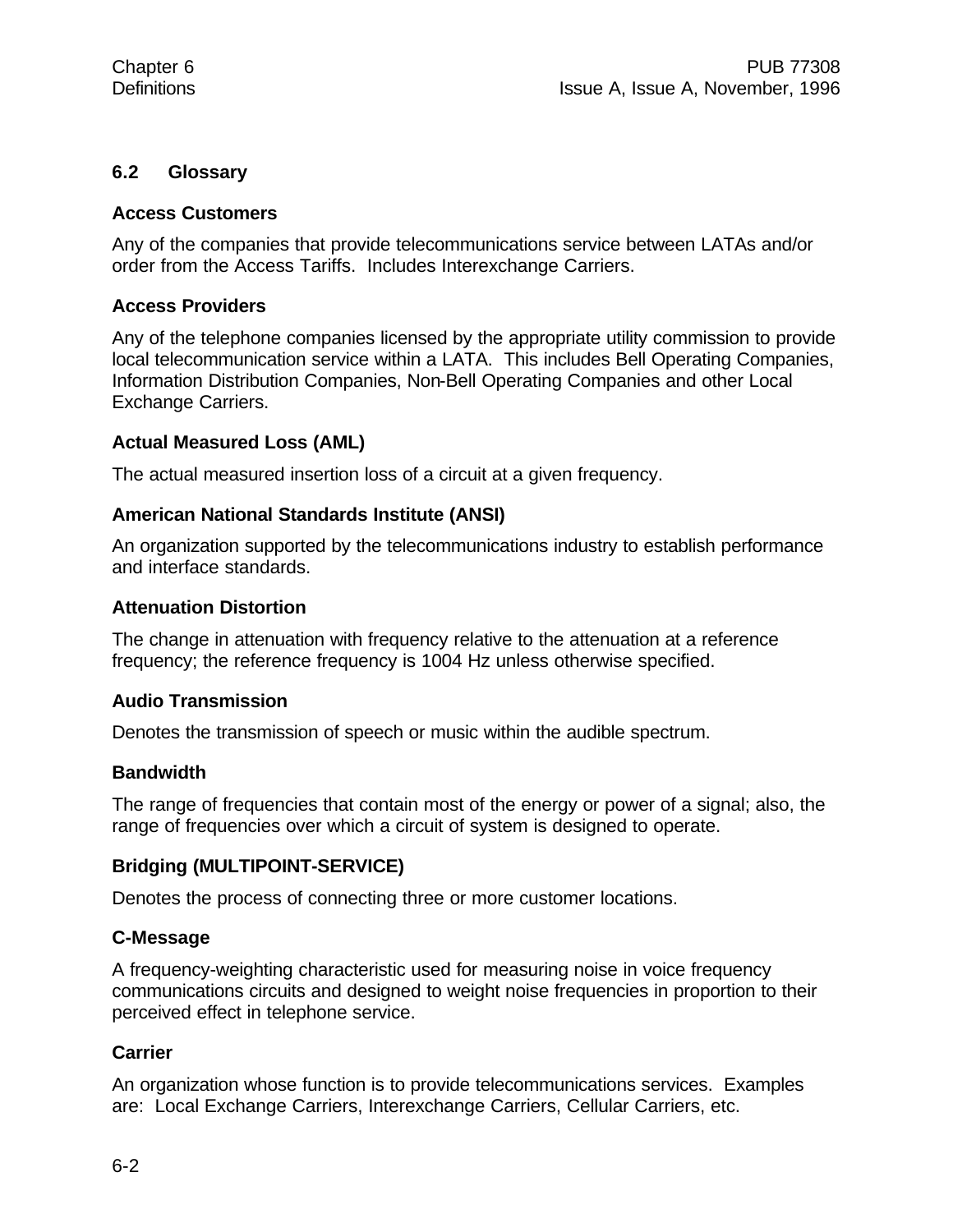### **Central Office (CO)**

A local switching system (or a portion thereof) and its associated equipment located at a wire center.

#### **Channel**

An electrical or photonic, in the case of fiber optic based transmission systems, communications path between two or more points of termination.

#### **Customer Interface**

The interface with a customer at a point of termination.

#### **Customer Premises**

Denotes a building or portion(s) of a building occupied by a single customer or End-User either as a place of business or residence. Adjacent buildings and the buildings on the same continuous property occupied by the customer and not separated by a public thoroughfare, are also considered the same customer's premises.

#### **Customer Provided Equipment (CPE)**

Equipment owned and maintained by the customer and located on their side of the End-User Point of Termination (EU-POT) network interface.

#### **Customers**

Denotes any individual, partnership or corporation who subscribes to the services provided by U S WEST. Customers are divided into two distinct and separate categories: (1) carriers, who provide services for hire for others, and (2) End-Users, who request services only for their own use.

#### **dBm**

A decibel in which the reference power is one milliwatt. Decibel reference to one milliwatt.

#### **dBrn**

A unit used to express noise power relative to one picowatt (-90 dBm).

#### **dBrn 15 kHz**

Noise power is dBrn weighted according to a 15 kHz flat weighting network defined in ANSI/IEEE Standard 743-1984.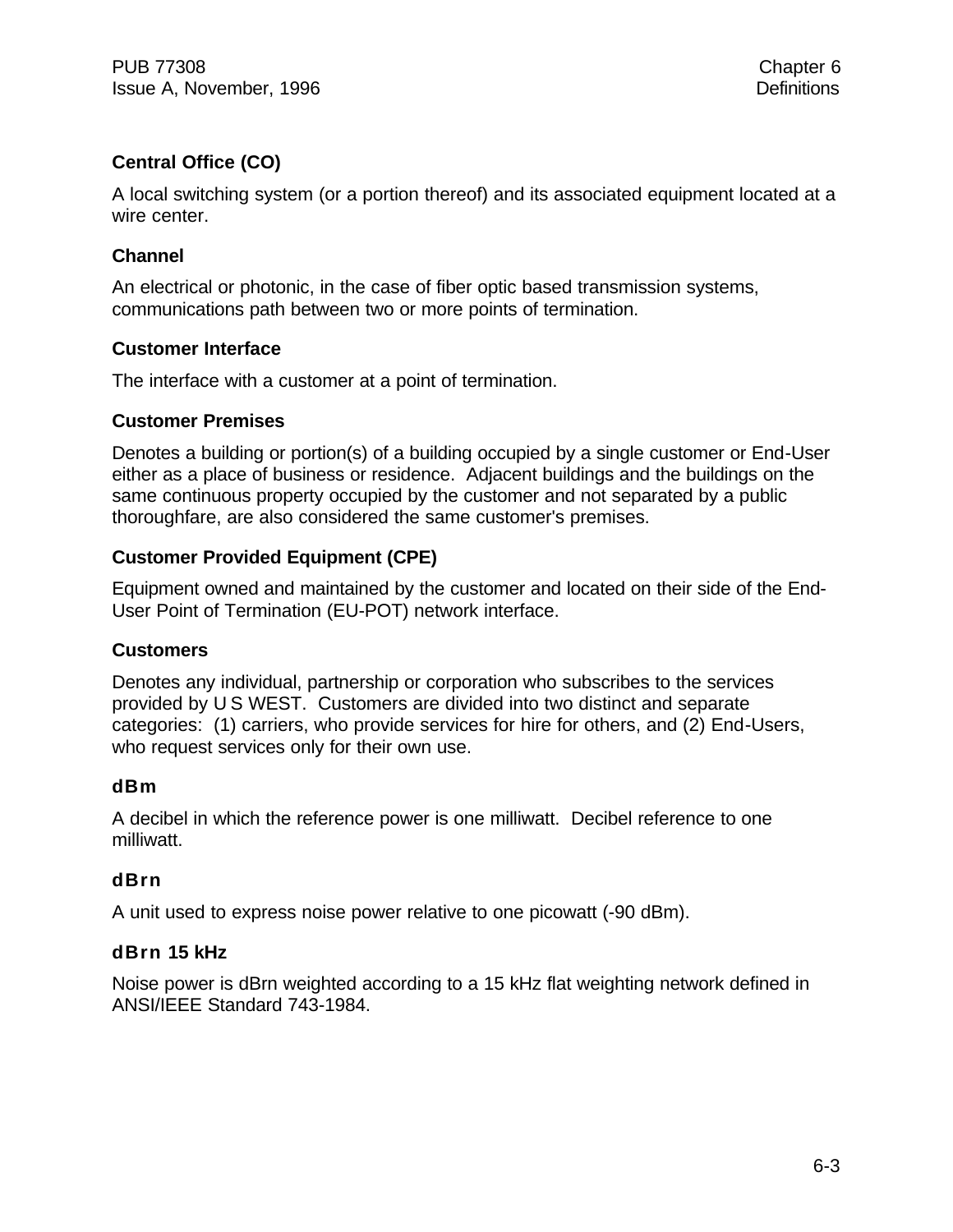#### **Decibel (dB)**

A unit measurement of transmission loss, gain, or relative level. It is the logarithmic unit of signal power ratio most commonly used in telephony. It is used to express the relationship between two signal powers, usually between two acoustical, electrical, or optical signals; it is equal to ten times the common logarithm of the ratio of the two signal powers.

# **End-User (EU)]**

The term "End-User" denotes any customer of telecommunications service that is not a carrier, except that a carrier shall be deemed to be an "End-User" to the extent that such carrier uses a telecommunications service for administrative purposes without making such service available to others, directly or indirectly. The term is frequently used to denote the difference between a Carrier interface and an interface subject to unique regulatory requirements at non-Carrier customer premises (FCC Part 68, etc.)

# **End-User POT (EU-POT)**

The Network Interface at the End-User's premises at which U S WEST Communication, Inc.'s responsibility for the provision of service ends.

#### **Equalization**

The process of correcting frequency and/or phase distortion of a circuit by the introduction of networks to compensate for the difference in attenuation and or time delay at the various frequencies in the transmission band.

#### **Headroom**

The difference, in dB, between the operating level and the overload level.

#### **Hub**

A U S WEST designated serving wire center at which bridging and multiplexing functions are performed.

#### **Impedance**

The total opposition offered by an electric circuit to the flow of an alternating current of a single frequency. It is a combination of resistance and reactance and is measured in ohms.

#### **Interexchange Carrier** or Interexchange Common Carrier

Any individual, partnership, association, joint-stock company, trust, governmental entity or corporation engaged for hire in interstate or foreign communication by wire or radio, between two LATAs.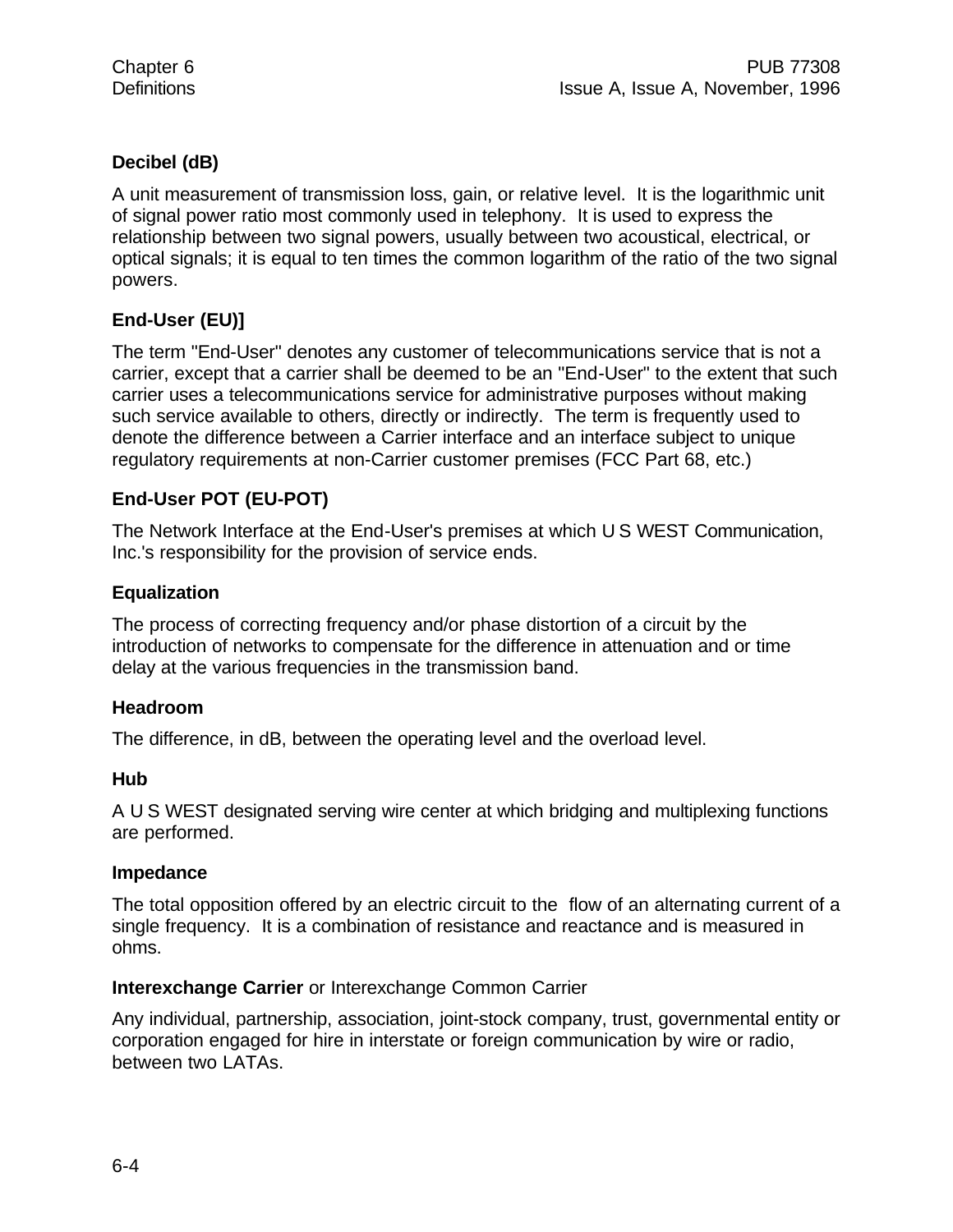#### **Kilobit/Second (kbit/s)**

One thousand (1000) bits/second

#### **Local Access and Transport Area (LATA)**

A geographic area for the provision and administration of communications service. It encompasses designated exchanges that are grouped to serve common social, economic and other purposes.

#### **Megabit per Second (Mbit/s)**

One million (1,000,000) bits per second

#### **Multiplexer (Mux)**

Equipment used to multiplex, or do multiplexing: Multiplexing is a technique of modulating (analog) or interleaving (digital) multiple, relatively narrow bandwidth channels into a single channel having a wider bandwidth (analog) or higher bit-rate (digital). The term Multiplexer implies the demultiplexing function is present to reverse the process so it is not usually stated.

#### **Network Channel (NC) Code**

The Network Channel (NC) code is an encoded representation used to identify both switched and non-switched channel services. Included in this code set are customer options associated with individual channel services, or feature groups and other switched services.

#### **Network Channel Interface (NCI) Code**

The Network Channel Interface (NCI) code is an encoded representation used to identify five (5) interface elements located at a Point of Termination (POT) at a central office or at the Network Interface at a customer location. The Interface code elements are: Total Conductors, Protocol, Impedances, Protocol Options, and Transmission Level Points (TLP). (At a digital interface, the TLP element of the NCI code is not used.)

#### **Network Interface (NI)**

The point of demarcation on the customer's premises at which U S WEST's responsibility for the provision of service ends.

#### **Ohm**

The unit of electric resistance.

#### **Phase Difference, Stereo**

The phase difference at a given frequency between one channel of a stereo pair, used as a reference, and the other.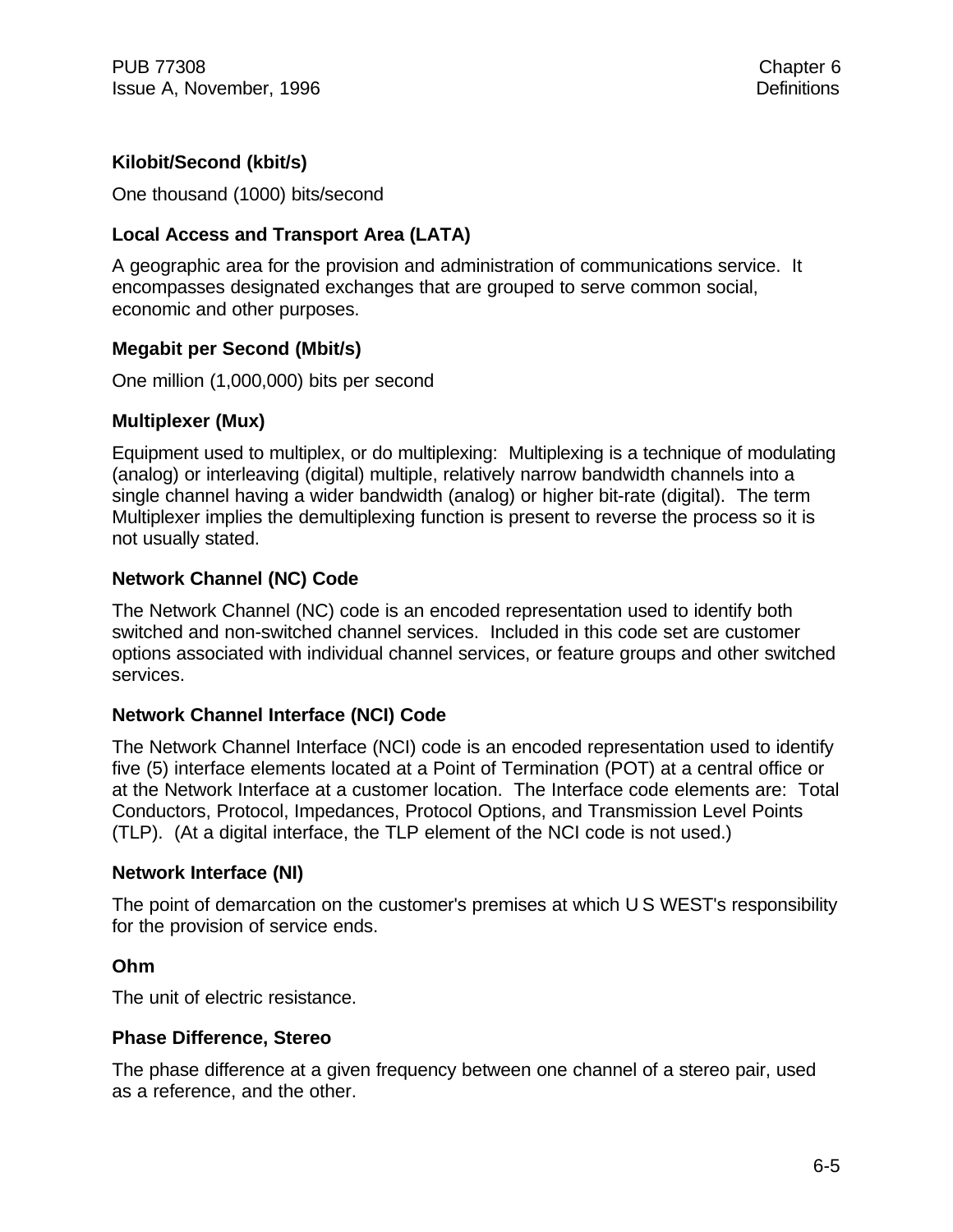### **Point of Termination (POT)**

The physical telecommunications interface that establishes the technical interface, the test point(s), and the point(s) of operational responsibility. (See Network Interface).

#### **Premises**

Denotes a building or portion(s) of a building occupied by a single customer or End-User either as a place of business or residence.

#### **Pulse Code Modulation (PCM)**

A type of modulation wherein the waveform of each channel is sampled many times per second in sequence. The amplitude of each sample is then encoded into a binary code and transmitted to the distant end where the pulse train is decoded and distributed to each channel in the exact time sequence to reproduce the original waveform of the channel.

#### **Service Code (A COMMON LANGUAGE® code set)**

A coded designation by which a particular Special Service Circuit may be identified. This designation must be unique, in a form that is readable and understandable, and be acceptable for both manual and mechanized procedures. [Special Service, as used by COMMON LANGUAGE®, may be called "Private Line", "Private Line Transport", "Switched Specials", "Dedicated Access", "Special Access", etc. in various tariffs and technical publications. Special Service is actually: COMMON LANGUAGE® Circuit Identification - Special Service, (abbreviated CLCI™ - S/S).]

#### **Signal-To-Noise Ratio (S/N Ratio)**

The ratio of the signal power to the noise power at a given point in a given system (usually expressed in decibels).

#### **Synchronous Transmission**

A transmission process such that between any two significant instants in the overall bitstream there is always an integral number of unit intervals.

#### **Tip, ring, ground**

The conductive paths between a central office and a station. The tip and ring leads constitute the circuit that carries a balanced speech or data signal. The ground path in combination with the conductor is used occasionally for signaling.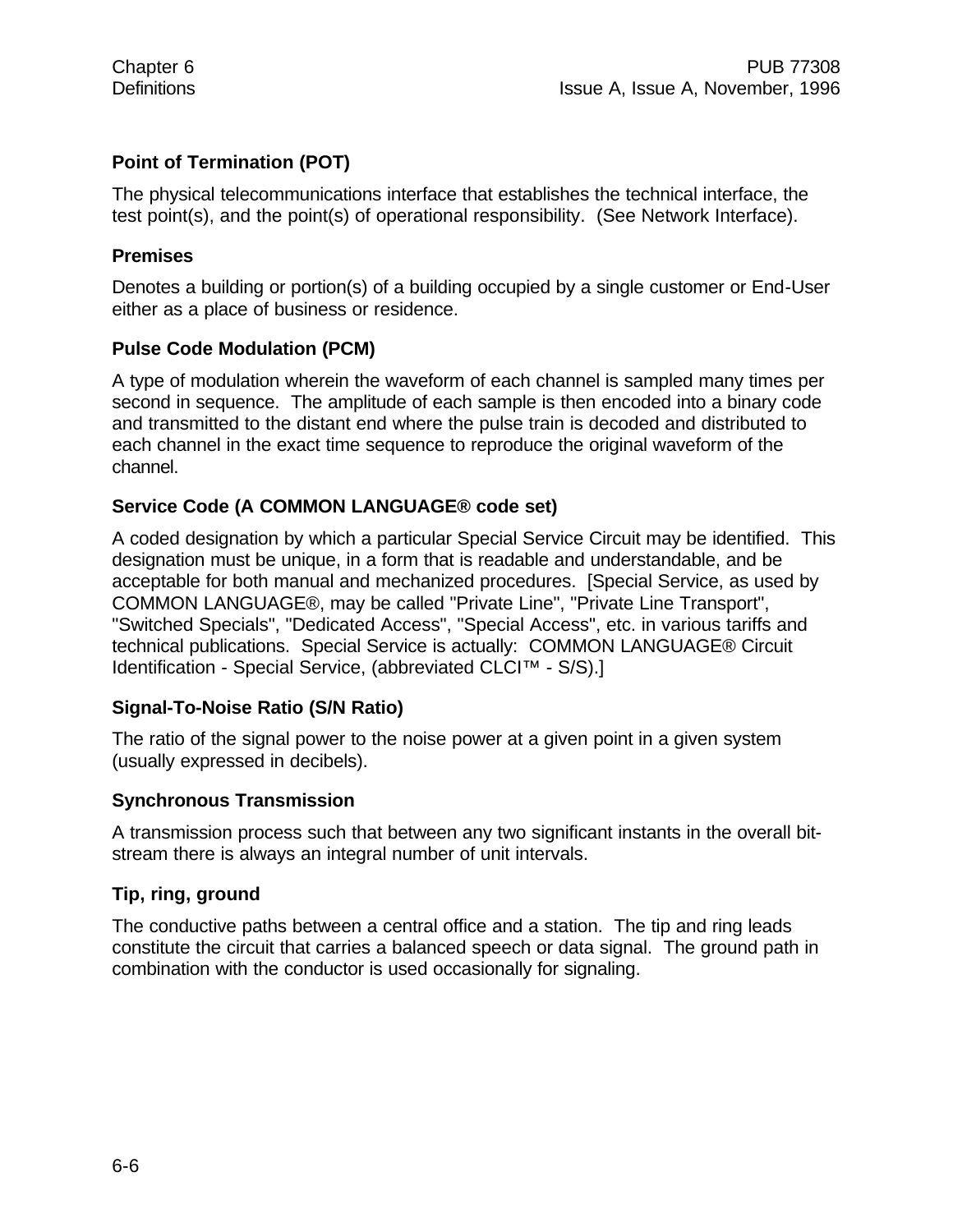PUB 77308 Chapter 6 Issue A, November, 1996 **Definitions** 

#### **Transmission Level Point (TLP)**

A point in a transmission system at which the ratio, usually expressed in decibels, of the power of a test signal at that point to the power of the test signal at a reference point, is specified. For example, a zero transmission level point (0 TLP) is an arbitrarily established point in a communication circuit to which all relative levels at other points in the circuit are referred.

#### **Volume Unit (vu)**

The unit of measurement for electrical speech power and other complex waveforms as measured by a volume indicator meeting IEEE Standard 152 and read in accordance with that standard. On sine waves,  $0$  vu =  $0$  dBm. (NOTE: The volume indicator is commonly bridged across the transmission circuit with 8 dB loss. This is made up of 4 dB bridging loss in the volume indicator with series resistor and 4 dB loss in an external attenuator. In this configuration, a 0 reading on the meter corresponds to a transmission level of  $+ 8$  vu.)

#### **Wire Center**

A building in which one or more central offices, used for the provision of local exchange services, are located.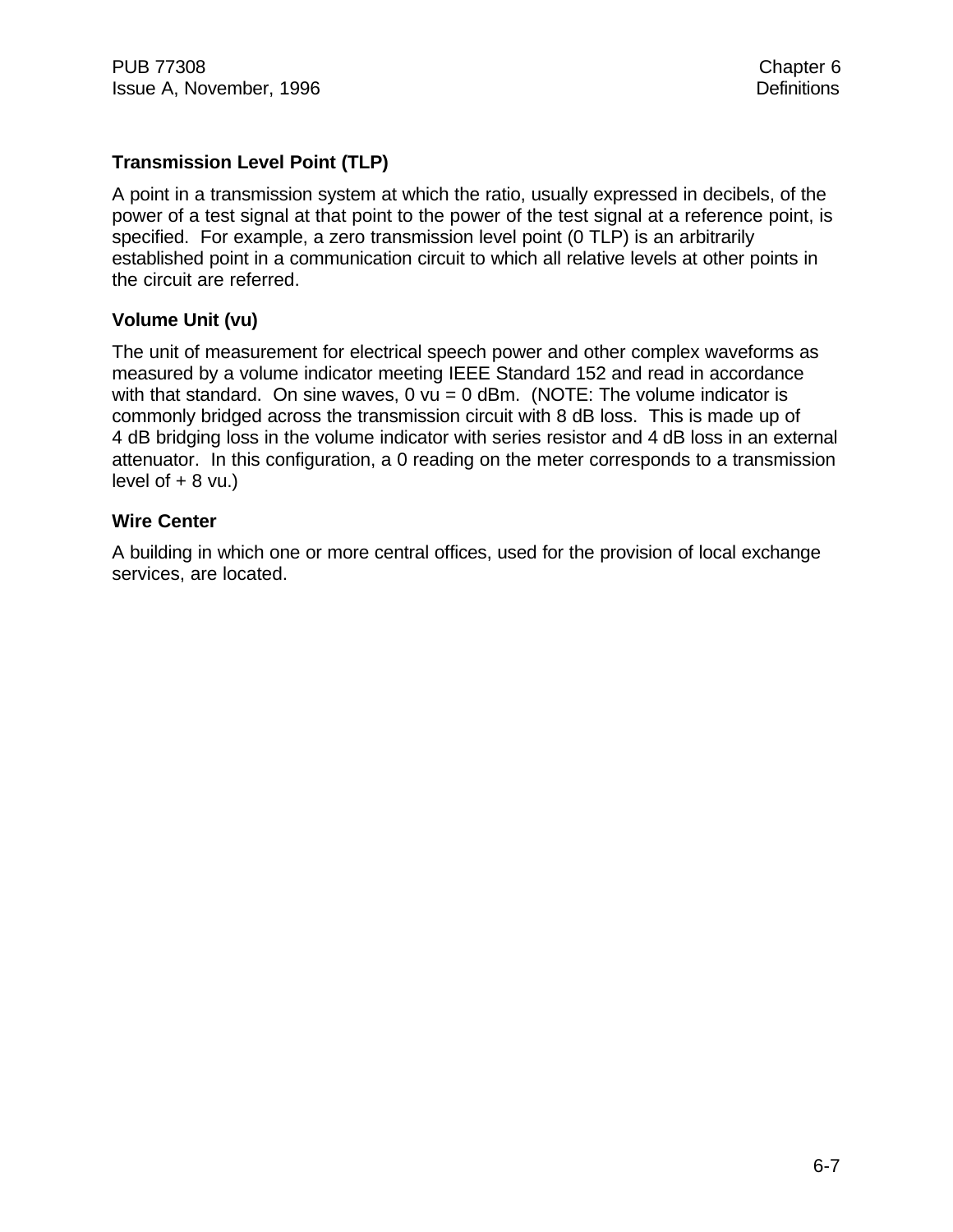# **CONTENTS**

### **Chapter and Section Page**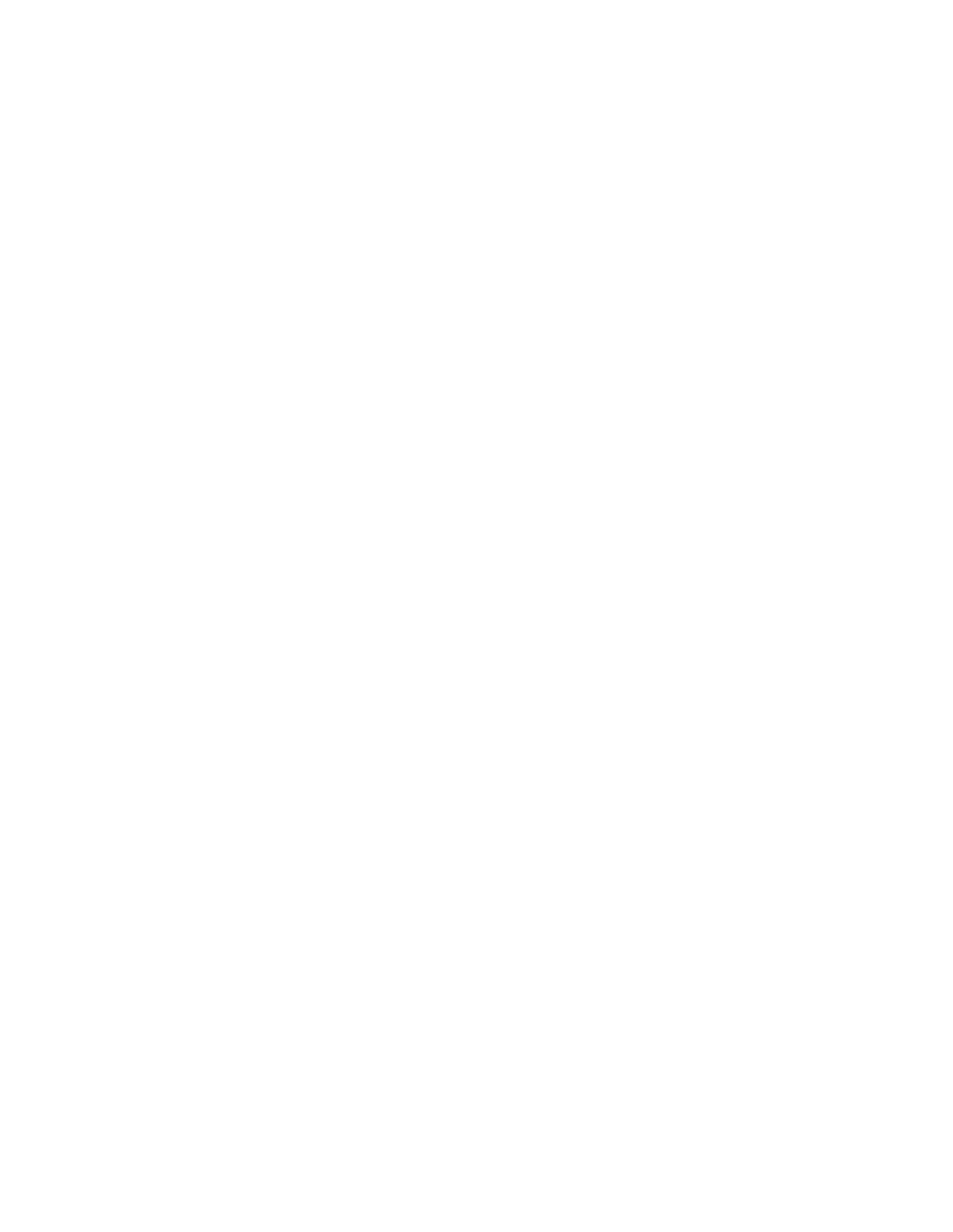#### **7. References**

#### **7.1 American National Standards Institute Documents**

- ANSI T1.223-1991 *Information Interchange Structure and Representation of Network Channel (NC) and Network Channel Interface (NCI) Codes for the North American Telecommunications System.*
- ANSI T1.505-1989 *Advanced Digital Program Audio Services Analog Interface and Performance Specifications.*
- ANSI/IEEE 152-1992 *Audio Program Level Measurements.*

ANSI/IEEE 743-1984 *Analog Voice Frequency Circuits, Standard Methods and* (Reaffirmed 1993) *Equipment for Measuring the Transmission Characteristics of,*

#### **7.2 Bellcore Documents**

| TR-NPL-000337 | Program Audio Special Access and Local Channel Services. |
|---------------|----------------------------------------------------------|
|               | <b>Issue 1, July, 1987.</b>                              |

TR-TSY-000431 *15 kHz Digital Audio Terminal for Program or Television Requirements and Objectives.* Issue 1, October, 1987.

#### **7.3 U S WEST Technical Publications**

PUB 77200 *U S WEST DS1 Service and U S WEST DS1 Rate Synchronization Service.* Issue D, October, 1995. PUB 77311 *Analog Channels For Non-Access Service.* Issue C, March, 1991. PUB 77320 *Private Line Services.* Issue B, October 1989. PUB 77375 *1.544 Mbit/s Channel Interfaces.* Issue D, October, 1995.

#### **7.4 Ordering Information**

All documents are subject to change and their citation in this document reflects the most current information available at the time of printing. Readers are advised to check status and availability of all documents.